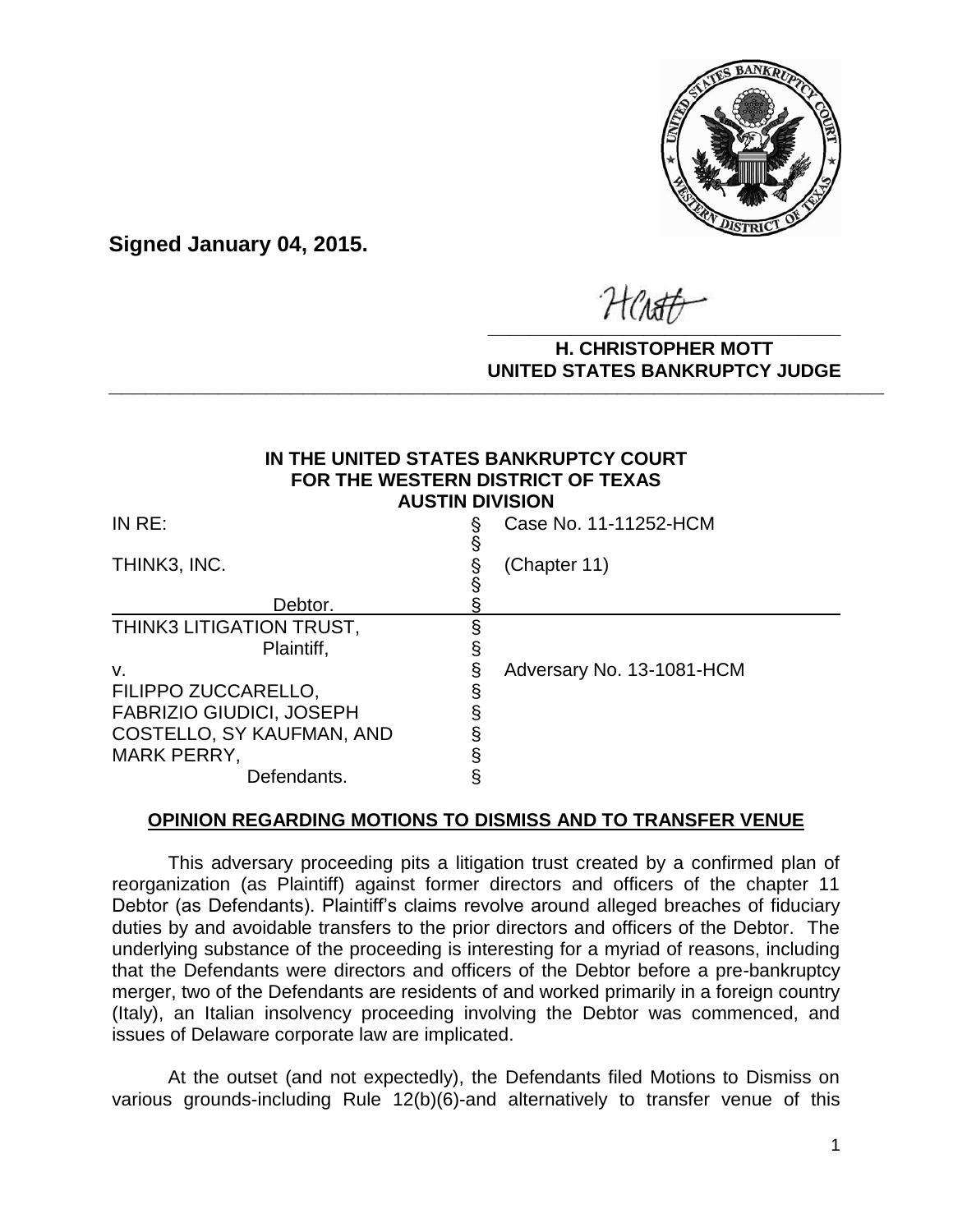proceeding to Delaware. For the reasons set forth in this Opinion, the Defendants' Motions to Dismiss under Rule 12(b)(6) are primarily denied and partially granted, and their request to transfer venue to Delaware is denied.

# **I. PROCEDURAL BACKGROUND**

# **A. Bankruptcy Case**

On May 18, 2011, Think3 Inc., as debtor ("Think3"), filed a voluntary Chapter 11 petition in this Court in case no. 11-11252. Think3 is a Delaware corporation and a global technology company. Think3 is based in the United States with offices and subsidiaries in several other countries, including a large branch office in Italy. *See*  Voluntary Petition (case no. 11-11252, dkt# 1).

Prior to the Chapter 11 filing by Think3 in the United States, an involuntary bankruptcy/insolvency proceeding was filed against Think3 in Italy and a trustee had been appointed by the Italian court ("Italian Trustee"). The Italian Trustee subsequently filed a Chapter 15 petition in this Court in case no. 11-11925 seeking recognition of the Italian proceeding. Recognition of the Italian foreign proceeding was ultimately denied by this Court, and the Chapter 15 case was dismissed on September 12, 2011. *See*  Chapter 15 Petition; Order (case no. 11925, dkt# 1, 79).

The voluntary Chapter 11 case filed by Think3 remained pending in the United States in this Court. On July 3, 2010, this Court entered a Confirmation Order which confirmed the Modified Amended Plan of Reorganization filed by Think3 ("Plan"). In part, the Plan created the Think3 Litigation Trust (Plaintiff in this adversary proceeding) to pursue causes of action of Think3 for the benefit of creditors. On September 28, 2012, the Plan became effective. *See* Confirmation Order (case no. 11-11252, dkt# 533, pp. 1–14); Plan (case no. 11-11252, dkt# 533, pp. 16–108); Litigation Trust Agreement (case no. 11-11252, dkt# 533, pp. 73–104); Notice of Effective Date (case no. 11- 11252, dkt# 572).

# **B. Adversary Proceeding**

## **1. Complaint and Parties**

This adversary proceeding no. 13-1081 was commenced on May 15, 2013 by the Think3 Litigation Trust, as Plaintiff ("Plaintiff Trust") by the filing of its Complaint ("Complaint"). *See* Complaint (dkt# 1).

The Complaint named seven Defendants, most of which are former directors and officers of Think3, as follows: Filipo Zuccarello ("Defendant Zuccarello"); Joseph Costello ("Defendant Costello"); Sy Kaufman ("Defendant Kaufman"); Mark Perry ("Defendant Perry"); Fabrizio Giudici ("Defendant Giudici"); Thomas Davis ("Defendant Davis"); and Nest Consulting Ltd. ("Defendant Nest").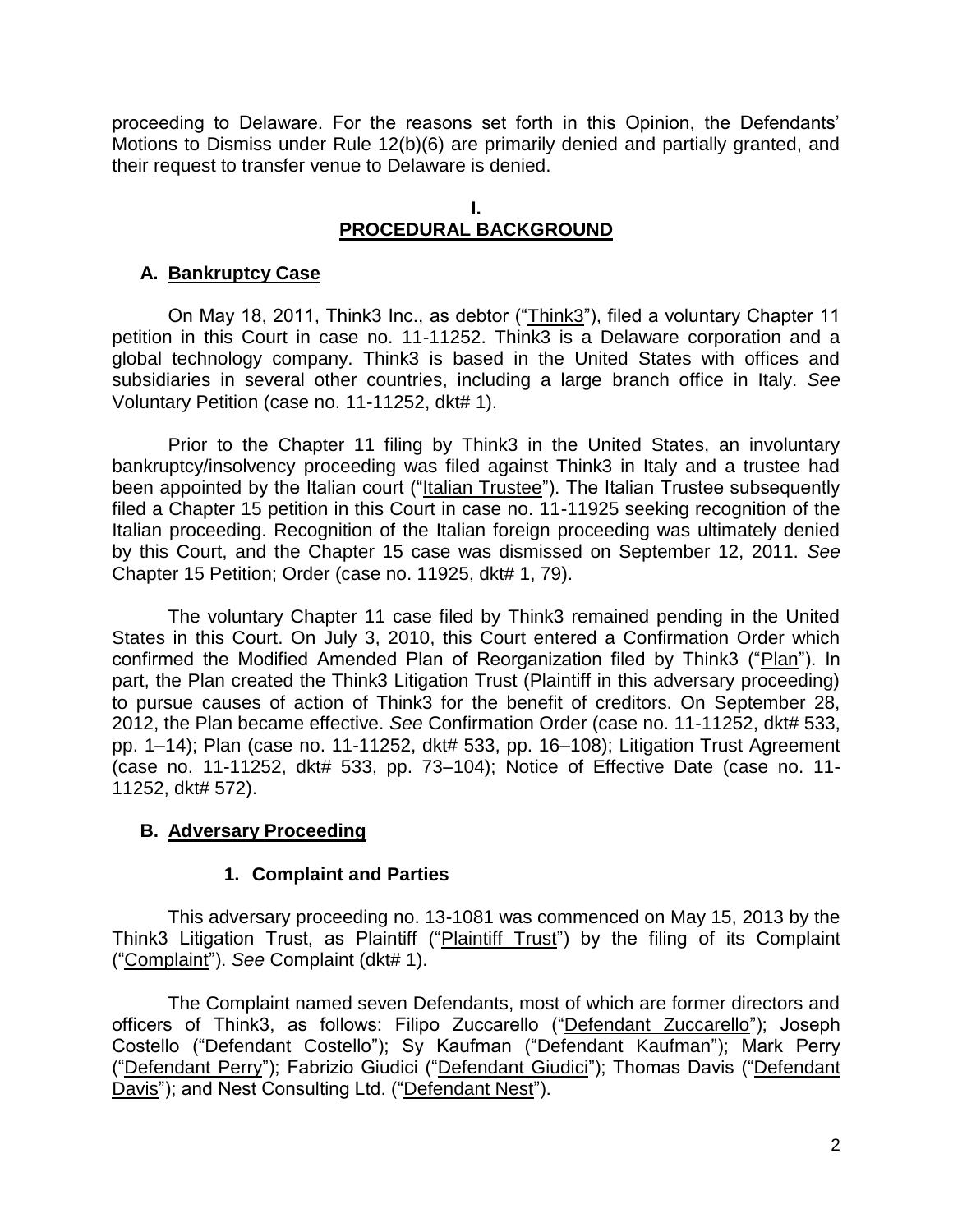Four of the seven named Defendants reside in foreign countries (primarily Italy), and three of the named Defendants reside in the United States. As a result, it took time to serve the foreign-based defendants with process through the Hague Convention.

## **2. Motions to Dismiss/Transfer Venue**

Four separate Motions to Dismiss were filed by various groups of Defendants, described as follows.

On August 14, 2013, Defendants Costello, Kaufman, and Perry ("US Director Defendants") filed an Amended Motion to Dismiss or Alternatively Transfer Venue with brief in support (dkt# 20) ("US Directors Motion"). On October 14, 2013, Plaintiff Trust filed a Response to the US Directors Motion; and on November 4, 2013, the US Director Defendants filed a Reply (dkt# 39, 42).

 On November 1, 2013, Defendant Davis filed a Motion to Dismiss with brief in support (dkt# 41) ("Davis Motion"). On November 22, 2013, Plaintiff Trust filed a Response to the Davis Motion; and on November 27, 2013, Defendant Davis filed a Reply (dkt# 45, 46).

 On March 13, 2014, Defendant Giudici filed a Motion to Dismiss with brief in support (dkt# 54) ("Giudici Motion"). On April 11, 2014, Plaintiff Trust filed a Response to the Giudici Motion; and on April 12, 2014, Defendant Giudici filed a Reply (dkt# 55, 57).

 On May 16, 2014, Defendant Zuccarello filed a Motion to Dismiss or Transfer Venue (dkt# 62) ("Zuccarello Motion"). On July 7, 2014, Plaintiff Trust filed a Response to the Zuccarello Motion; and on July 17, 2014, Defendant Zuccarello filed a Reply (dkt# 69, 70).

# **3. Prior Ruling on Portions of Motions to Dismiss**

The Motions to Dismiss filed by the Defendants sought dismissal on multiple grounds—including lack of personal jurisdiction and insufficiency of service of process under Rule 12(b)(2) and Rule 12(b)(5) of the Federal Rules of Civil Procedure ("Rules"), which is incorporated by reference into Rule 7012 of the Federal Rules of Bankruptcy Procedure "("Bankruptcy Rules").

As a result, the Court bifurcated the hearing on the Motions to Dismiss—to first address the request for dismissal for lack of personal jurisdiction (which also involved challenges to subject matter jurisdiction) and insufficiency of service of process. On February 5, 2014, the Court entered an Order permitting Plaintiff Trust to conduct limited discovery on the issues of personal jurisdiction (dkt# 52).

On August 21, 2014, this Court conducted a hearing on the Motions to Dismiss filed by the Defendants with respect to lack of personal jurisdiction and insufficiency of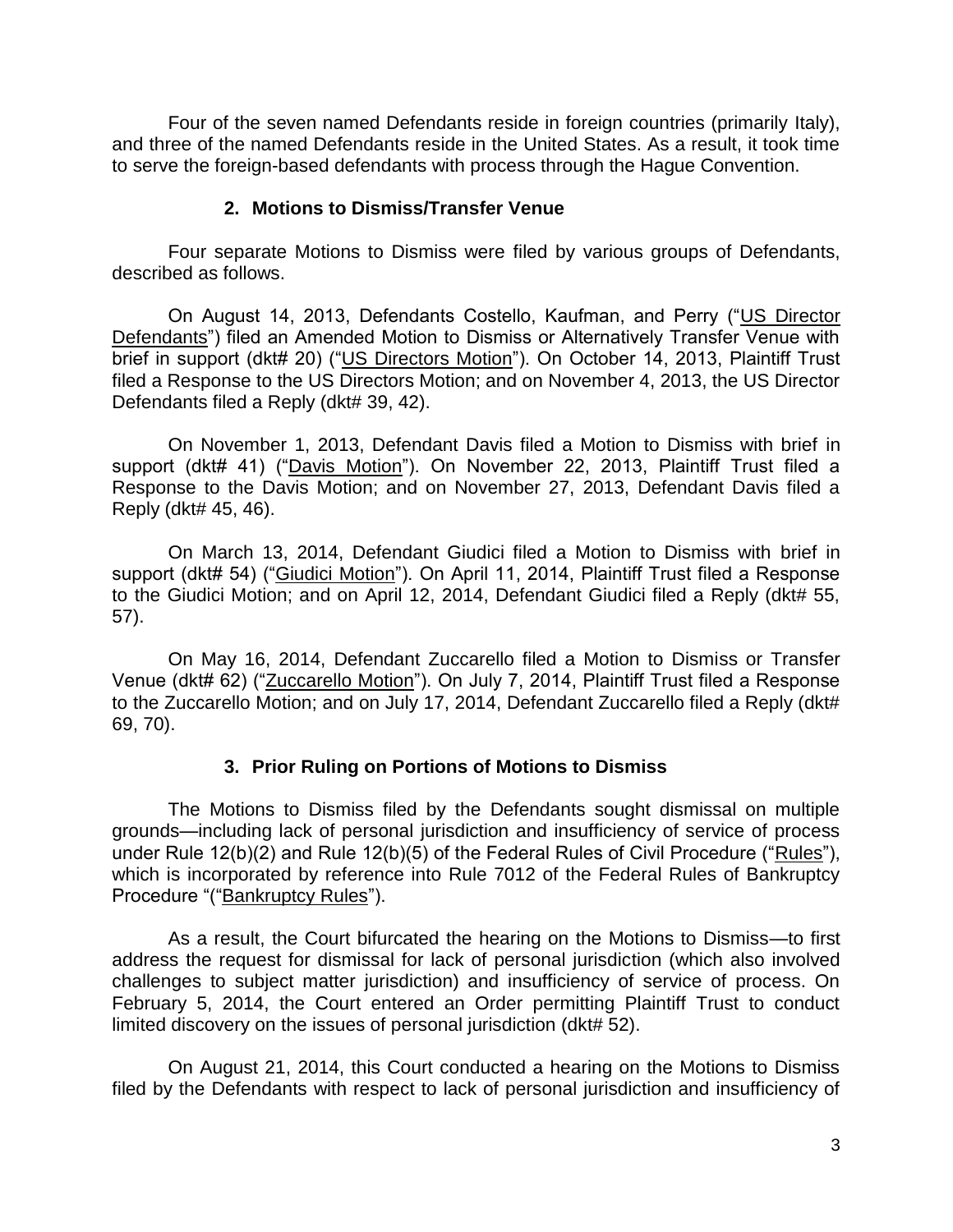service of process. On September 19, 2014, the Court issued a lengthy oral ruling on the record in open Court on these portions of the Motions to Dismiss (dkt# 79). In short, the Court denied the Motions to Dismiss on the grounds of lack of personal jurisdiction, lack of subject matter jurisdiction, and insufficiency of process—with one exception. The Court granted the Motion to Dismiss filed by Defendants Davis for lack of personal jurisdiction under Rule 12(b)(2). As a result, Defendant Davis has been dismissed as a party to this adversary proceeding. *See* Order entered September 19, 2014 (dkt# 71, 72, 73, 74). Defendant Nest has also been dismissed as a party to this adversary proceeding.<sup>1</sup>

## **4. Hearing and Opinion on Remainder of Motions to Dismiss**

The net result is that now there are five remaining Defendants in this adversary proceeding—Defendants Costello, Kaufman, and Perry (the "US Director Defendants"); Defendant Giudici; and Defendant Zuccarello (collectively hereafter "Defendants").

The Court then conducted a hearing on November 5, 2014 on the remaining grounds set forth in the Defendants' Motions to Dismiss—i.e., the US Directors Motion, the Giudici Motion, and the Zuccarello Motion (collectively hereafter "Motions"). The remaining grounds set forth in the Motion are primarily a request for dismissal under Rule 12(b)(6) and to some extent Rule 9, and a request to transfer venue of this adversary proceeding to Delaware. This Opinion addresses these remaining grounds set forth in the Motions.

# **II. SUMMARY OF PLAINTIFF TRUST'S COMPLAINT**

In general, Plaintiff Trust's Complaint paints a picture of a company (Think3) that went from a global leader in niche areas of the software market, to a company that suffered tremendous financial distress resulting from the Defendants' gross negligence, self-dealing transactions, and utter failure to monitor Think3's business risk.

 The Complaint is comprised of 24 pages with 86 paragraphs, and sets forth nine causes of actions (Counts) against the Defendants. *See* Complaint (dkt# 1). Following is a summary of the primary allegations in the Complaint filed by Plaintiff Trust against the Defendants.

 The Defendants held various roles with Think3, according to the Complaint. Defendant Zuccarello is alleged to be a founder of Think3, the former Chief Executive Officer and a former director of Think3, and then later a consultant and "de facto officer" of Think3. Defendants Costello, Kaufmann and Perry are alleged to all be former directors of Think3. Defendant Giudici is alleged to be the former Chief Operating Officer of Think3, but never a director. *See* Complaint ¶¶ 4, 7–10, 19, 22, 40.

 $\overline{a}$ 

<sup>&</sup>lt;sup>1</sup> Plaintiff Trust filed a Notice of Voluntary Dismissal Without Prejudice of Defendant Nest (a company affiliated with Defendant Davis), and the Court has dismissed Defendant Nest as a party to this adversary proceeding. *See* Notice; Order (dkt# 82, 83).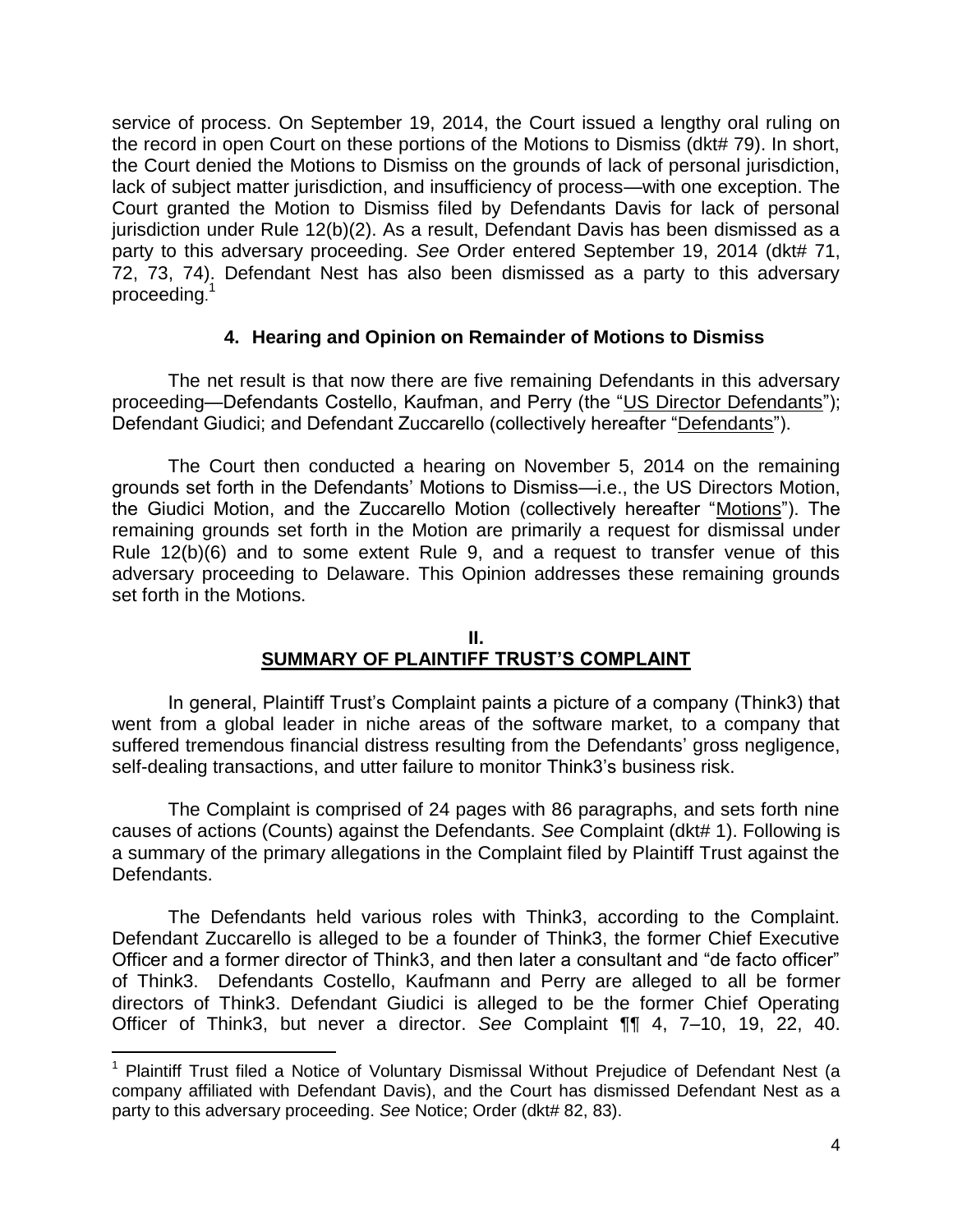Defendants Zuccarello, Costello, Kaufmann and Perry are collectively referred to as the "Board" in the Complaint, and will sometimes be referred to in this Opinion as the "Director Defendants."

 After a series of name changes and mergers, Think3 became a Delaware corporation in 2000. The Complaint alleges that Think3's principal place of business is located in Austin, Texas and that it has a worldwide presence through five-wholly owned subsidiaries based in Germany, France, Japan, India, and China. In addition, Think3 is alleged to have conducted business in Italy through a branch office as a division of Think3. *See* Complaint ¶¶ 14–16.

 The Complaint alleges that Think3 never operated at a profit, losing over \$95 million since its inception. From 2004 to 2009, Think3 is alleged to have lost over \$43 million. The losses allegedly include a \$10 million failed investment in a Chinese joint venture. In early 2008, it is alleged that the Director Defendants caused Think3 to enter into a \$10 million investment in a joint venture with Beijing E-Tech Technology Co, Ltd. ("China JV"). According to the Complaint, the Director Defendants consciously disregarded Think3's weak financial status, and committed over two years of total income to the China JV. Think3's Chinese partners with the China JV allegedly embezzled Think3's investment, resulting in a total loss of Think3's \$10 million investment. *See* Complaint ¶¶ 17–18, 25.

In 2009 and 2010, Think3 was suffering from major cash shortfalls and had been insolvent since at least 2009, according to the Complaint. Beginning in 2009, the Defendants allegedly engaged in a series of interested party loans ("2009 Loans") for their own personal gain to provide secured financing to Think3. The Complaint alleges that prior to the 2009 Loans, Think3 had funded operations exclusively with equity financing through sales of stock. In November 2009, the Director Defendants allegedly raised Think3's total debt by approximately 33% and authorized about \$1.3 million in short-term debt with secured promissory notes bearing 8% interest. The 2009 Loans also allegedly provided the participants with warrants to purchase additional shares of Think3 stock. Defendant Zuccarello allegedly received a note from Think3 in the amount of \$127,500 but never funded the loan to Think3. Likewise, Defendant Giudici allegedly received a note in the amount of \$45,000 from Think3 and never funded the loan to Think3. The Complaint further alleges that Defendant Perry's company received a note in the amount of \$593,495; Defendant Kaufman funded loans through four separate companies that he owned in the amounts of \$193,564, \$158,742, \$35,238, and  $$18,976$ ; and Defendant Costello received a note in the amount of  $$50,000.<sup>2</sup>$  The Complaint alleges that the 2009 Loans were never approved by the shareholders and were not approved by disinterested directors. *See* Complaint ¶¶ 26–30.

In 2010, Think3 received more interested party loans ("2010 Loans") in the form of secured notes, according to the Complaint. Without a Board meeting, the Director Defendants allegedly approved another \$740,715 in secured debt. Nearly all the

 $\overline{a}$ 

 $2$  Pennies and cents (but hopefully not sense) are intentionally omitted by the Court in the dollar figures used in this Opinion.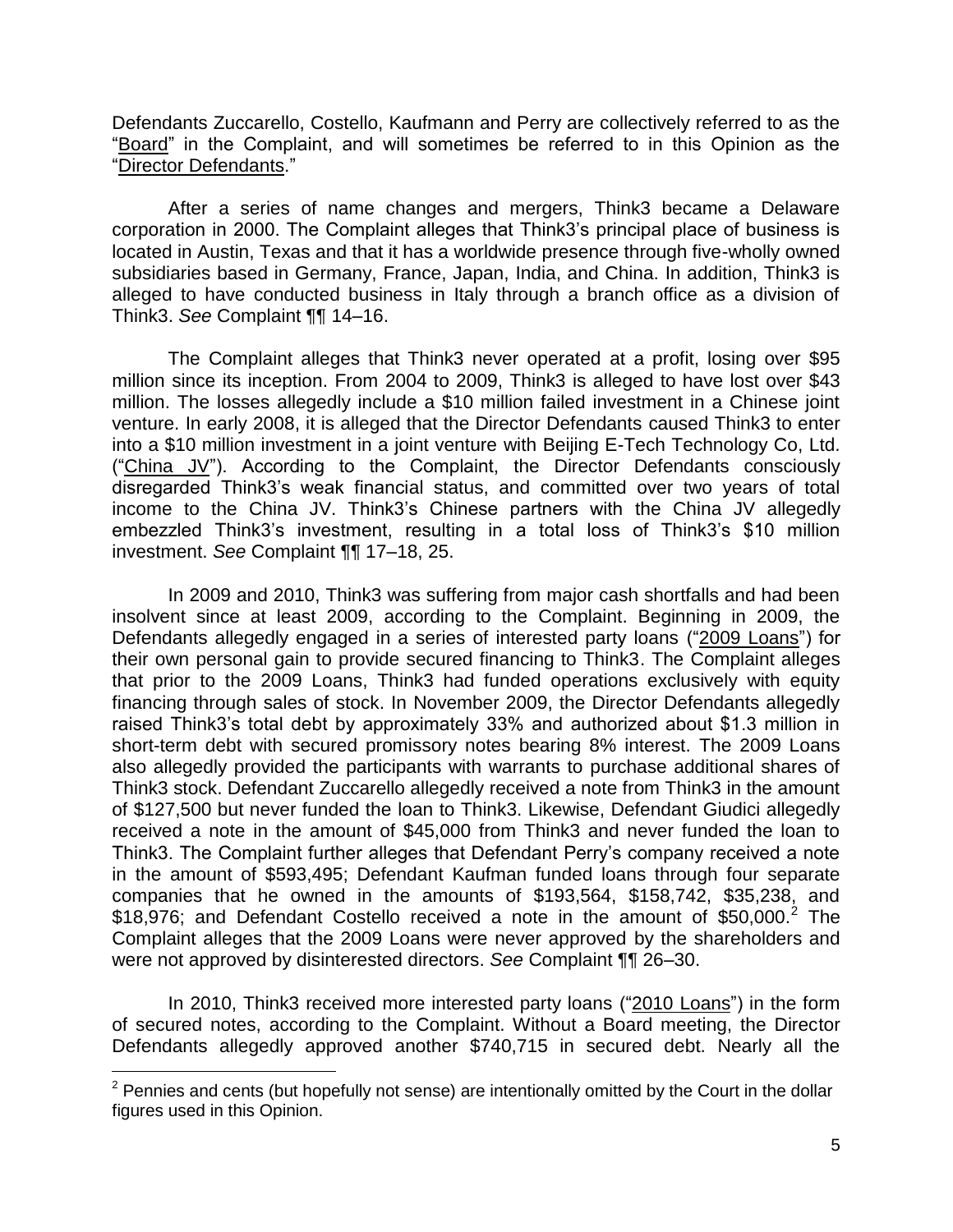participants in the 2010 Loans are alleged to be Think3 directors or officers, including Defendant Costello, Defendant Kaufman's companies, and Defendant Perry's company. *See* Complaint ¶ 31.

Despite the cash infusions from the 2009 Loans and 2010 Loans, Think3 remained insolvent and could not pay its debts as they became due, according to the Complaint. As a result, the Defendants decided the best option would be to market and sell Think3, still burdened with the 2009 and 2010 Loans, according to the Complaint. No purchaser could be found on those terms, and Think3 allegedly became more financially distressed. *See* Complaint ¶ 32.

Finally, on September 28, 2010, Think3 was acquired by ESW Capital LLC ("ESW") pursuant to the Agreement and Plan of Merger ("2010 Merger"). As part of the 2010 Merger, the Defendants allegedly resigned their positions as directors and officers of Think3. *See* Complaint ¶ 19. But, after the 2010 Merger, Defendant Zuccarello allegedly remained as a consultant, controlled Think3's Italian operations, and acted as a "de facto officer." *See* Complaint ¶¶ 19, 40. There are no allegations in the Complaint regarding Defendant Giudici's involvement with Think3 after the 2010 Merger.

As part of the 2010 Merger and acquisition by ESW, almost all of the 2009 Loans and 2010 Loans were terminated according to the Complaint. In exchange for the loan terminations, the Director Defendants allegedly allowed the loan participants to obtain broad releases from Think3 for involvement in the 2009 Loans and 2010 Loans. As an additional benefit from the 2010 Merger, the Complaint alleges Think3 purchased a six year "tail" Director and Officer Policy for the benefit of the Defendants as former directors and officers of Think3. *See* Complaint ¶ 34.

The loans allegedly owed by Think3 to Defendant Zuccarello and Defendant Giudici, however, were not terminated as part of the 2010 Merger. Instead, the Complaint alleges that in connection with the 2010 Merger, Defendant Zuccarello and Defendant Giudici received amended and restated notes ("New Notes") that more than doubled the amounts that Think3 owed. These New Notes allegedly provided for 15% interest and were secured by Think3 assets. The New Notes are alleged to be the subject of a Mandatory Prepayment Agreement between Think3, ESW, and Wilson Sonsini (Think3's former counsel). This Mandatory Prepayment Agreement essentially guaranteed payments to both Defendant Zuccarello and Defendant Giudici after they left the company by diverting money from Think3 to their New Notes. As a result of the Mandatory Prepayment Agreement, in January 2011, Defendant Zuccarello allegedly was paid \$240,832 and Defendant Giudici was paid \$99,437 on the New Notes. In addition, other payments were allegedly made to Defendant Zuccarello within a year of Think3's bankruptcy filing as a result of certain "Side Agreements" negotiated by Defendant Zuccarello at the time of the 2010 Merger. *See* Complaint ¶¶ 35–38.

 The Complaint alleges that by writing and without a meeting, the 2010 Merger with ESW was approved by the Think3 stockholders ("Written Consent"). The Written Consent and Board minutes allegedly reflected that the 2010 Merger was an "interested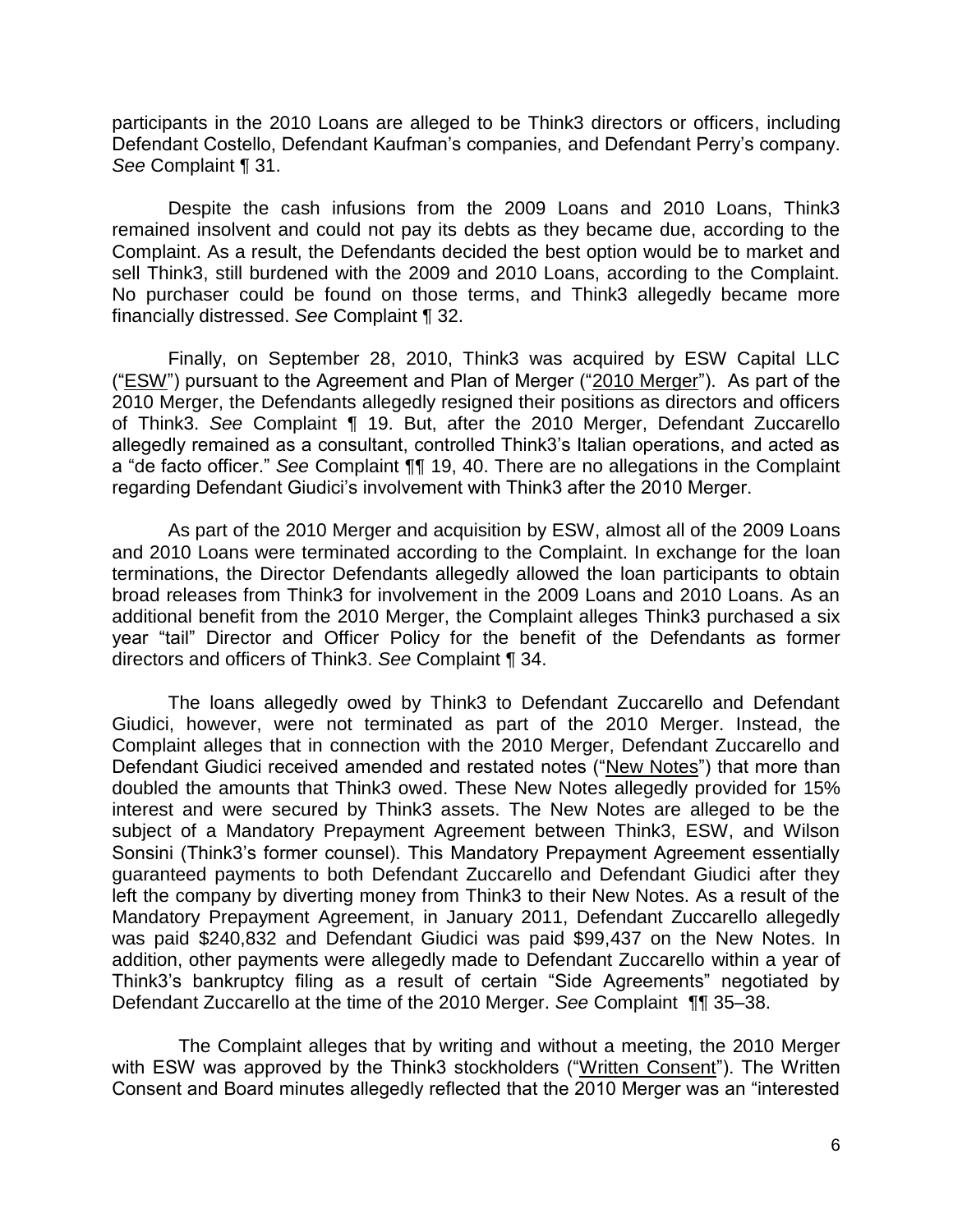party" transaction as to the Defendants. According to the Complaint, there were misleading statements in the Written Consent; specifically, the Written Consent (1) excluded the increases in the New Notes payable to Defendants Zuccarello and Giudici, (2) failed to disclose the Mandatory Prepayment Agreement and that the New Notes were secured by assets of Think3, and (3) failed to disclose the arrangement to pay Think3 invoices directly to counsel for the benefit of Defendants Zuccarello and Giudici. *See* Complaint ¶ 39.

After the 2010 Merger, the new Think3 board and management allegedly tried to reduce costs, increase efficiency, and raise additional capital. But, this process was disrupted on March 11, 2011, according to the Complaint, when some of Think3's Italian creditors, including an Italian government entity that was owed a large tax liability ("Italian Tax Liability"), filed an involuntary insolvency proceeding against Think3 and its subsidiary in Italy. *See* Complaint ¶ 20.

The Italian Tax Liability of Think3 had grown to approximately \$23 million by 2011, according to the Complaint. It is alleged that the Director Defendants utterly failed to track and manage the massive and increasing Italian Tax Liability. *See* Complaint ¶ 24. The Director Defendants also allegedly failed to conduct and record regular Board meetings from 2005 to 2010. Despite records demonstrating that Think3 was consistently losing millions of dollars, and the Italian Tax Liability was growing at \$3 million per year, there were allegedly only six Board meetings from 2005 to 2010. *See* Complaint ¶ 23. The Italian Tax Liability was allegedly increasing by \$3 million a year, and by 2009, had grown to over \$20 million. Plaintiff Trust alleges in the Complaint that the Director Defendants' "entire plan" to deal with the Italian Tax Liability was its "hope" to obtain a 7-year payout from the Italian government. Plaintiff Trust further alleges this would have required Think3 to miraculously find \$3 million a year to pay off the Italian Tax Liability, which could not have reasonably been accomplished based on Think3's financial track record. Plaintiff Trust also alleges it is unclear when the Director Defendants even began tracking the Italian Tax Liability. Think3 allegedly did not have audited financial statements, and Think3 also never consulted with any experts as to the legal ramifications of the tax liabilities from operating in Italy until 2010 when the Defendants faced potential personal liability for the Italian Tax Liability. The Complaint also alleges that the Director Defendants manipulated the financial statements of Think3 to improve its Italian operations which may have increased the Italian Tax Liability. This significant Italian Tax Liability is alleged to be the reason for the failure and bankruptcy of Think3. *See* Complaint ¶ 24.

Plaintiff Trust's Complaint sets forth both state law causes of action and bankruptcy causes of action against the Defendants, in nine different Counts.

Count 1 of Plaintiff Trust's Complaint is against all the Defendants, and is based on alleged "breach of fiduciary duty" owed to Think3 by the Defendants (including the duties of loyalty, care and good faith) and alleges self-dealing, bad faith and gross negligence by the Defendants. In a similar vein, Count 2 of the Complaint is against all the Defendants and alleges "gross negligence" by the Defendants in failing to manage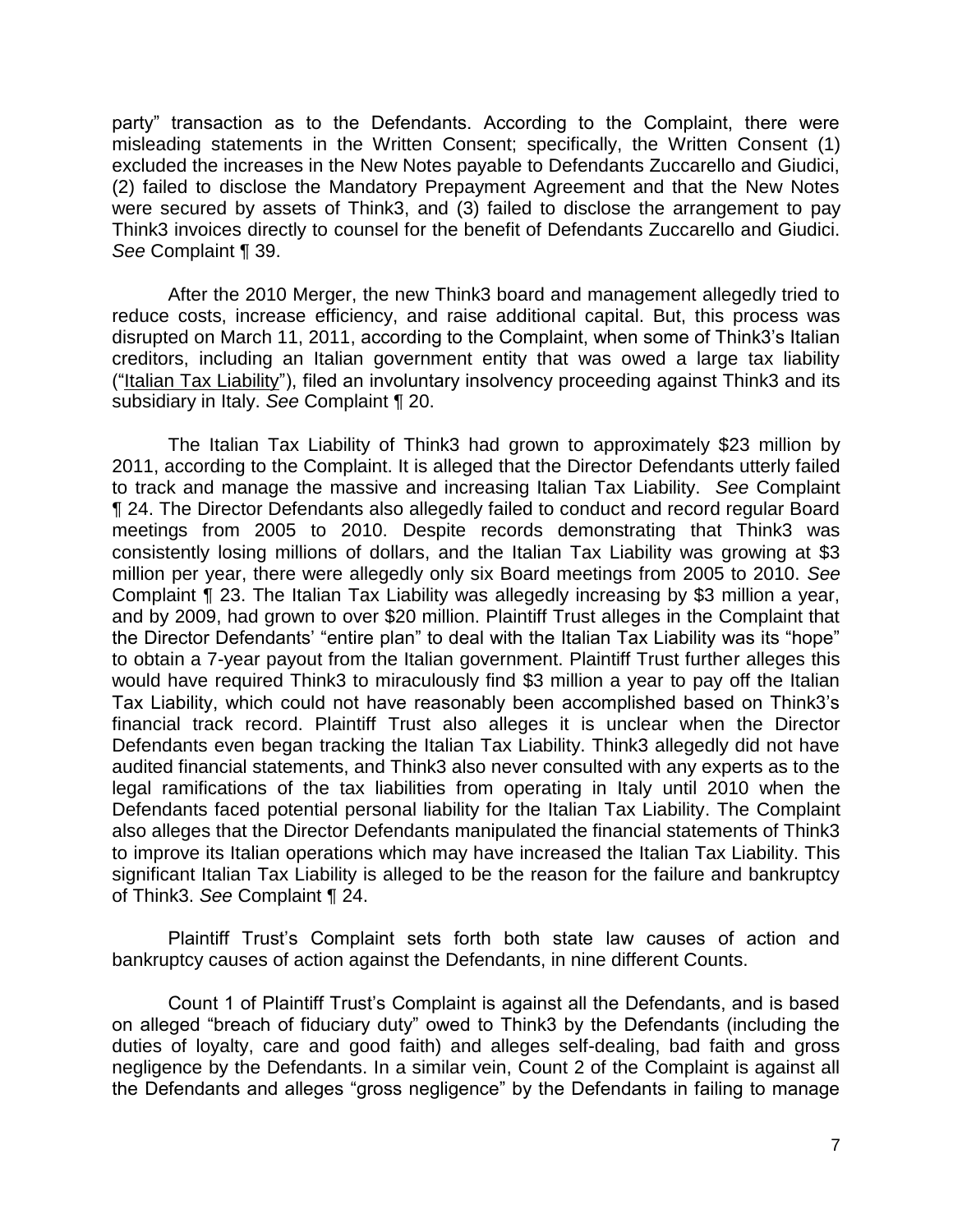Think3's operations with care. *See* Complaint ¶¶ 43–47.

Plaintiff Trust sets forth a hodgepodge of factual allegations to support Count 1 and Count 2 of its Complaint. In sum, the factual allegations include contentions that the Defendants: (1) failed to conduct and record regular Board meetings during Think3's financial crisis, deferred control of the Board to Defendant Zuccarello, and failed to manage the corporate affairs of Think3; (2) failed to inform themselves of the financial condition of Think3 to create a plan to end the financial decline; (3) intentionally abdicated the responsibility to exercise independent judgment; (4) failed to exercise oversight and prepare for the massive Italian Tax Liability; (5) committed Think3 to the failed China JV investment; (6) failed to disclose to stockholders material terms of the 2010 Merger—such as the releases of claims by Think3 relating to the 2009 and 2010 "interested party" loans; (7) committed fraud on the stockholders and/or made misleading statements to stockholders in connection with the 2010 Merger; (8) engaged in the 2009 and 2010 Loans, which were interested party transactions that burdened Think3 with new secured debt; (9) permitted Defendants or entities that Defendants controlled to obtain liens on Think3 assets; (10) forced Think3 to "sell" secured notes and debt instruments to Defendants and their entities which burdened Think3 and chilled its ability to find buyers for Think3 at a higher price; (11) authorized substantial payments to Defendants Zuccarello, Giudici and others as part of the 2010 Merger when creditors of Think3 were not being paid; (12) failed to exercise independent judgment in approving the New Notes, Mandatory Prepayment Agreement, and Side Agreements with Defendants Zuccarello and Giudici; (13) knowingly failed to exercise independent judgment in approving diversion of the Toyota invoice owed to Think3 to pay the New Notes and Mandatory Prepayment Agreement; (14) committed corporate waste and approved fraudulent transfers to Defendants Zuccarello and Giudici; (15) consciously disregarded that the China JV had failed and continued to divert much needed assets to invest in this failed enterprise; (16) failed to protect the existing corporate assets of Think3 for the benefit of creditors and shareholders; and (17) Defendants Zuccarello and Giudici breached their fiduciary duties by demanding and accepting the New Notes, Mandatory Prepayment Agreement, payments thereon, the Side Agreements, consulting agreements and other payments. *See* Complaint ¶ 44–50.

Count 3 of the Complaint alleges "fraud on stockholders of Think3" against the Board (Director Defendants). Plaintiff Trust apparently attempts to assert this claim for damages on behalf of the pre-2010 Merger stockholders of Think3 who were allegedly harmed by the Director Defendants' misleading statements and omitted material facts in connection to the 2010 Merger. *See* Complaint ¶¶ 51–52.

Count 4 of the Complaint is against Defendant Zuccarello and Defendant Giudici for recovery of "preferential transfers" under 11 U.S.C. §§ 544, 547, and 550. Plaintiff Trust alleges that Defendants Zuccarello and Giudici received funds and/or rights to funds or security interests from Think3 within one year of Think3's bankruptcy filing, at a time when they were "insiders" or as a result of agreements entered into while they were "insiders." In sum, the allegedly preferential transfers identified are the New Notes, the Mandatory Prepayment Agreement, payments on the New Notes and Mandatory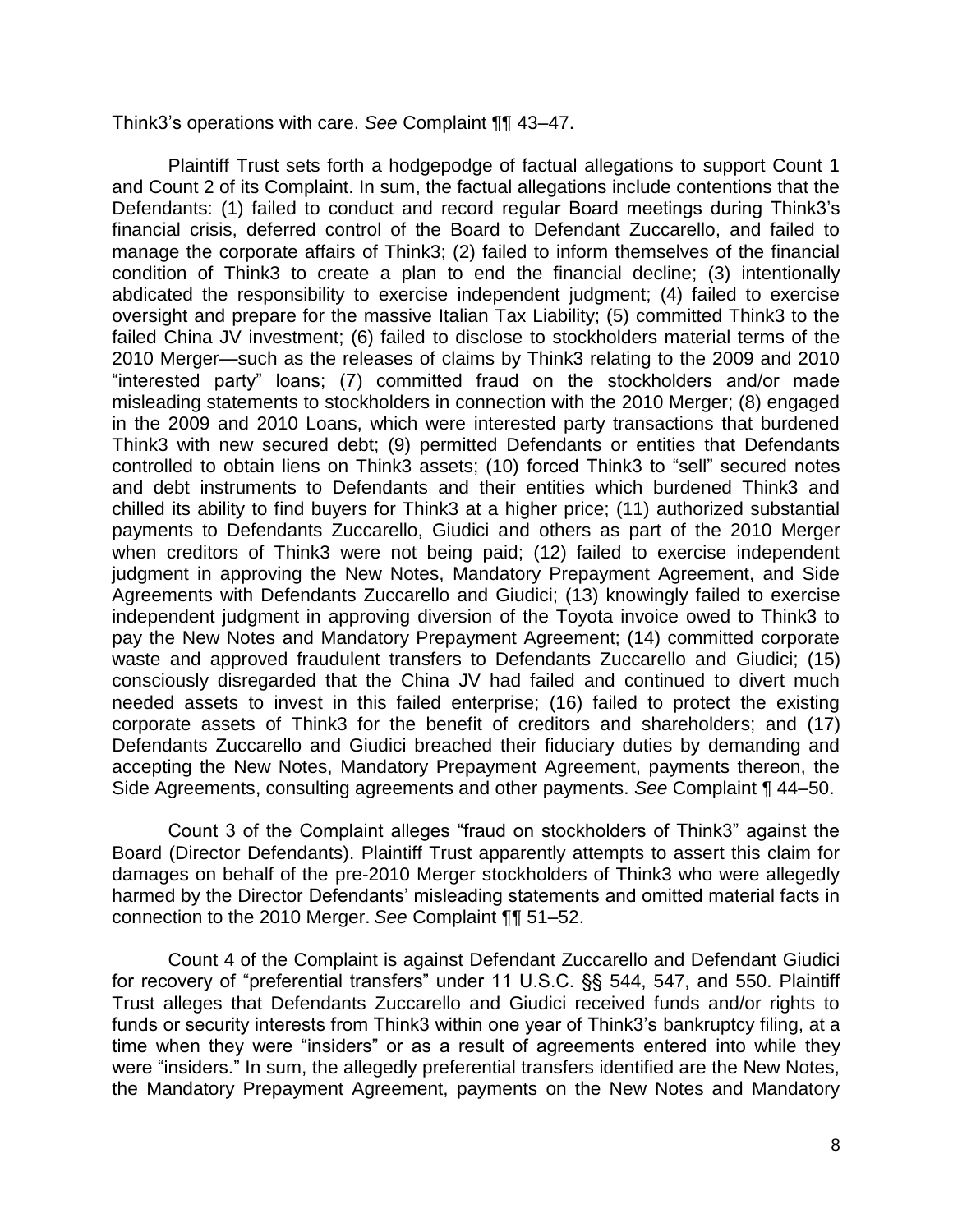Prepayment Agreement, security interests, the Side Agreements, and "other payments" within one year of Think3's bankruptcy filing. Plaintiff Trust alleges that Defendants Zuccarello and Giudici "arranged" to receive preferential transfers while they were still "insiders" of Think3. *See* Complaint ¶¶ 53–60.

Count 5 of the Complaint is against Defendant Zuccarello and Defendant Giudici for recovery of "fraudulent transfers" under 11 U.S.C. § 548. In sum, Plaintiff Trust alleges that Defendant Zuccarello and Defendant Giudici received significant funds (payments on the New Notes and Mandatory Payment Agreements and "other payments") and rights under agreements (the 2009 Loans, 2010 Loans, the New Notes, the Mandatory Prepayment Agreement, security interests, the Side Agreements and amended consulting agreements) within two years of Think3's bankruptcy filing. *See* Complaint ¶¶ 61–68.

 Count 6 of the Complaint is against Defendant Zuccarello for "breach of contract." Plaintiff Trust alleges that Defendant Zuccarello executed a promissory note and did not repay this loan to Think3. *See* Complaint ¶¶ 69–70.

Count 7 of the Complaint seeks "disallowance" of the claims of Defendant Zuccarello and Defendant Giudici under 11 U.S.C. § 502(b)(1) based on both Defendants' allegedly fraudulent and improper behavior. Further, Count 7 seeks to disallow any claims that Defendant Zuccarello or Defendant Giudici might have under 11 U.S.C. § 502(d) as they have not repaid alleged preferential and fraudulent transfers that they have received. *See* Complaint ¶¶ 71–75.

 Count 8 of the Complaint seeks "subordination" of any claims of all Defendants under 11 U.S.C. § 510(b) and/or § 510(c). Plaintiff Trust alleges that any claim by Defendants should be equitably subordinated to claims of all other creditors and equity interest holders due to inequitable conduct and unfair advantage. *See* Complaint ¶¶ 76– 78.

 Count 9 of the Complaint is against all Defendants and seeks a "declaratory judgment" of the disallowance and subordination of the Defendants' claims under the federal Declaratory Judgment Act, 28 U.S.C. §§ 2201–2202. *See* Complaint ¶¶ 79–80.

### **III. LEGAL STANDARD AND EVIDENCE-RULE 12(b)(6) MOTION**

## **A. Plausibility Pleading Standards**

Rule 8, which governs pleading requirements, is incorporated into Bankruptcy Rule 7008. In relevant part, Rule 8(a)(2) requires that a complaint contain a "short and plain statement of the claim showing that the pleader is entitled to relief." Rule 12(b), which governs a motion to dismiss, is incorporated into Bankruptcy Rule 7012(b). Rule 12(b)(6) provides that a complaint can be dismissed for "failure to state a claim upon which relief can be granted."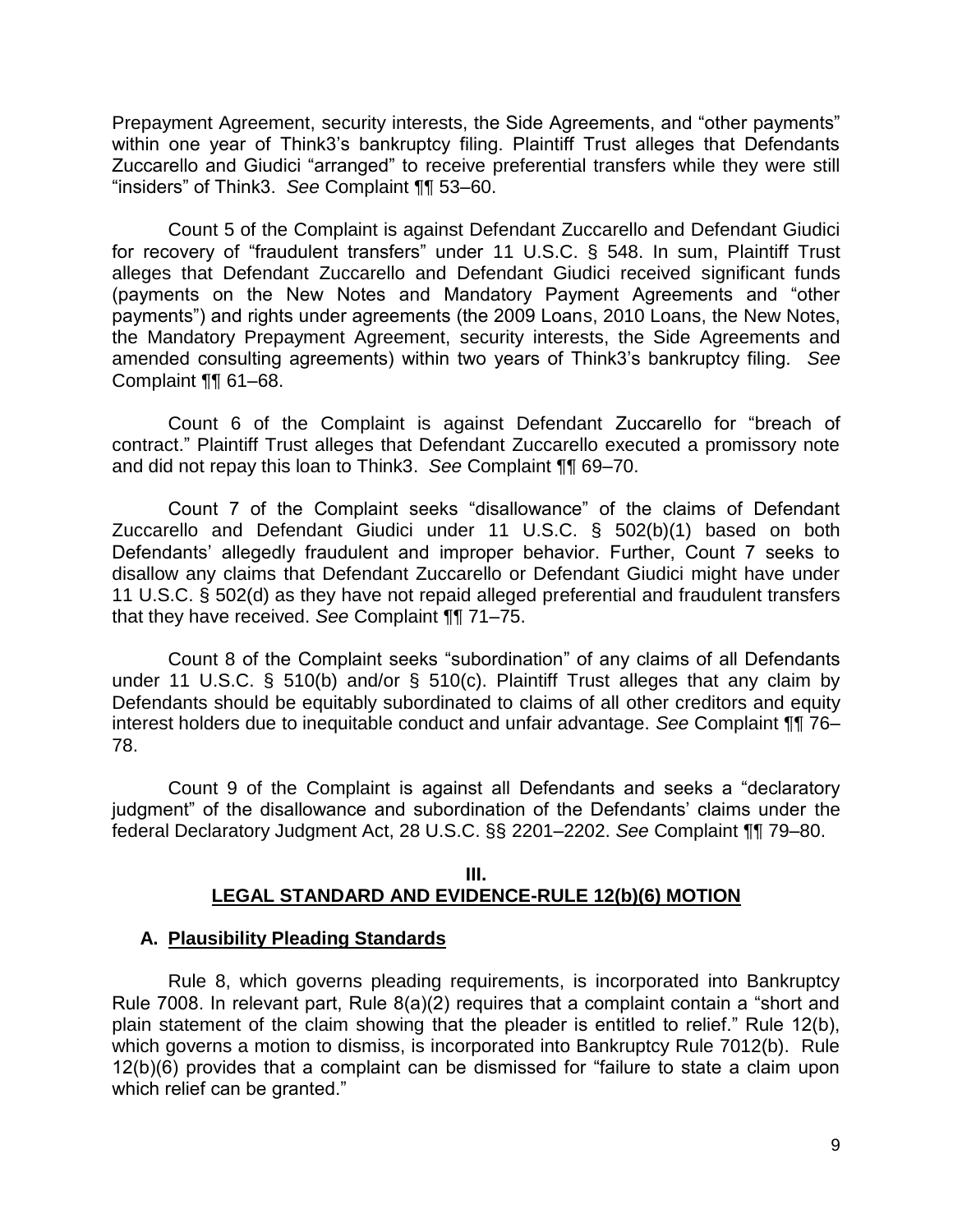The Supreme Court opinions in *Bell Atlantic Corp. v. Twombly*, 550 U.S. 544 (2007) and *Ashcroft v. Iqbal*, 556 U.S. 662 (2009) provide a framework for the factual allegations that a complaint must contain to survive a motion to dismiss under Rule 12(b)(6). *See Johnson v. City of Shelby*, --- U.S. ----, 135 S. Ct. 346, 347 (2014). Both the *Iqbal* and *Twombly* decisions emphasize that a claim for relief under Rule 8 must provide enough facts to state a claim for relief that is "plausible on its face." *Iqbal*, 556 U.S. at 678; *Twombly*, 550 U.S. at 570; *see also Leal v. McHugh*, 731 F.3d 405, 410 (5th Cir. 2013). Determining if a plausible claim has been well-pleaded is "contextspecific, requiring the reviewing court to draw on its experience and common sense." *Iqbal*, 556 U.S. at 663–64. According to the Supreme Court, the plausibility standard is not the same as "probability requirement," but requires more than a "sheer possibility that a defendant has acted unlawfully." *Iqbal*, 556 U.S. at 678.

A claim has "facial plausibility" if the plaintiff pleads factual content that allows the court to draw a "reasonable inference" that the defendant is liable for the misconduct alleged. *Iqbal*, 556 U.S. at 678. In the context of Rule 12(b)(6), a court must accept all well-pleaded facts in the complaint as true and view all facts in the "light most favorable to the plaintiff." *Dorsey v. Portfolio Equities, Inc.*, 540 F.3d 333, 338 (5th Cir. 2008) (supporting citations omitted). However, "threadbare recitals" of the elements of a cause of action that are supported by mere conclusory statements are not sufficient. *Iqbal*, 556 U.S. at 678. Instead, legal conclusions must be "supported by factual allegations." *Iqbal*, 556 U.S. at 679. Therefore, a court should only "liberally construe" well-pleaded facts in favor of a plaintiff. *Collins v. Morgan Stanley Dean Witter*, 224 F.3d 496, 498 (5th Cir. 2000).

 According to the Fifth Circuit, a motion to dismiss under Rule 12(b)(6) is "viewed with disfavor and is rarely granted." *Collins*, 224 F.3d at 498 (supporting citations omitted). A complaint must be liberally construed in favor of a plaintiff, and all facts pleaded in the complaint must be taken as true in the context of a Rule 12(b)(6) motion. *See Collins*, 224 F.3d at 498 (supporting citations omitted).

The task of a court under Rule 12(b)(6) is not to evaluate the plaintiff's likelihood of success; instead, a court must only decide whether the plaintiff states a "legally cognizable claim that is plausible." *Thompson v. City of Waco*, 764 F.3d 500, 503 (5th Cir. 2014). Under Rule 12(b)(6), the issue "is not whether a plaintiff will ultimately prevail but whether the claimant is entitled to offer evidence to support the claims." *Villager Pond, Inc. v. Town of Darien,* 56 F.3d 375, 378 (2d Cir.1995) (citing *Scheuer v. Rhodes,* 416 U.S. 232, 235–36 (1974)).

### **B. Four Corners Rule and Extrinsic Evidence**

In determining a motion to dismiss under Rule 12(b)(6), the general rule is that a court may only consider factual allegations within the "four corners" of the complaint. *Morgan v. Swanso*n, 659 F.3d 359, 401 (5th Cir. 2011). While Rule 12(d) permits a court to consider evidence outside the pleadings, it requires that a motion to dismiss be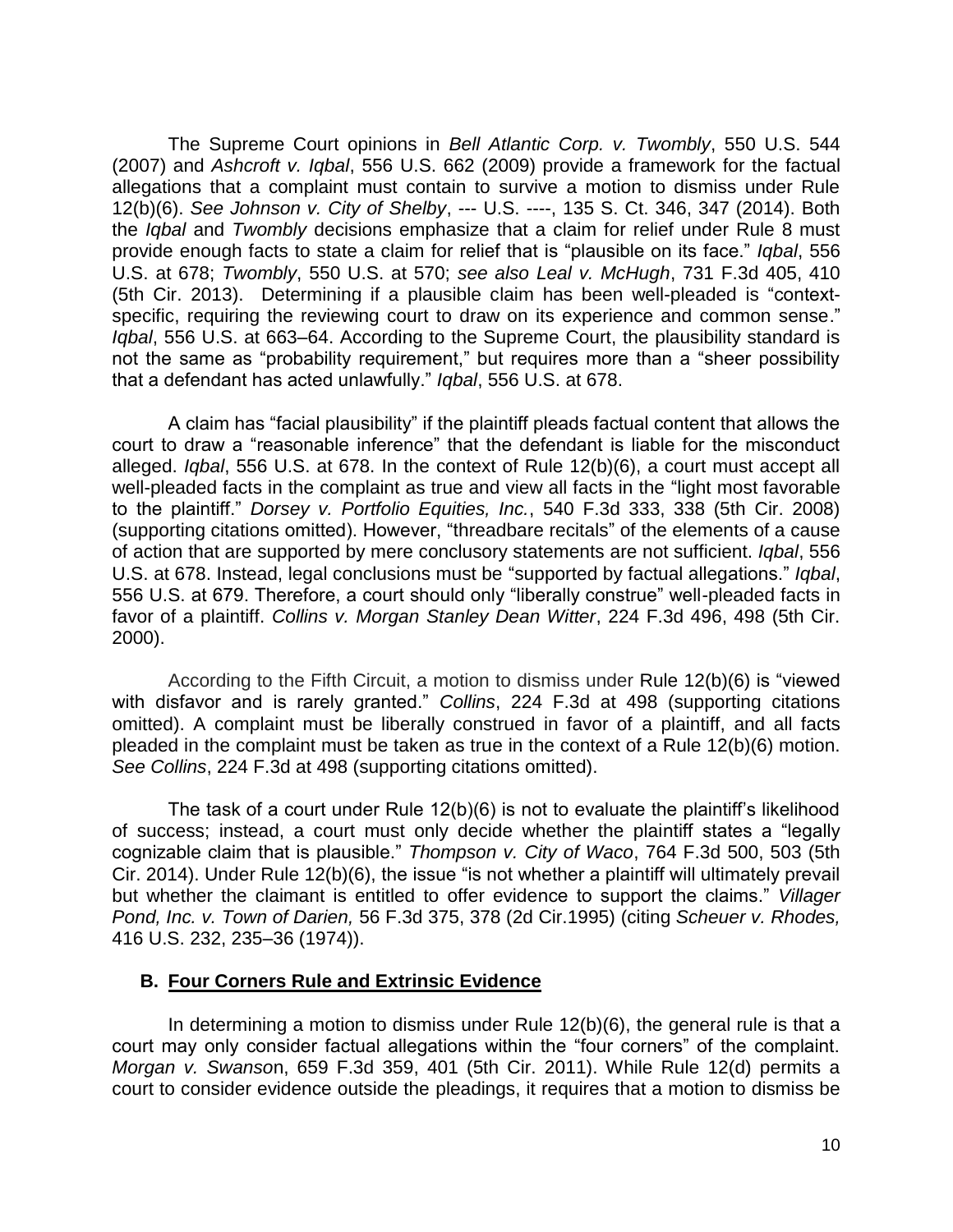treated as and converted to a motion for summary judgment under Rule 56. If a Rule 12(b)(6) motion is converted to a motion for summary judgment, Rule 12(d) requires that all parties must be given a reasonable opportunity to present all the material that is pertinent to the motion. *See* Rule 12(d).<sup>3</sup>

The Fifth Circuit has crafted an exception to the "four corners" rule. *Collins*, 224 F.3d at 498–99. Under the *Collins* exception, a court may consider extrinsic documentary evidence in the context of a Rule 12(b)(6) motion if: (1) the document is attached to a defendant's motion to dismiss; (2) the document is referred to in the plaintiff's complaint; and (3) the document is "central" to the plaintiff's claims. *Collins*, 224 F.3d at 498–99. While the first two elements are straightforward, the Fifth Circuit has not "articulated a test for determining when a document is central to a plaintiff's claims." *Kaye v. Lone Star Fund V (U.S.), L.P.*, 453 B.R. 645, 662 (N.D. Tex. 2011).

By analyzing the Fifth Circuit case law, it is apparent that a document which is "central" to a plaintiff's claim does not apply to documents that support affirmative defenses. The U.S. District Court for the Northern District of Texas defined "central to plaintiff's claims" to mean that documents are central when "they are necessary to establish an *element* of one of the plaintiff's claims." *Kaye*, 453 B.R. at 662 *(emphasis added)*. An analysis of the Fifth Circuit precedent indicates that the *Kaye* approach is correct. *See, e.g.*, *In re Katrina Canal Beaches Lit.*, 495 F.3d 191, 205 (5th Cir. 2007) (courts may consider contracts at motion to dismiss stage that are central to breach of contract suit).

Here, the Defendants have attached the following extrinsic documents to their Motions, to which Plaintiff Trust has objected to the Court considering in the context of the Rule 12(b)(6) Motions: Agreement and Plan of Merger between Think3 and ESW; Certificate of Nonforeign Status Entity; Mandatory Prepayment Agreement between Think3 and Defendant Zuccarello and Defendant Giudici; Note and Warrant Termination Agreements for the Defendants and their affiliates; Certificate of Merger filed with the Delaware Secretary of State; Think3 Confidential Stockholder Information Statement; and Think3's Sixth Amended and Restated Certificate of Incorporation. *See* Exhibits to Motion (dkt# 20-2, 20-3, 20-4, 20-5). None of these exhibits are essential or central to the elements of Plaintiff Trust's *prima facie* case. It is well established that a plaintiff is not "required to prove his case at the pleading stage." *Kittay v. Kornstein*, 230 F.3d 531, 542 (2d Cir. 2000). Therefore, with respect to the extrinsic documentary evidence filed by Defendants with their Motions, this Court will not consider any documentary extrinsic evidence for the purpose of Rule 12(b)(6) on the basis of the *Collins* "central to plaintiff's claim" exception to the four corners rule.

# **C. Judicial Notice**

 $\overline{a}$ 

Additionally, a court may properly take judicial notice under certain circumstances with respect to a Rule 12(b)(6) motion. Under Rule 201(b)(2) of the

 $3$  Here, the instant Motions filed by the Defendants have not been treated as or converted to a motion for summary judgment under Rule 12(d).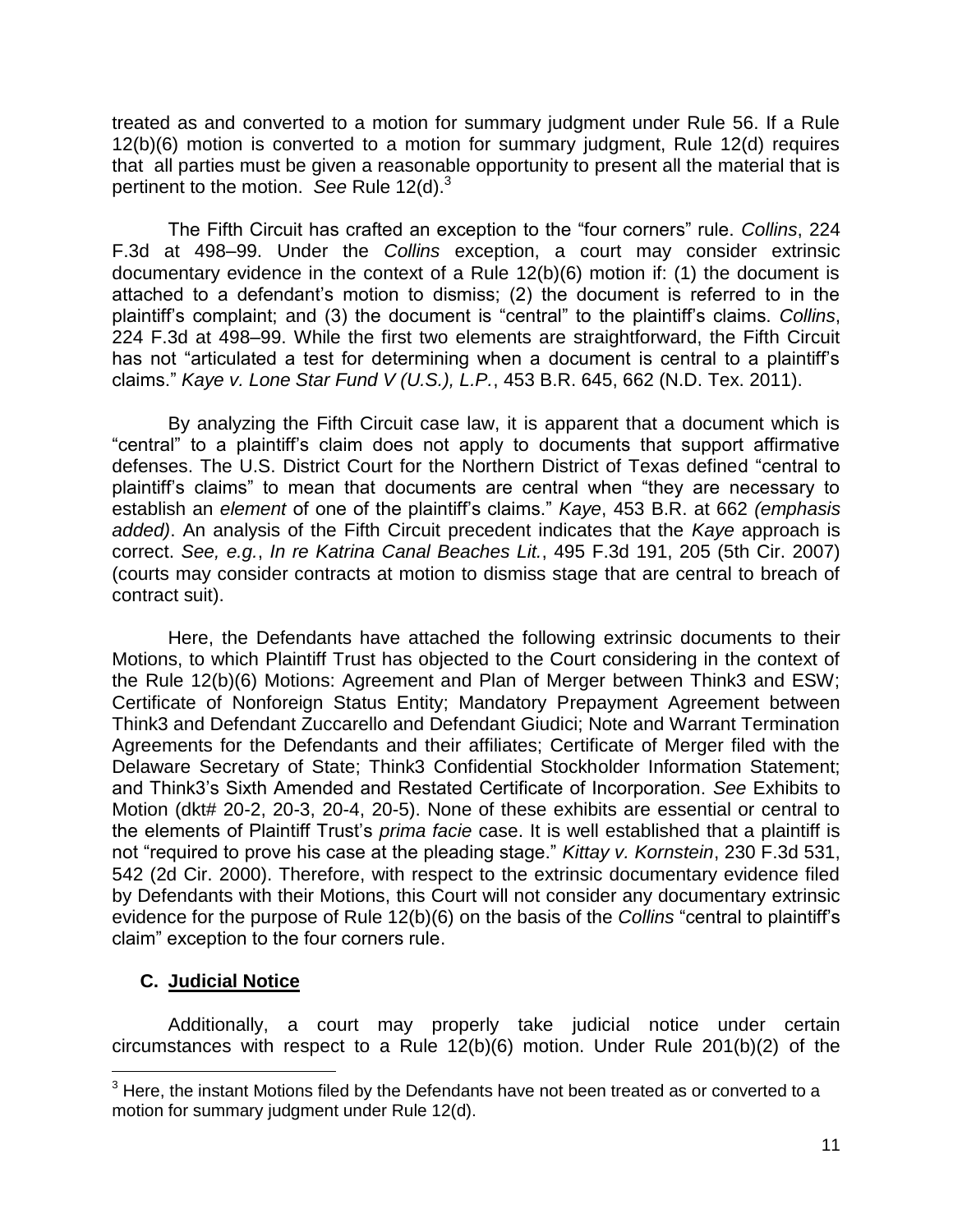Federal Rules of Evidence ("FRE"), a court may take judicial notice of a fact that "is not subject to reasonable dispute because it can be accurately and readily determined from sources whose accuracy cannot reasonably be questioned." In the context of a Rule 12(b)(6) motion, courts may take judicial notice under FRE 201(b)(2) of "public disclosure documents required by law to be filed." *Kramer v. Time Warner Inc.*, 937 F.2d 767, 774 (2d Cir. 1991).

In ruling on a motion to dismiss, courts may "consider matters of which they may take judicial notice." *See, e.g.*, *Stone v. Life Partners Holdings, Inc.*, --- F. Supp. 2d ----, 2014 WL 2795238, at \*22 (W.D. Tex. May 15, 2014) The plain reading of FRE 201(d) supports such a result, as the rule states, "The court may take judicial notice at any stage of the proceeding." Applying the plain language of FRE 201(d), the Fifth Circuit has permitted lower courts to take judicial notice at the motion to dismiss stage of a proceeding. *See, e.g.*, *Dorsey*, 540 F.3d at 338 (recognizing that a court is permitted to rely on "documents incorporated into the complaint by reference, and matters of which a court may take judicial notice"); *Lovelace v. Software Spectrum, Inc.*, 78 F.3d 1015, 1018 (5th Cir. 1996) (taking judicial notice of public disclosure documents filed with the Securities and Exchange Commission).

Here, the Defendants attached much extrinsic documentary evidence to their Motions under Rule 12(b)(6), to which Plaintiff Trust has objected. *See* Exhibits to Motion (dkt# 20-2, 20-3, 20-4, 20-5). In the context of the Motions filed by Defendants under Rule 12(b)(6), this Court will only take judicial notice of public documents that have been filed with the Delaware Secretary of State. The only documentary evidence submitted by Defendants that qualifies for judicial notice in the context of the Rule 12(b)(6) Motions are (1) the Certificate of Merger of HSCI and Think3, with Sixth Amended and Restated Certificate of Incorporation of Think3 dated September 28, 2010 (dkt# 20-4) (Exhibit #10) and (2) the Sixth Amended and Restated Certificate of Incorporation of Think3 filed on January 31, 2008 (dkt# 20–5) (Exhibit #12). Both of these documents bear a governmental seal or signature, and their accuracy is beyond reasonable dispute. *See In re Methyl Tertiary Butyl Ether (MTBE) Products Liability Litig.*, 959 F. Supp. 2d 476, 496 (S.D.N.Y. 2013) (finding that permits which bore a government seal were subject to judicial notice in the context of Rule 12(b)(6)).

For these reasons, the other factual and documentary evidence cited by the Defendants and attached to their Motions has not been considered by the Court in ruling on their request for dismissal under Rule 12(b)(6).

## **IV. BREACH OF FIDUCIARY DUTY/GROSS NEGLIGENCE (Counts 1 and 2)**

Count 1 of the Complaint is based on alleged "breach of fiduciary duty" owed to Think3 (a Delaware corporation) by all the Defendants, including alleged breaches of the duties of care, loyalty, and good faith. Count 1 alleges self-dealing, bad faith and gross negligence by the Defendants. Similarly, Count 2 of the Complaint alleges "gross negligence" by the Defendants in failing to manage Think3's operations with care.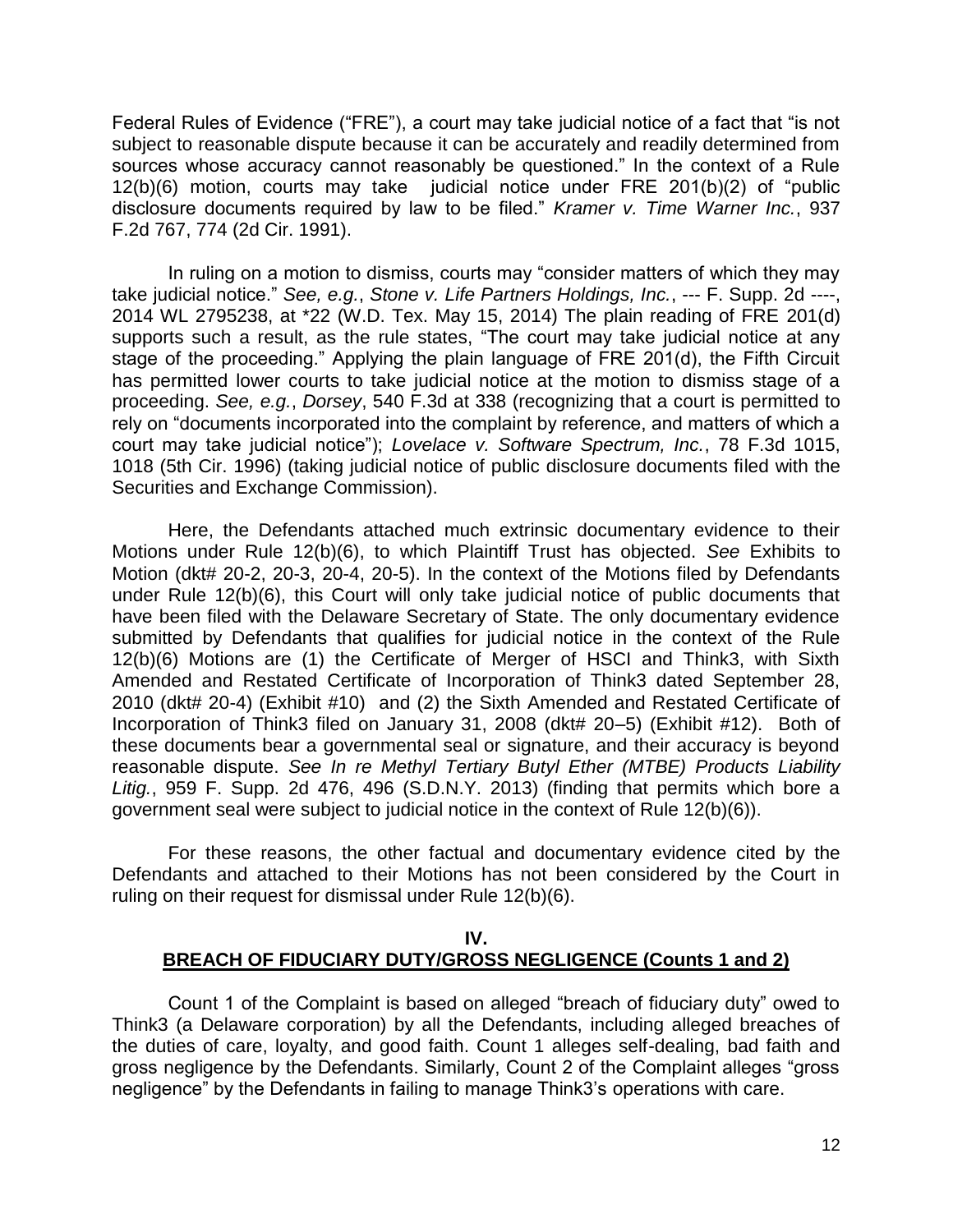The Defendants have sought dismissal of Count 1 and 2 of the Complaint under Rule 12(b)(6) for a plethora of reasons, including lack of sufficient and plausible factual allegations to support such claims, the business judgment rule, an exculpatory charter provision, and the *Bangor Punta* doctrine.

Generally, under Delaware law, directors may be liable for breaching two fiduciary duties to the corporations which they manage—the duty of care and the duty of loyalty. *See, e.g.*, *Gavin v. Tousignant (In re Ultimate Escapes Holdings, LLC)*, 2014 WL 5861765, at \*9 n.32 (Bankr. D. Del. November 12, 2014) (supporting citations omitted). The aftermath of *In re Walt Disney Co. Deriv. Litig.*, 906 A.2d 27 (Del. 2006) and *Stone v. Ritter*, 911 A.2d 362 (Del. 2006) relegated the lesser developed "duty of good faith" as a subset of the duty of loyalty. Likewise, officers owe the same fiduciary duties of care and loyalty as directors to a corporation under Delaware law. *See Gantler v. Stephens*, 965 A.2d 695, 708–09 (Del. 2009).

## **A. Duty of Care**

In Count 1 and Count 2 of the Complaint, Plaintiff Trust attempts to distinguish between the Defendants' alleged violations of their fiduciary duty of care (Count 1), and Defendants' alleged gross negligence (Count 2). These two theories, however, are indistinguishable. Under Delaware law, breach of the duty of care is "predicated upon concepts of gross negligence." *See, e.g.*, *Aronson v. Lewis*, 473 A.2d 805, 812 (Del. 1984), *overruled on other grounds by Brehm v. Eisner*, 746 A.2d 244, 253–54 (Del. 2000); *Feeley v. NHAOCG, LLC*, 62 A.3d 649, 664 (Del. Ch. 2012). As a result, Count 1 of the Complaint to the extent it alleges a breach of the duty of care, and Count 2 of the Complaint based on gross negligence, will be jointly addressed by the Court as a breach of duty of care claim.

In determining whether directors have violated their duty of care, under Delaware law, a court should only examine the "rationality of the process employed" by a board. *In re Citigroup Inc. S'holder Deriv. Litig.*, 964 A.2d 106, 122 (Del. Ch. 2009). Even if board decisions result in significant losses, the "content of the board decision" is not examined. *See Citigroup,* 964 A.2d at 130 ("[I]t is well established that the mere fact that a company takes on business risk and suffers losses–even catastrophic losses–does not evidence misconduct, and without more, is not a basis for personal director liability"). Unlike a breach of the duty of good faith, a duty of care violation does not require intentional conduct. *See Walt Disney*, 906 A.2d at 66–67.

Directors must make an "informed business judgment" to satisfy their duty of care. *See Smith v. Van Gorkom*, 488 A.2d 858, 872–73 (Del. 1985). This requires that "all material information reasonably available" must be considered. *Reed v. Linehan (In re Soporex)*, 463 B.R. 344, 371 (Bankr. N.D. Tex. 2011) (applying Delaware law). Directors cannot be held responsible for failing to consider information that was "immaterial or out of the Board's reasonable reach." *Brehm v. Eisner*, 746 A.2d 244, 259 (Del. 2000). A failure to make an informed business decision will only result in liability if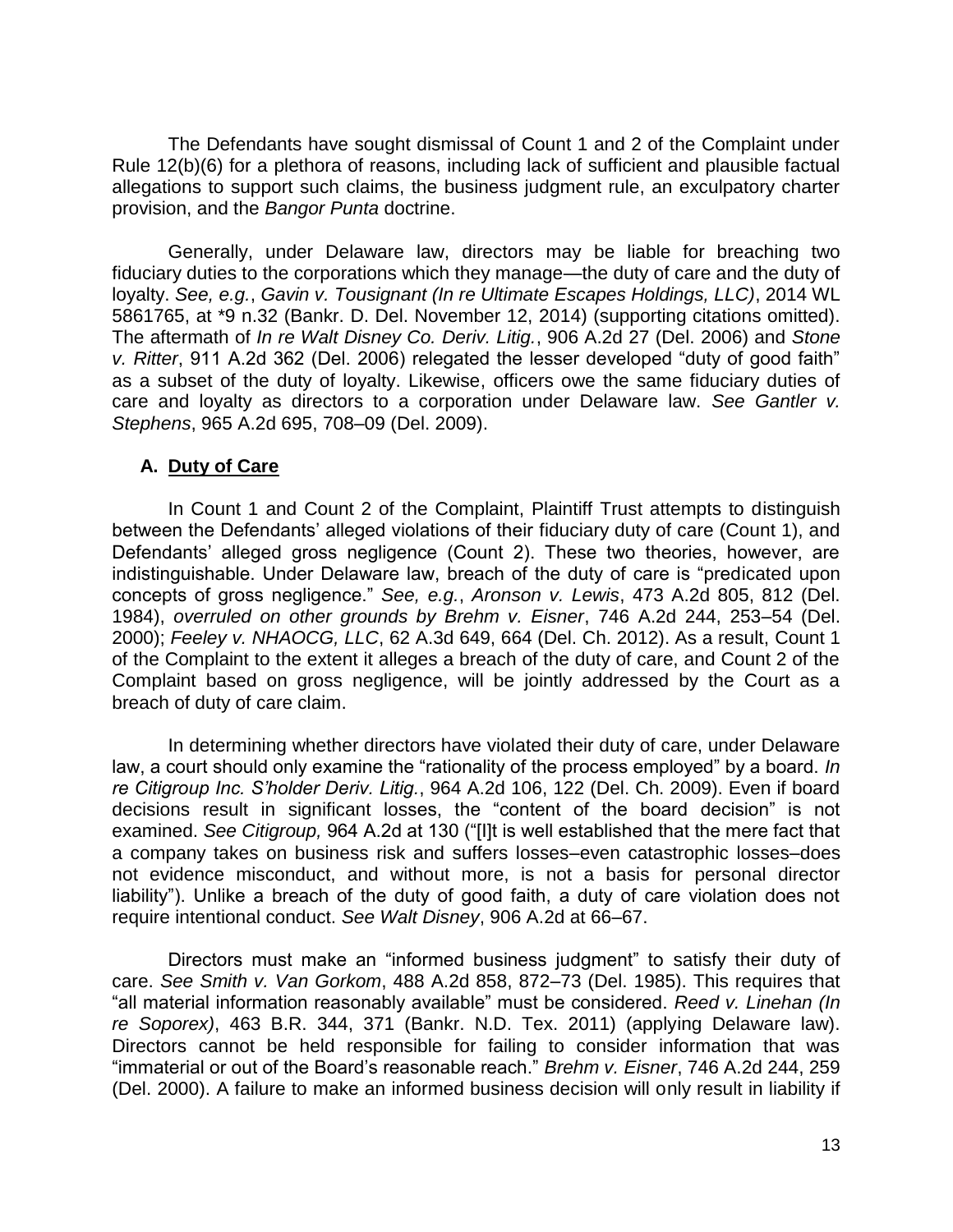the directors' conduct was committed with gross negligence or beyond the "bounds of reason." *McPadden v. Sidhu*, 964 A.2d 1262, 1274 (Del. Ch. 2008). For these reasons, Delaware courts have been "extremely stringent" in finding directors liable for breaching their duty of care. *In re Lear Corp. S'holder Litig.*, 967 A.2d 640, 652 (Del. Ch. 2008).

## **1. Directors Defendant Zuccarello, Costello, Kaufman, and Perry**

According to the Complaint, the Director Defendants (Defendants Zuccarello, Costello, Kaufmann and Perry) violated their duty of care based primarily on two business decisions: the Italian Tax Liability and the China JV investment. Accepting Plaintiff Trust's well-pleaded allegations as true (as required in the Rule 12(b)(6) context), the Director Defendants are alleged to have made business decisions that could be characterized (in hindsight) as "stupid" or "egregious" or "irrational." However, the fact that Defendant Directors may have made poor business decisions is not a basis for breaching the duty of care. *See In re Caremark Int'l Inc. Deriv. Litig.*, 698 A.2d 959, 967 (Del. Ch. 1996).

Instead, the question for determining a breach of the duty of care remains: According to the factual allegations in the Complaint, did the Director Defendants act grossly negligent in connection with their process for making informed business decisions related to the Italian Tax Liability and the China JV? The answer is yes, based on the allegations in the Complaint. Providing Plaintiff Trust with every reasonable inference and assuming the allegations are true (as required in the Rule 12(b)(6) context), the Complaint sufficiently and plausibly alleges that the Director Defendants violated their duty of care.

With regard to the Italian Tax Liability, the Complaint alleges that the Director Defendants allowed a massive tax liability to develop, which accounted for \$23 million or about 70% of Think3's debt. Plaintiff Trust alleges that it was unclear when the Director Defendants even actually began tracking this liability. According to the Complaint, the best case scenario was that the Director Defendants hoped to obtain a seven-year payout from the Italian government to pay off their Italian tax liability at \$3 million per year. While the Italian Tax Liability was growing, Think3 allegedly failed to have audited financial statements, and the Director Defendants failed to regularly meet on an annual basis. In 2006 and 2007, Think3 allegedly failed to hold even one board meeting. Throughout 2005 to 2010, when Think3 lost over \$40 million, it is alleged that at most, there were only six Board meetings. *See* Complaint ¶¶ 23–25.

With regard to the China JV, in the midst of Think3's growing financial troubles and continued losses, Think3 allegedly invested \$10 million in a risky joint venture that had a track record of being unprofitable. Even though Plaintiff Trust does not allege that the Director Defendants were responsible for the Chinese partners stealing Think3's investment, the process used to make that investment was allegedly grossly negligent, based on reasonable inferences in the Complaint. *See* Complaint ¶¶ 23–25.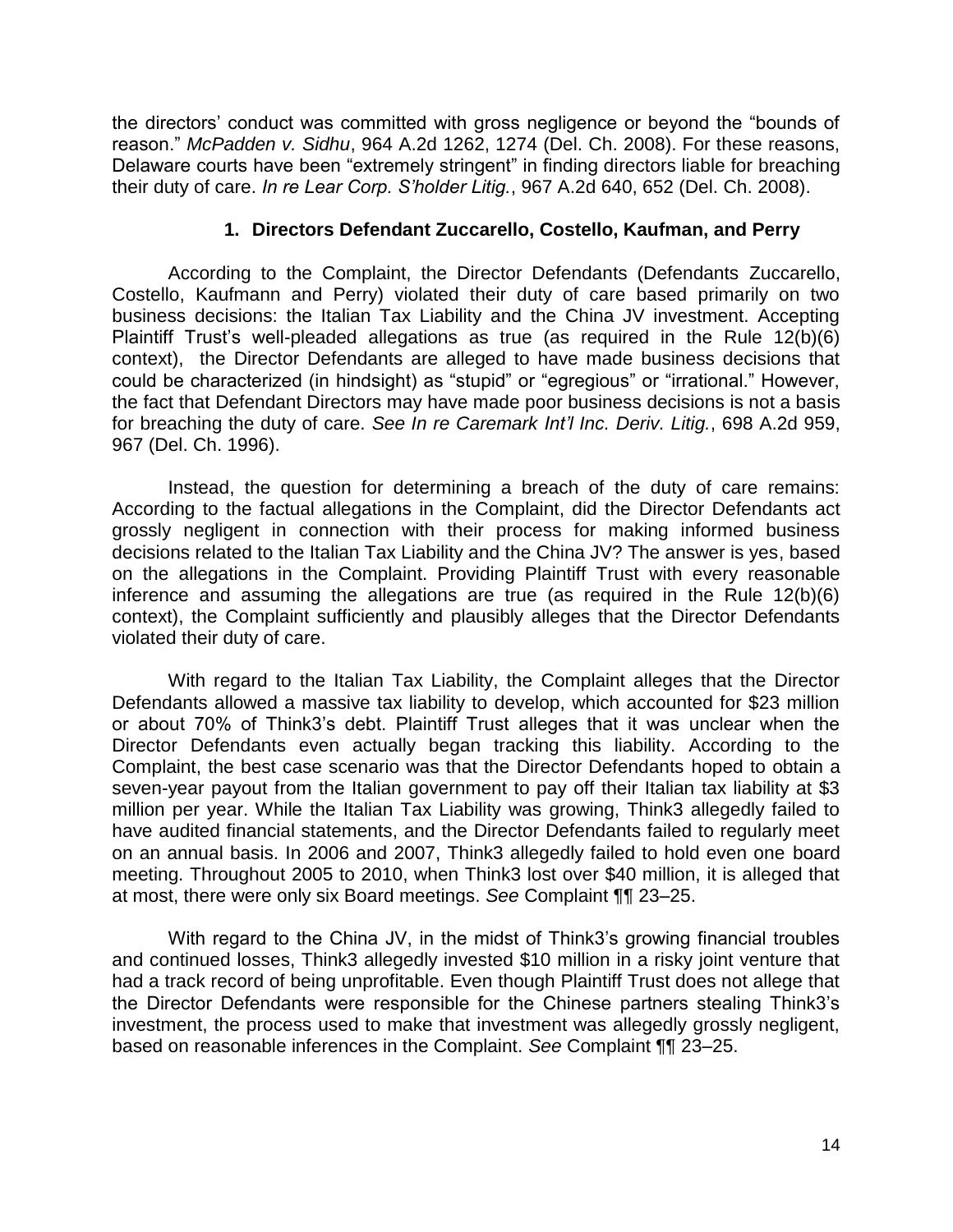Taken together, the Court concludes that Plaintiff Trust has alleged sufficient facts against the Director Defendants to push their breach of duty of care claim past the starting line from sheer possibility to plausibility in the context of Rule 12(b)(6). The Court is mindful that it must not view the decisions of the Director Defendants on a hindsight basis or engage in "Monday-morning quarterbacking." *See In re Oracle Corp.*, 867 A.2d 904, 932 (Del. Ch. 2004) (noting the need to protect directors from claims merely alleging ordinary negligence). But assuming Plaintiff Trust's allegations are true (which is the standard under Rule 12(b)(6)), it is reasonable to believe that the Director Defendants were grossly negligent in making informed business judgments. The Director Defendants allegedly were not holding annual meetings and were not tracking the Italian Tax Liability. Before investing \$10 million in the China JV, the Director Defendants should have at least considered the Italian Tax Liability, and the fact that they were committing to an investment that almost exceeded Think3's "total income" for the previous two years.<sup>4</sup> But they allegedly did not. Furthermore, there is no indication that it would be unreasonable to expect a global company like Think3 to track its tax liabilities or hold annual board meetings. To the contrary, from the allegations in the Complaint, it appears that the Director Defendants was fully capable of conducting board meetings. They allegedly waited until mid-2010 to hold board meetings and only when potential personal liability could have resulted from Think3's failure to pay taxes and its Italian employees. *See* Complaint ¶¶ 24–25.

For these reasons, the request to dismiss Count 1 (to the extent that it asserts a breach of the duty of care) and to dismiss Count 2 (gross negligence, which is premised on breach of duty of care) under Rule 12(b)(6) as against Director Defendants Zuccarello, Costello, Kaufmann and Perry must be denied.

# **2. Defendant Giudici**

 $\overline{a}$ 

The Complaint alleges that Defendant Giudici was only an officer, but not a director on the Board of Think3. Plaintiff Trust fails to allege in the Complaint that Defendant Giudici was involved in any of the alleged transactions relating to the breach of duty of care. First, as an officer of Think3, it cannot be reasonably inferred that Defendant Giudici was involved in the decision to not conduct Board meetings. Furthermore, in the Complaint, Plaintiff Trust has only alleged that the Board (the Director Defendants) failed to conduct and record regular meetings. *See* Complaint ¶ 23. Second, with regard to the Italian Tax Liability, the Complaint again focuses exclusively only on the Board's actions, which does not implicate a non-Board member such as Defendant Giudici. *See* Complaint ¶ 24. Finally, the Complaint alleges that it was the Board's decision to enter the China JV; it is not alleged that Defendant Giudici (a non-Board member) was involved with the China JV decision. *See* Complaint ¶ 25. And during oral argument, counsel for Plaintiff Trust effectively conceded that the Complaint failed to allege any breach of duty of care against Defendant Giudici.

For these reasons, Count 1 (to the extent that it asserts a breach of duty of care

<sup>&</sup>lt;sup>4</sup> According to the Complaint, "total income" is defined in accordance with IRS form 1120 on Think3's tax returns, prior to deduction of expenses on that form. *See* Complaint ¶ 25 n.11.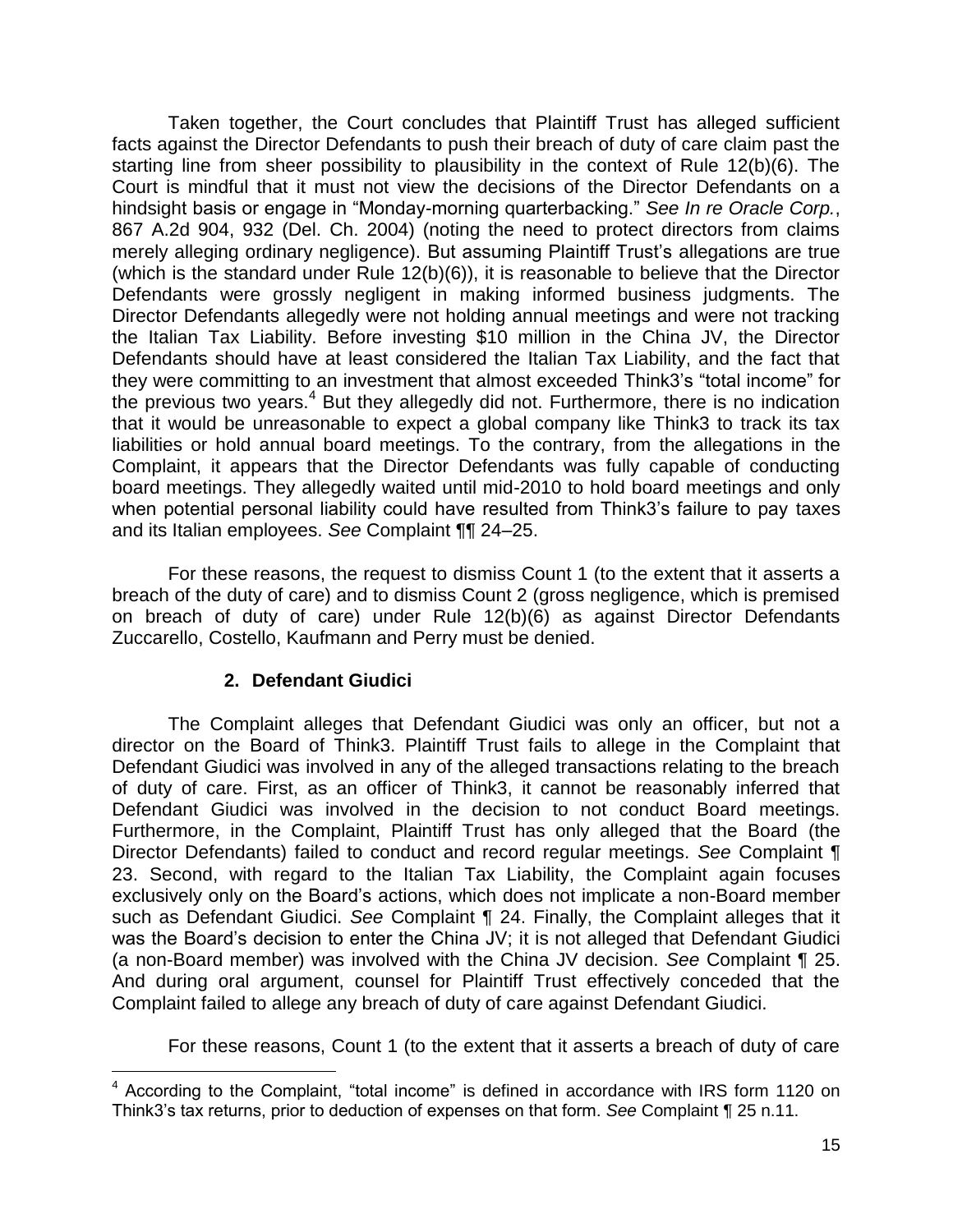claim), and Count 2 of the Complaint (gross negligence, which is premised on the breach of the duty of care) must be dismissed as against Defendant Giudici. Plaintiff Trust should not be granted leave to amend its breach of duty of care and gross negligence claims against Defendant Giudici.<sup>5</sup>

## **B. Duty of Loyalty**

 $\overline{a}$ 

Count 1 of the Complaint also alleges a breach of the duty of loyalty, including self-dealing, by all the Defendants. *See* Complaint ¶¶ 26-47.

Under Delaware law, the duty of loyalty requires that the "best interest of the corporation and its shareholders takes precedence over any interest possessed by a director, officer or controlling shareholder and not shared by the stockholders generally." *Cede & Co. v. Technicolor, Inc.*, 634 A.2d 345, 361 (Del. 1993). To satisfy the fiduciary duty of loyalty, a fiduciary's decision must objectively be based "entirely on the corporate merits of the transactions" and cannot be "influenced by personal or extraneous considerations." *Cede*, 634 A.2d at 362. A claim for breach of the duty of loyalty is most typically raised when a corporate fiduciary either is involved in "selfdealing" or usurps a "corporate opportunity." *Cede*, 634 A.2d at 360; *Science Accessories Corp. v. Summagraphics Corp.*, 425 A.2d 957, 964 (Del. 1980). Acting with subjective good faith is not a defense. *See In re Primedia, Inc. S'holder's Litig.*, 67 A.3d 455, 489 (Del. Ch. 2013).

Corporate fiduciaries who are on both sides of a transaction are engaged in "selfdealing." As a result, they lose the protection of the business judgment rule and carry the "burden of establishing its entire fairness, sufficient to pass the test of careful scrutiny by the court." *See Weinberger v. UOP, Inc.*, 457 A.2d 701, 710 (Del. 1983). Entire fairness consists of two main concepts: "fair dealing and fair price." *Weinberger*, 457 A.2d at 711. On the other hand, if disinterested directors or disinterested shareholders approve a self-interested transaction, the burden will shift back to a plaintiff to prove that the transaction complained of "was not entirely fair." See 8 Del. C. § 144(a)(1)–(2); *Emerald Partners v. Berlin*, 726 A.2d 1215, 1222–23 (Del. 1999).

The duty of loyalty generally requires that a self-interested transaction was "material" to a fiduciary in order to be actionable. *Cinerama v. Technicolor, Inc.*, 663 A.2d 1156, 1167 (Del. 1995); *Solomon v. Armstrong*, 747 A.2d 1098, 1118 (Del. Ch. 1999) Materiality has been described as a transaction that is of a "sufficiently material importance, in the context of the director's economic circumstances, as to have made it improbable that the director could perform her fiduciary duties . . . without being influenced by [his] overriding personal interest." *In re Trados Inc. S'holder Litig.*, 73 A.3d 17, 45 (Del. Ch. 2013); *Reed v. Linehan (In re Soporex, Inc.)*, 463 B.R. 344, 393 (Bankr. N.D. Tex. 2011) (applying Delaware law) ("In other words, to be disqualifying, the nature of the director interest must be substantial, not merely incidental."). Under Delaware law, the test to determine whether a transaction is material is based on the subjective

<sup>5</sup> *See, e.g.*, *Naples v. Stefanelli*, 972 F. Supp. 2d 373, 402 (E.D.N.Y. 2013) (leave to amend should not be granted if there is undue delay, bad faith, undue prejudice, or futility).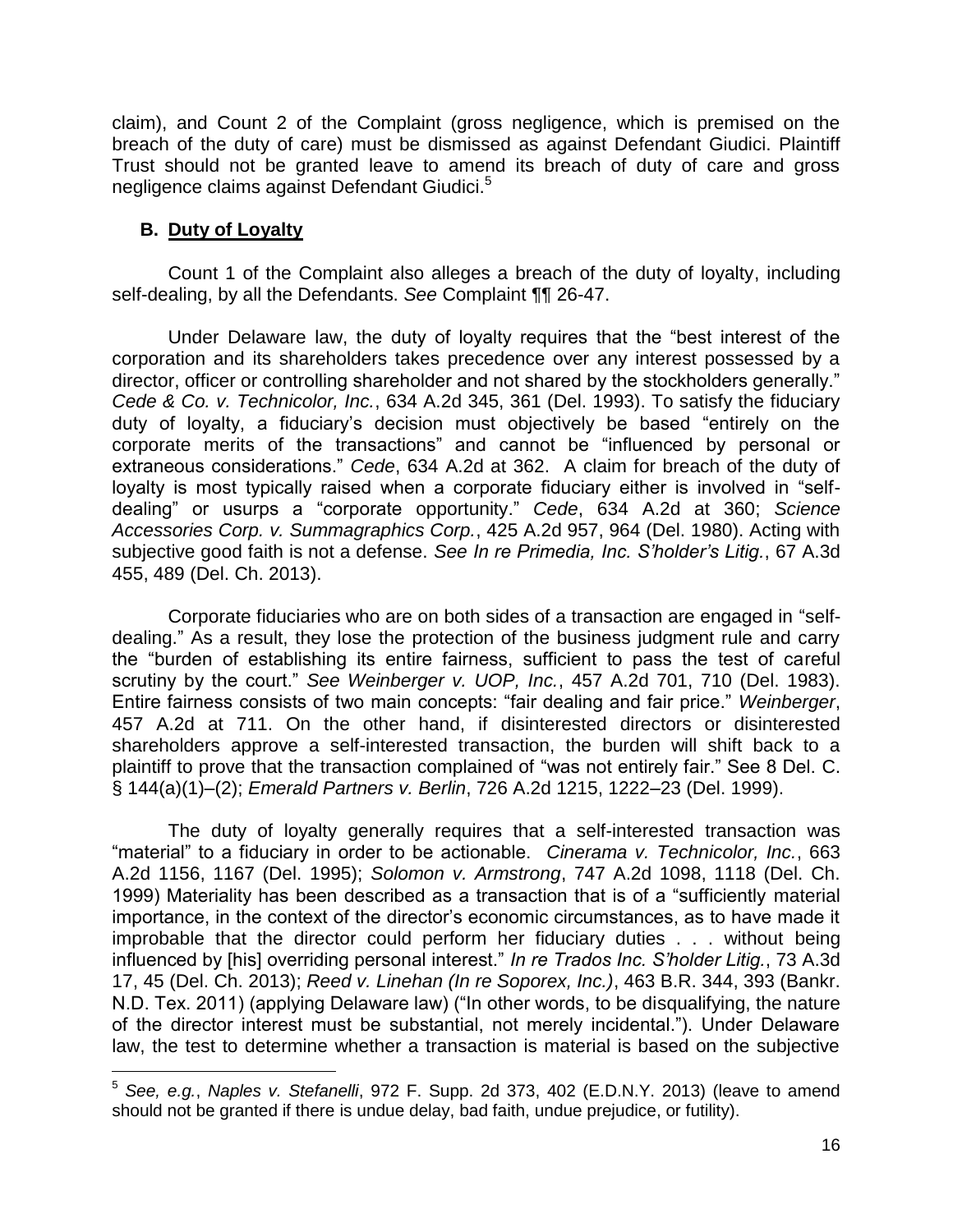"actual person" standard. If a fiduciary would be or was affected by the self-interested transaction, a valid claim for the breach of duty of loyalty exists. *See Cinerama*, 663 A.2d at 1167.

Notably, however, in cases of "self-dealing" where a director stands on both sides of a transaction, allegations of materiality are not required under Delaware law. *See Deutscher Tennis Bund v. ATP Tour, Inc.*, 610 F.3d 820, 839 n.17 (3d Cir. 2010) (applying Delaware law); *Orman v. Cullman*, 794 A.2d 5, 25 n.50 (Del. Ch. 2002). Allegations of materiality are only required when the fiduciaries are alleged merely to be self-interested. *See Cede*, 634 A.2d at 362 (affirming Chancery Court's ruling that the absence of evidence of "self-dealing" requires a finding of materiality).

Here, contrary to the Defendants' position, Plaintiff Trust has alleged that the Defendants engaged in self-dealing instead of merely self-interested transactions. With regard to the 2009 Loans and 2010 Loans, according to the Complaint, the Defendants were all directly dealing with Think3 in their individual capacities or through their corporate entities that they individually controlled, and were on both sides of the transactions. *See* Complaint ¶¶ 27–32. Therefore, Plaintiff Trust is not required to allege materiality against the Defendants to survive a motion to dismiss the breach of duty of loyalty claims under Rule 12(b)(6).

# **1. Director Defendants Costello, Kaufman, and Perry**

Plaintiff Trust alleges that the Director Defendants Costello, Kaufman, and Perry engaged in a series of interested party transactions with Think3 in 2009 and 2010 that breached their duty of loyalty. According to the Complaint, these Director Defendants were responsible for lending money individually or through wholly-owned corporate entities to Think3 through the 2009 Loans and 2010 Loans. The Complaint alleges that prior to this time, equity transactions were used to fund Think3, but that changed in 2009 and 2010 when these Director Defendants required and obtained secured debt financing from Think3 at a time that Think3 was in severe financial distress. *See*  Complaint ¶¶ 26–31.

With respect to Defendant Costello, Plaintiff Trust alleges that he was responsible for personally loaning \$50,000 in the 2009 Loans and was involved in a portion of the \$740,715 loaned to Think3 in the 2010 Loans. With respect to Defendant Kaufman, Plaintiff Trust alleges that he was responsible for his various companies loaning Think3 \$193,564, \$158,724, \$35,238, and \$18,976 in the 2009 Loans and was involved in a portion of the \$740,715 loaned to Think3 in the 2010 Loans. With respect to Defendant Perry, Plaintiff Trust alleges that he was responsible for his company loaning \$593,495 in the 2009 Loans and was involved in a portion of the \$740,715 loaned to Think3 in the 2010 Loans. *See* Complaint ¶¶ 29–31.

Providing all reasonable inferences to Plaintiff Trust in the context of Rule 12(b)(6), the Court concludes that there is a plausible claim under Count 1 of the Complaint that the Director Defendants Costello, Kaufman, and Perry breached their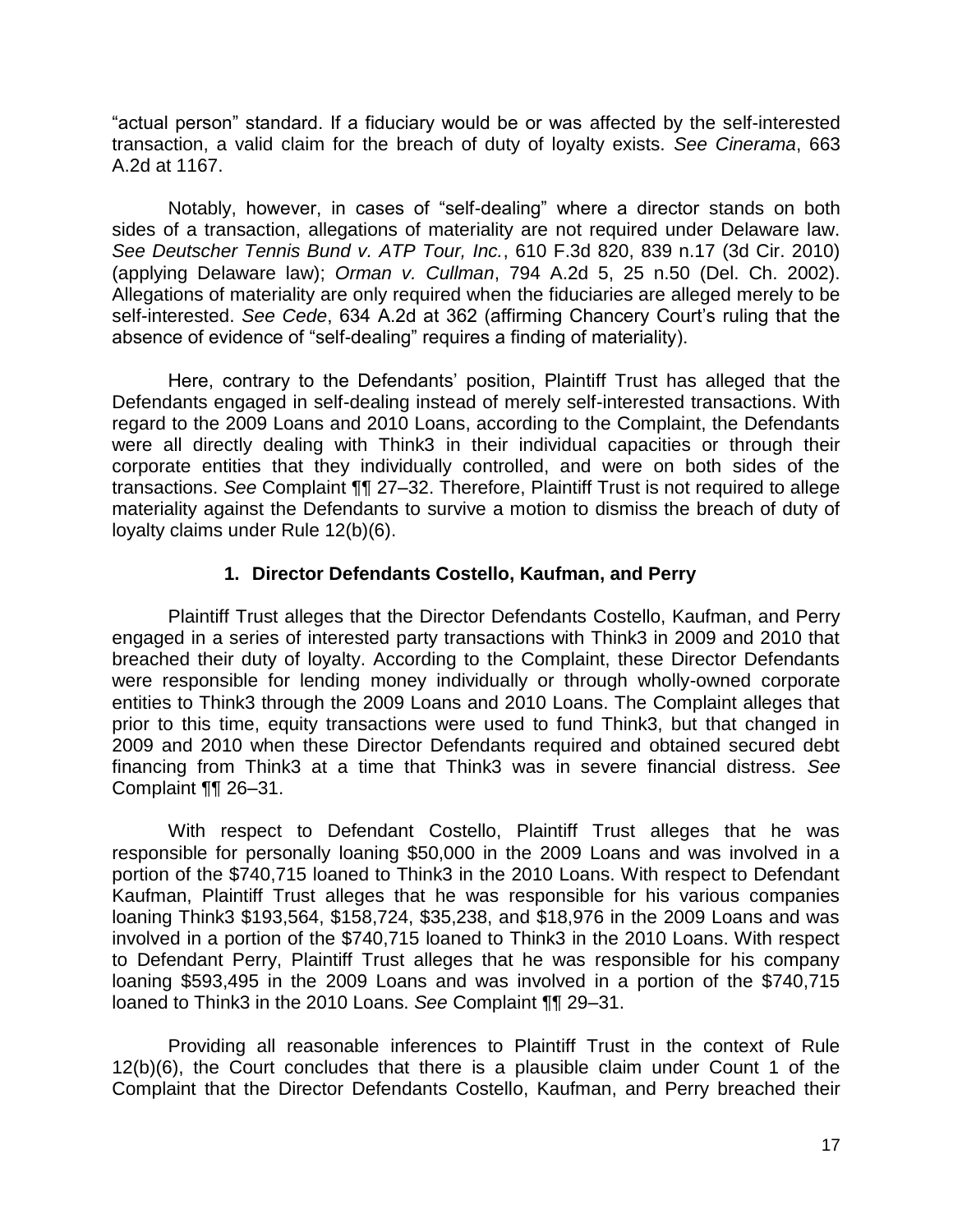fiduciary duty of loyalty. The 2009 Loans and 2010 Loans are alleged to be self-dealing transactions between these Director Defendants and Think3 without an independent approval from disinterested directors or shareholders, and the presumption of business judgment does not apply.

These transactions with respect to the 2009 Loans and 2010 Loans are alleged to be examples of classic "self-dealing"—where a fiduciary is on both sides of the transaction. *See Cede*, 634 A.2d at 362. Defendant Costello allegedly was making secured loans directly between Think3 and himself. Defendants Kaufman and Perry both allegedly made secured loans between Think3 and the companies that they controlled. Contrary to Defendants' assertions, it is not fatal that the Complaint fails to allege whether these Director Defendants received payments on the loans. The Complaint alleges that the making of secured loans (as opposed to equity transactions) to Think3 by these Directors was unprecedented, and that the existence of these secured loans prevented Think3 from finding a suitor to purchase the company, leading to further financial distress. These allegations make it plausible that Think3 suffered harm as a result of these Director Defendants' alleged breach of the fiduciary duty of loyalty.

For these reasons, the request for dismissal under Rule 12(b)(6) of Count 1 based on breach of the duty of loyalty by Director Defendants Costello, Kaufman, and Perry must be denied.

## **2. Director Defendant Zuccarello**

The Complaint also alleges that Defendant Zuccarello (who was a Director and Chief Executive Officer of Think3) breached his duty of loyalty to Think3.

 The Court concludes that there is a plausible claim under Count 1 that Defendant Zuccarello violated his fiduciary duty of loyalty to Think3. Similar to the other Director Defendants, the Complaint alleges that Defendant Zuccarello engaged in self-dealing with respect to the 2009 Loans. Defendant Zuccarello allegedly engaged in self-dealing by directly negotiating the 2009 Loans with Think3 without approval from a disinterested board or shareholders and while Defendant Zuccarello was on both sides of the transaction. Plaintiff Trust alleges that Defendant Zuccarello received a promissory note in the amount of \$127,500 from Think3 as part of the 2009 Loans secured by assets of Think3, even though Defendant Zuccarello never funded the loan. In addition, the Complaint alleges that in 2010, Defendant Zuccarello received New Notes that more than doubled Think3's debt obligations to him from \$127,500 to \$279,303 at 15% interest, along with security interests and a Mandatory Prepayment Agreement which specifically directed that money owed to Think3 would be paid to Defendant Zuccarello. *See* Complaint ¶¶ 28–37.

The Complaint also alleges that Defendant Zuccarello's loans and other Side Agreements with Think3 were also not approved by a disinterested board or informed stockholder consent. According to the Complaint, the written consent of the Think3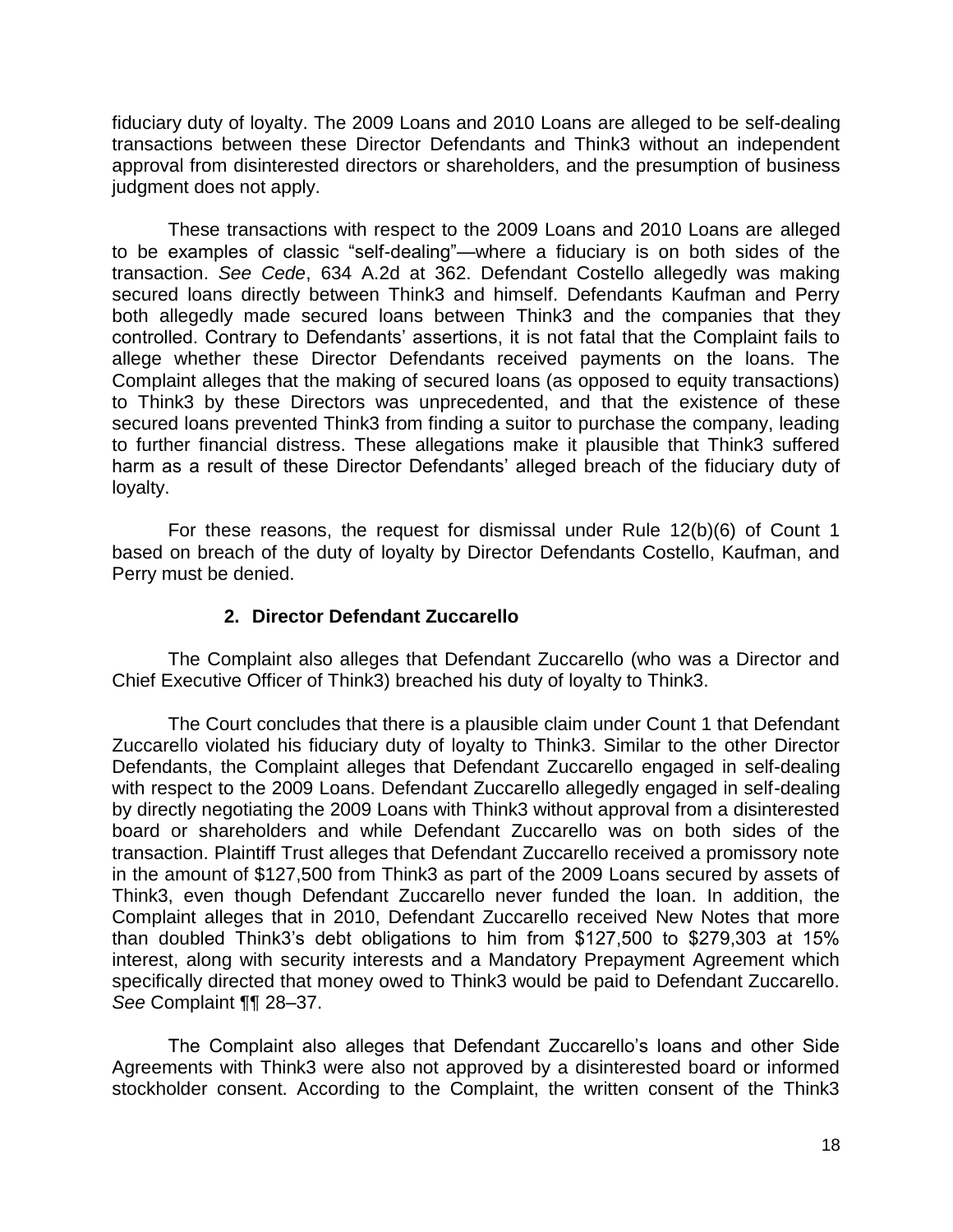stockholders did not reflect that that Defendant Zuccarello would receive increases in the amount of the New Notes. In addition, the Complaint alleges that the stockholders were not informed that (1) the New Notes would be secured by assets of Think3; (2) the New Notes were being assumed by the surviving corporation; and (3) of the Master Prepayment Agreement which directed payments specifically to Defendant Zuccarello. *See* Complaint ¶ 39.

For these reasons, the request for dismissal under Rule 12(b)(6) of Count 1 based on breach of the duty of loyalty by Defendant Zuccarello must be denied.

### **3. Defendant Giudici**

Although Defendant Giudici was only an officer (and not a director) of Think3, he still may be held accountable for breach of a fiduciary duty of loyalty as a result of selfdealing. Under Delaware law, both corporate directors and officers are corporate fiduciaries who "are not permitted to use their position of trust and confidence to further their private interest." *In re Rural/Metro Corp. Stockholders Litig.*, 102 A.3d 205, 252 (Del. Ch. 2014) (citing *Guth v. Loft, Inc.*, 5 A.2d 503, 510 (Del. 1939)).

 Providing all reasonable inferences to Plaintiff Trust in the context of Rule 12(b)(6), there is a plausible claim under Count 1 that Defendant Giudici violated his fiduciary duty of loyalty to Think3. Plaintiff Trust alleges that Defendant Giudici received a promissory note in the amount of \$45,000 from Think3 as part of the 2009 Loans secured by assets of Think3, even though Defendant Giudici never funded the loan. In a similar fashion to Defendant Zuccarello, in 2010 Defendant Giudici allegedly received New Notes that more than doubled Think3's debt obligations to him from \$45,000 to \$99,437, along with security interests and a Mandatory Prepayment Agreement which specifically directed that money owed to Think3 would be paid to Defendant Giudici. *See* Complaint ¶¶ 28–37.

 The Complaint alleges that Defendant Giudici arranged for the payments to be made on his New Notes while he was still the Chief Operating Officer with Think3. In addition, the Complaint alleges that Defendant Giudici was the beneficiary of a Master Prepayment Agreement that specially diverted payments from Think3 towards his loans. It is alleged that these transactions by Think3 with Defendant Giudici were not approved by a disinterested board or by informed shareholders. *See* Complaint ¶¶ 36–39.

 According to the Complaint, the written consent of the Think3 stockholders did not reflect that that Defendant Giudici would receive increases in the amount of the New Notes. In addition, the Complaint alleges that the stockholders were not informed that (1) the New Notes would be secured by assets of Think3; (2) the New Notes were being assumed by the surviving corporation; and (3) of the Master Prepayment Agreement which directed payments specifically to Defendant Giudici. *See* Complaint ¶ 39.

 For these reasons, the request for dismissal under Rule 12(b)(6) of Count 1 based on breach of the duty of loyalty by Defendant Giudici must be denied.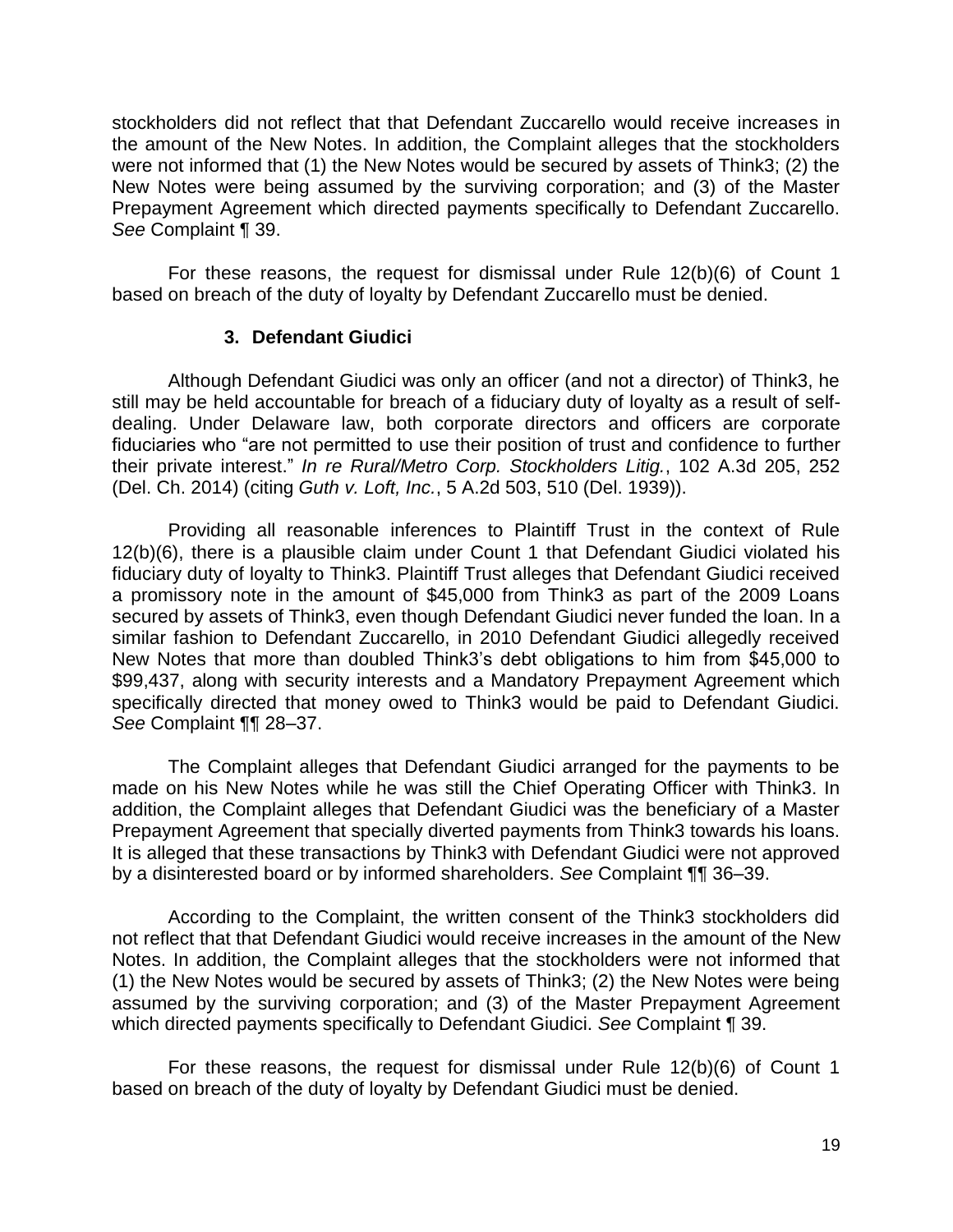## **C. Duty of Good Faith/***Caremark* **Claims**

Count 1 of the Complaint also alleges a breach of the duty of good faith by all the Defendants, including acting in bad faith. *See* Complaint ¶¶ 43–47.

Under Delaware law, the duty of good faith used to be considered a standalone fiduciary duty, along with the duty of care and duty of loyalty. *See Cede & Co. v. Technicolor, Inc.*, 634 A.2d 345, 361 (Del. 1993). As a result of more recent Delaware jurisprudence, the fiduciary duty of good faith has now developed into a subset of the duty of loyalty. *See Stone v. Ritter*, 911 A.2d 362, 369–70 (Del. 2006); *In re Walt Disney Co. Deriv. Litig.*, 906 A.2d 27, 64–67 (Del. 2006). As a result, the failure to act in good faith indirectly results in liability as breach of the duty of loyalty. *Stone*, 911 A.2d at 370. For the purposes of this Opinion, the Court will analyze and address the duty of good faith separately, while recognizing it is encompassed in the duty of loyalty.

The failure to act in good faith is qualitatively different from the duty of care or duty of loyalty. *Stone*, 911 A.2d at 369; *In re Citigroup Inc.* S'holders *Deriv. Litig.*, 964 A.2d 106, 125 (Del. Ch. 2009) (noting that the burden to show bad faith is "even higher" than the burden to rebut the business judgment rule presumption). The duty of care and duty of loyalty relate to a fiduciary's conduct; whereas, the duty of good faith relate to a fiduciary's state of mind to act within the best interests of the corporation and its shareholders. *Disney*, 906 A.2d at 67 (stating that all director actions require a "true faithfulness and devotion" to the corporation).

While the Delaware Supreme Court has declined to create a "definitive and categorical definition of the universe of acts that would constitute bad faith," there are two main categories that have been identified which exhibit a failure to act in good faith. *Disney*, 906 A.2d at 67. First, "subjective bad faith," which is referred to as "fiduciary conduct motivated by an actual intent to do harm," violates the duty of good faith. *Disney*, 906 A.2d at 64. Second, conduct that can be classified as an "intentional dereliction of duty" or "a conscious disregard for one's responsibilities" violates the duty of good faith. *Disney*, 906 A.2d at 66–67 (citing *In re Caremark Int'l Inc. Deriv. Litig.*, 698 A.2d 959 (Del. Ch. 1996)). The second category, involving an intentional failure to act in the face of a known duty to act, encapsulates what is currently known to be *Caremark* claims or "oversight" liability claims. *Stone*, 911 A.2d at 369 (stating that the "*Caremark*  standard for so-called 'oversight' liability draws heavily upon the concept of director failure to act in good faith").

 Initially, *Caremark* claims resulted from the failure of a board to monitor "illegal conduct" of its employees. In *In re Caremark Int'l Inc. Deriv. Litig.*, 698 A.2d 959 (Del. Ch. 1996), the case from which *Caremark* claims derive their name, the plaintiffs alleged that the director defendants failed to monitor their employees who were engaged in unlawful sales tactics. *Caremark*, 698 A.2d at 961–64. Although the plaintiffs raised a legitimate cause of action, the court noted that a *Caremark* claim is "possibly the most difficult theory in corporation law upon which a plaintiff might hope to win a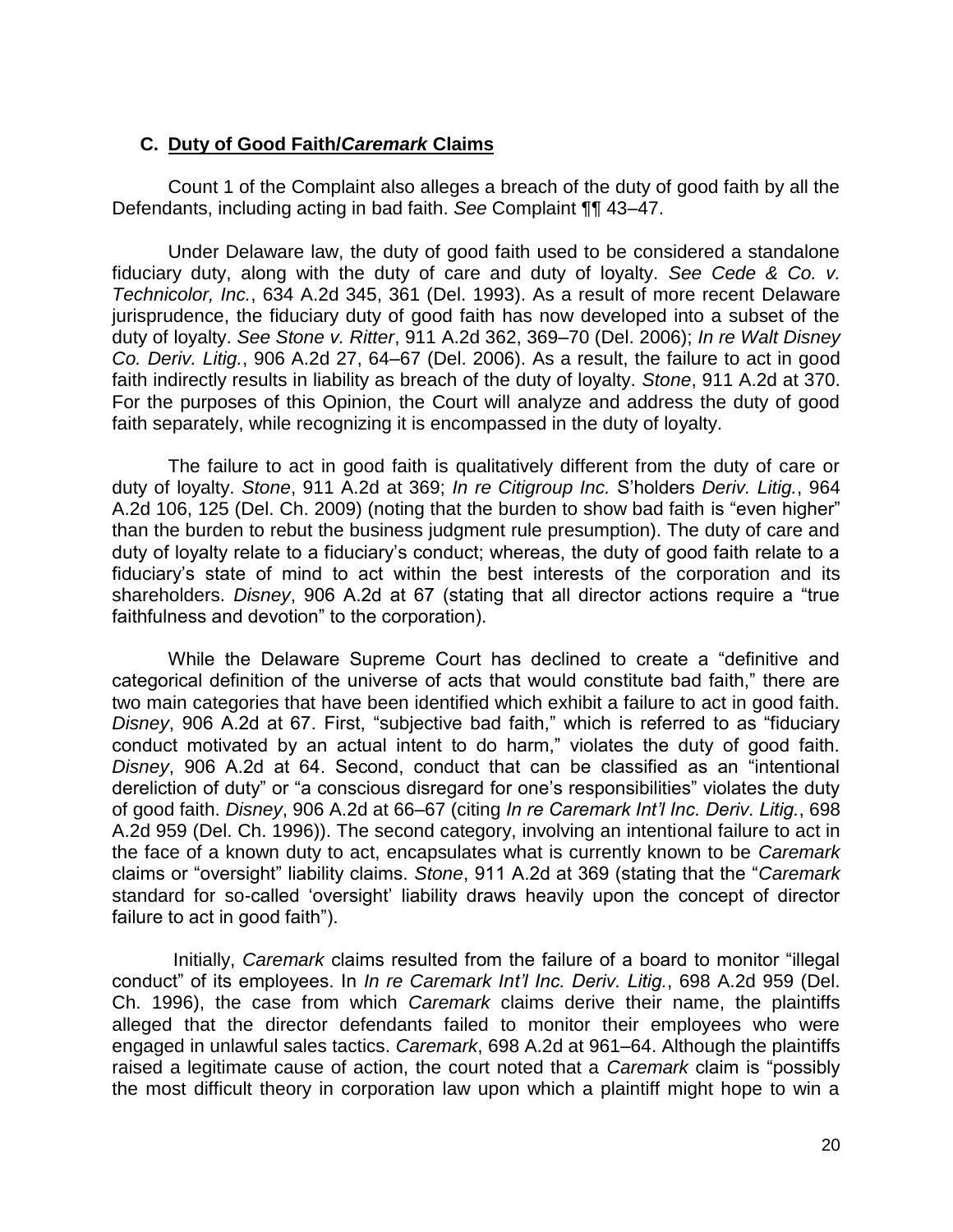judgment." *Caremark*, 698 A.2d at 967. As a result of certain safeguards that the directors attempted to create within the company, the plaintiffs in *Caremark* were ultimately unsuccessful in their suit. *Caremark*, 698 A.2d at 970.

For a plaintiff to recover on a *Caremark* claim, it must be shown that: (1) the directors "utterly failed to implement any reporting or information system or control"; or (2) having implemented such a system or controls, the directors "consciously failed to monitor or oversee its operations thus disabling themselves from being informed of risks or problems requiring their attention." *Stone*, 911 A.2d at 370. One of the more challenging aspects for plaintiffs is that it must be proven that directors have "scienter" or knowledge of the inadequate monitoring systems that were in place. *See In re American Int'l Group, Inc.*, 965 A.2d 763, 799 (Del. Ch. 2009) (finding that the defendants were allegedly "conscious of the fact that they were not doing their jobs"). In proving knowledge, a plaintiff may point to certain "red flags" that should have alerted directors to potential problems within a company. *See, e.g.*, *Citigroup*, 964 A.2d at 135 (Del. Ch. 2009); *David B. Shaev Profit Sharing Account v. Armstrong, C.A.*, 2006 WL 391931, at \*5 (Del. Ch. February 13, 2006).

In a "bit of a twist," plaintiffs have recently attempted to expand *Caremark* claims from a duty to monitor illegal conduct to a duty to monitor "business risk." *Reed v. Linehan (In re Soporex)*, 463 B.R. 344, 371 (Bankr. N.D. Tex. 2011). In *In re Citigroup Inc. Deriv. Litig.*, 964 A.2d 106, 124 (Del. Ch. 2009), plaintiffs sued the Citigroup directors for failing to monitor the business risk posed by the subprime mortgage crisis. In *Citigroup*, plaintiffs alleged that Citigroup's directors knowingly failed to protect Citigroup from the subprime crisis by ignoring market-based "red flags." *Citigroup,* 964 A.2d at 114–15. The Delaware Chancery Court, however, found that the plaintiffs at most alleged that the directors made "bad business decisions." *Citigroup*, A.2d at 128. The mere presence of negative signs in the housing market was not enough to overcome the protections of the business judgment rule, according to the Delaware Chancery Court in *Citigroup*. *See Citigroup*, 964 A.2d at 130.

Despite the Defendants' arguments to the contrary, the Delaware Chancery Court in *Citigroup* did not expressly indicate that *Caremark* claims were limited to monitoring illegal conduct. Indeed, subsequent to the *Citigroup* decision, the Delaware Chancery Court has recognized that a claim against directors for failure to monitor "business risk" is a theoretical possibility, but that such a claim would be difficult to prevail upon. *See In re Goldman Sachs Group, Inc. S'holder Litig.*, 2011 WL 4826104, at \*22 n.217 (Del. Ch. October 12, 2011). Accordingly, interpreting Delaware law, this Court finds that directors may theoretically be liable for a *Caremark* claim for failure to monitor business risk, while recognizing that this type of claim is very difficult to prove.

## **1. Director Defendants Zuccarello, Costello, Kaufman, and Perry**

While acknowledging that a breach of the duty of good faith and a *Caremark*  claim is among the most difficult fiduciary claims to prove under Delaware law, the Court concludes that in the context of Rule 12(b)(6), Plaintiff Trust has plausibly alleged that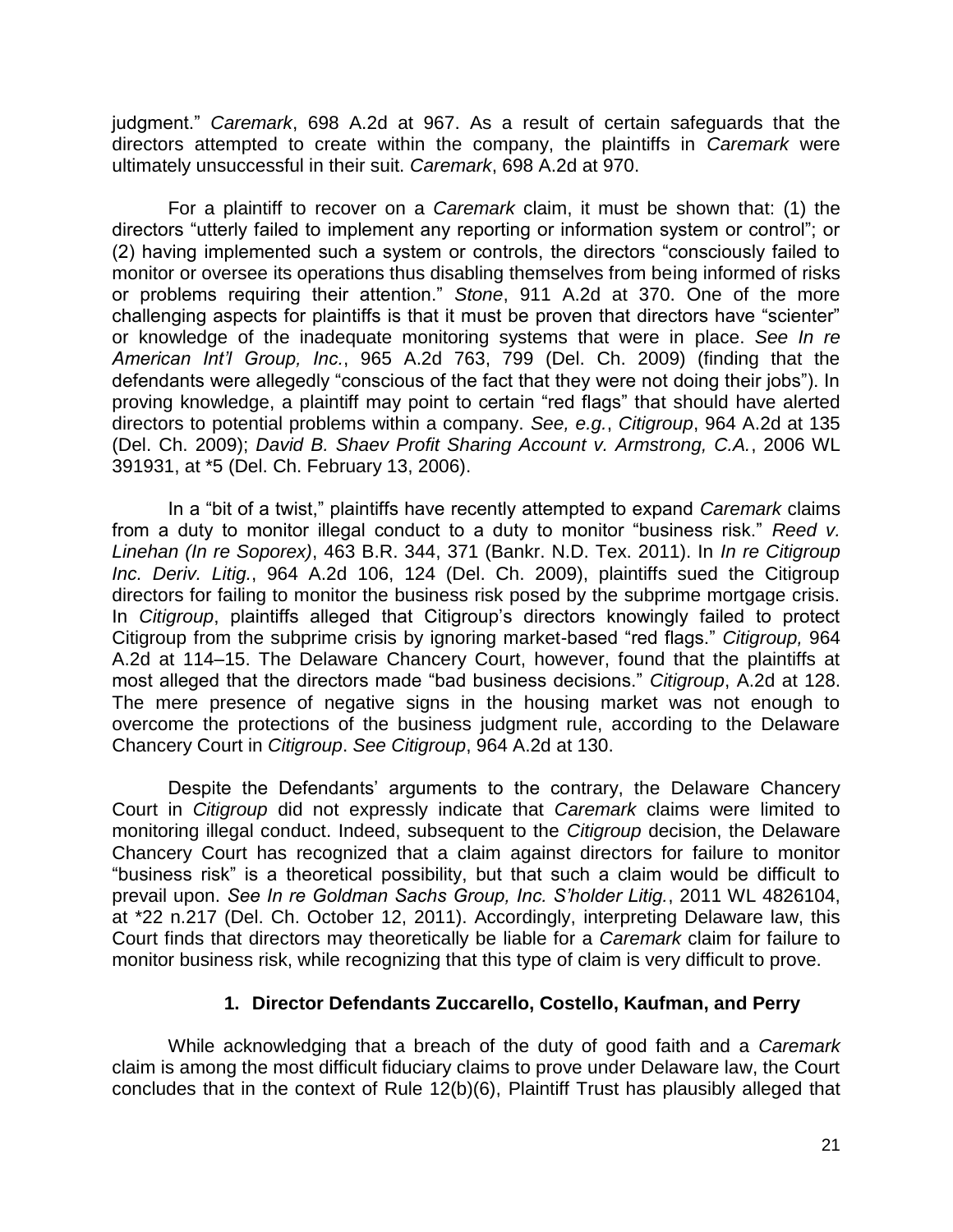the Director Defendants (Zuccarello, Costello, Kaufmann and Perry) have violated their duty of good faith. Here, according to Plaintiff Trust's factual allegations in the Complaint and reasonable inferences therefrom, the Director Defendants violated their duty of good faith for their sustained and systemic failure to exercise oversight, to understand, consider, and prepare for the massive Italian Tax Liability. *See* Complaint ¶ 44(iv).

Unlike the *Citigroup* case (which the Defendants heavily rely on), Plaintiff Trust's Complaint does not present a situation where the Director Defendants failed "to predict the future and to properly evaluate business risk." *Citigroup*, 964 A.2d at 131. Instead, the alleged intentional failure to act in the face of a "known duty to act" is demonstrated through the allegations that the Director Defendants failed to monitor one of life's greatest certainties—taxes.

According to the Complaint, it was only in mid-2010, that the Director Defendants began to consider seriously the Italian Tax Liability—which was a short period of time before Think3 filed for bankruptcy. The Complaint alleges that the Italian Tax Liability was growing at \$3 million a year, the Board did not hold regular meetings, the Board was not tracking the liability, the Board did not consult experts as to how the Board should handle the massive Italian Tax Liability until mid-2010, and the Board never maintained audited financial statements. *See* Complaint ¶ 24. Moreover, considering that the Italian Tax Liability was growing and was allegedly \$23 million or the majority of all Think3's liabilities, it is plausible that the Director Defendants utterly failed in their responsibility to monitor the Italian Tax Liability. *See Rich v. Yu Kwai Chong*, 66 A.3d 963, 983–84 (Del. Ch. 2013) (finding that plaintiffs sufficiently alleged a *Caremark* claim, in part, because of the directors "woefully inadequate" recordkeeping system). Drawing reasonable inferences from the allegations in the Complaint, it is plausible that the Director Defendants utterly failed to implement any reporting or information system or control over the mounting Italian Tax Liability. It is also plausible that the Director Defendants consciously failed to monitor and oversee Think3's operations thus disabling themselves from being informed of the Italian Tax Liability problem, which required their attention. *See Stone*, 911 A.2d at 370.

The Complaint also alleges that the "Board (consisting of the Director Defendants) manipulated the financial statements of the company and certain transactions" to improve its Italian operations which may have increased the Italian Tax Liability. *See* Complaint ¶ 24 n.9. This allegation (if true) could plausibly support a finding that the Director Defendants violated the duty of good faith. *See Disney*, 906 A.2d at 64 (stating that "subjective bad faith" is axiomatic of a claim alleging the duty of good faith). Therefore, through allegedly manipulating the Italian Tax Liability, Plaintiff Trust's factual allegations sufficiently allege a breach of the duty of good faith against the Director Defendants.

For these reasons, the request for dismissal under Rule 12(b)(6) of the breach of duty of good faith claims in Count 1 of the Complaint against the Director Defendants (Zuccarello, Costello, Kaufmann and Perry) must be denied.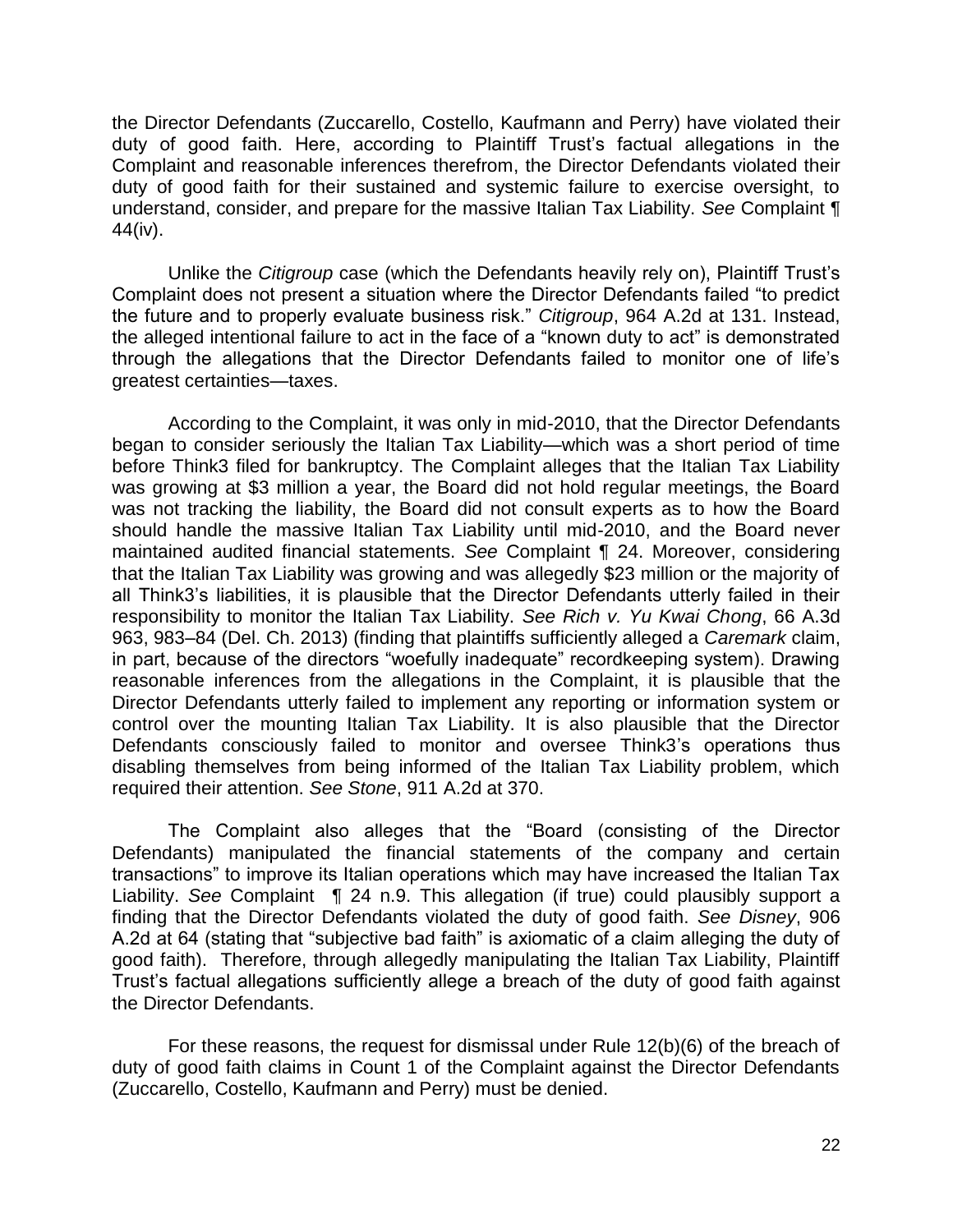# **2. Defendant Giudici**

On the other hand, the Complaint is bereft of any factual allegations that would support or even reasonably infer a breach of duty of good faith or a *Caremark* claim against Defendant Giudici (who was not a director on the Board of Think3). Plaintiff Trust does not allege that Defendant Giudici was involved with any of the decisions regarding or oversight of the Italian Tax Liability. Instead, the Complaint focuses exclusively on the actions and inactions of the Board (the Director Defendants) with respect to the Italian Tax Liability. *See* Complaint ¶ 24.

For these reasons, Defendant Giudici's request for dismissal under Rule 12(b)(6) of the breach of duty of good faith claims in Count 1 of the Complaint must be granted. And for the same reasons that Plaintiff Trust should not be granted leave to amend its Complaint to replead a breach of the duty of care claim against Defendant Giudici, leave should not be granted to amend the Complaint to replead a breach of duty of good faith claim against Defendant Giudici.

## **D. Business Judgment Rule Presumption**

The Defendants have understandably sought the protection of the business judgment rule. The business judgment rule is a presumption that acts as a "procedural guide for litigants and a substantive rule of law" to insulate directors from judicial second-guessing. *Cinerama, Inc. v. Technicolor, Inc.*, 663 A.2d 1156, 1162 (Del. 1995). The policy rationale for such a presumption is that judges are ill-equipped to make hindsight determinations of business experts. *See In re MFW S'holder's Litig.*, 67 A.3d 496, 526 (Del. Ch. 2013); *see also Dodge v. Ford Motor Co.*, 170 N.W. 668, 684 (Mich. 1919).

Under Delaware substantive law, the "business judgment presumption" is a "rule of evidence that places the initial burden of proof on the plaintiff." *Emerald Partners v. Berlin*, 787 A.2d 85, 90–91 (Del. 2001). Unless a plaintiff demonstrates that the duty of care or duty of loyalty was violated, a court is required to presume that a company's directors and officers acted on an "informed basis, in good faith, and in the honest belief" that the alleged wrongdoings were taken in the best interest of the company. *Aronson v. Lewis*, 473 A.2d 805, 812 (Del. 1984), *overruled on other grounds by Brehm v. Eisner*, 746 A.2d 244, 253–54 (Del. 2000). When the business judgment rule applies, liability will result only if the action is proven to lack "any rational business purpose." *Brehm v. Eisner*, 746 A.2d 244, 264 n.65 (Del. 2000) (supporting citations omitted). A business decision lacks rationality when it "is so blatantly imprudent that it is inexplicable, in the sense that no well-motivated and minimally informed person could have made it." *In re Trados Inc. S'holder Litig.*, 73 A.3d 17, 43 n.18 (Del. Ch. 2013). On the other hand, when the business judgment presumption does not apply, the director defendants must demonstrate "fair dealing" and "fair price." *Weinberger v. UOP, Inc.*, 457 A.2d 701, 711 (Del. 1983).

Although the business judgment rule is used to "defend" corporate actions, a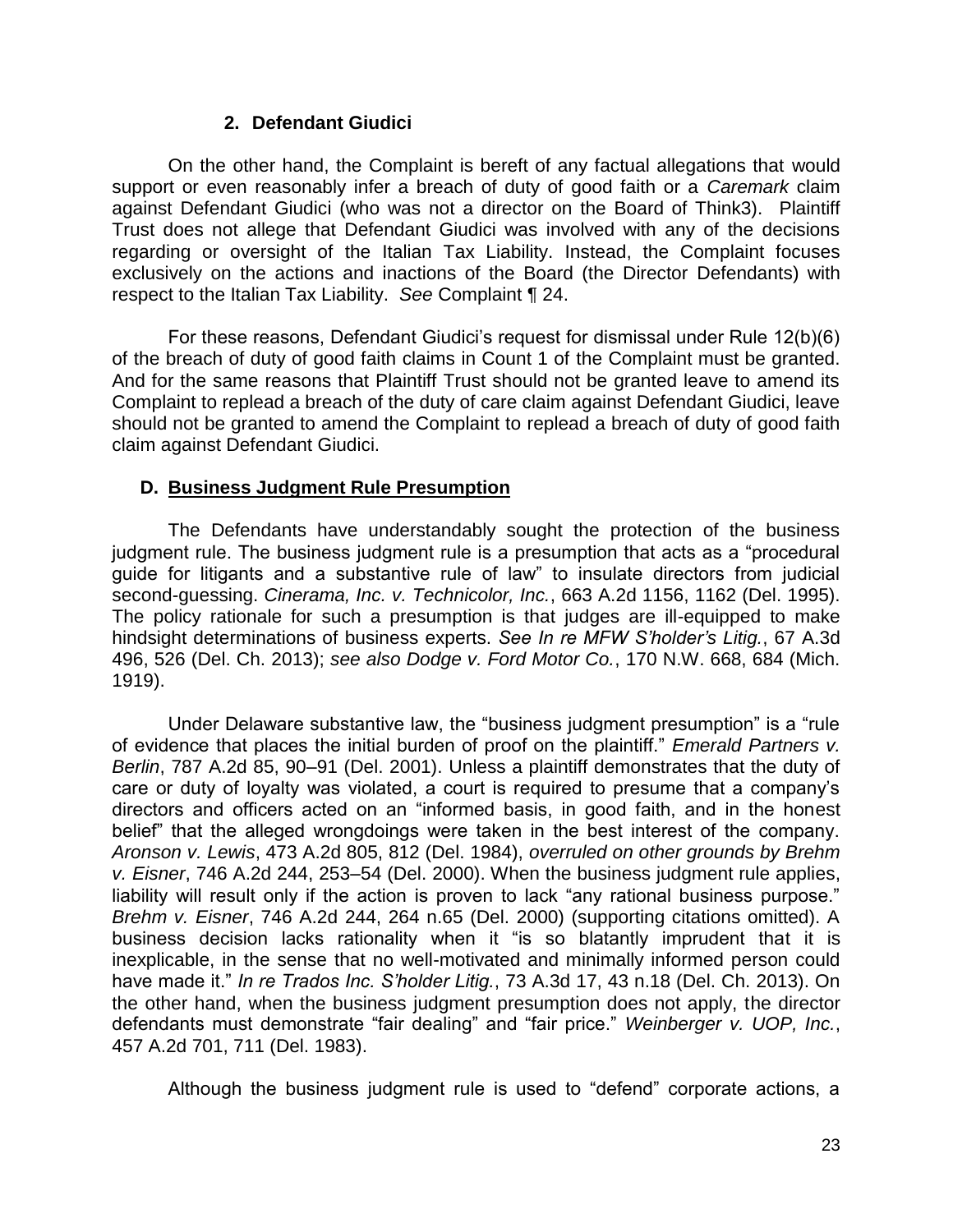plaintiff must plead enough factual allegations for a court to plausibly infer that the directors or officers breached their duty of care or duty of loyalty. *See Kaye v. Lone Star Fund V (U.S.), L.P.*, 453 B.R. 645, 680 (N.D. Tex. 2011) (applying Delaware law) (requiring that a plaintiff "plead around" the business judgment rule to survive a Rule 12(b)(6) motion); *see also Reed v. Linehan (In re Soporex)*, 463 B.R. 344, 376–77 (Bankr. N.D. Tex. 2011) (same); *Notinger v. Costa (In re Robotic Vision Systems, Inc.)*, 374 B.R. 36, 48–49 (Bankr. D.N.H. 2007) (same). Unlike affirmative defenses, a plaintiff bears the burden of rebutting the business judgment rule. *Gantler v. Stephens*, 965 A.2d 695, 706 (Del. 2009). Therefore, Plaintiff Trust must plead sufficient factual allegations in the Complaint that plausibly rebuts the business judgment rule to survive a motion to dismiss under a Rule 12(b)(6) motion by the Defendants.

 The Court concludes that in the Rule 12(b)(6) context, and drawing every reasonable inference in favor of Plaintiff Trust, the factual allegations in the Complaint sufficiently rebut the business judgment rule. According to the Complaint, the Director Defendants violated their duty of care through their failure to make an "informed business judgment" with regard to the Italian Tax Liability and the China JV. *See*  Complaint ¶¶ 24–26. In addition, for the reasons set forth above, the Complaint also states a plausible claim that the Director Defendants and Defendant Giudici violated their duty of loyalty. In summary, the Complaint alleges that the Defendants entered into a series of interested party transactions with Think3 which amounts to self-dealing without approval from the stockholders or a disinterested Board. *See* Complaint ¶¶ 27– 31. Furthermore, as set forth above, Plaintiff Trust has sufficiently alleged a plausible (yet difficult) claim against the Director Defendants for their failure to act in good faith with regard to monitoring the business risk related to the Italian Tax Liability. *See*  Complaint ¶ 24.

For these reasons, the Court denies the Defendants' request for dismissal of the Complaint under Rule 12(b)(6) based on the business judgment rule.

# **E. Exculpatory Charter Provision-DGCL § 102(b)(7)**

The Defendants have also sought dismissal under Rule 12(b)(6) based on an "exculpatory provision" in Think3's certificate of incorporation.<sup>6</sup> Delaware has provided corporations the option to exculpate their directors from liability for breaching their fiduciary duty of care. In this regard, § 102(b)(7) of the Delaware General Corporate Law ("DGCL") provides:

A provision eliminating or limiting the personal liability of a director to the corporation or its stockholders for monetary damages for breach of fiduciary duty as a director, provided that such provision shall not eliminate or limit the liability of a director: (i) for any breach of the director's duty of loyalty to the corporation or its stockholders; (ii) for acts or omissions not in good faith or which involve intentional misconduct or a knowing violation

<sup>————————————————————&</sup>lt;br><sup>6</sup> For the reasons set forth above, the Court may take judicial notice of Think3's certificate of incorporation in the context of a Rule 12(b)(6) motion.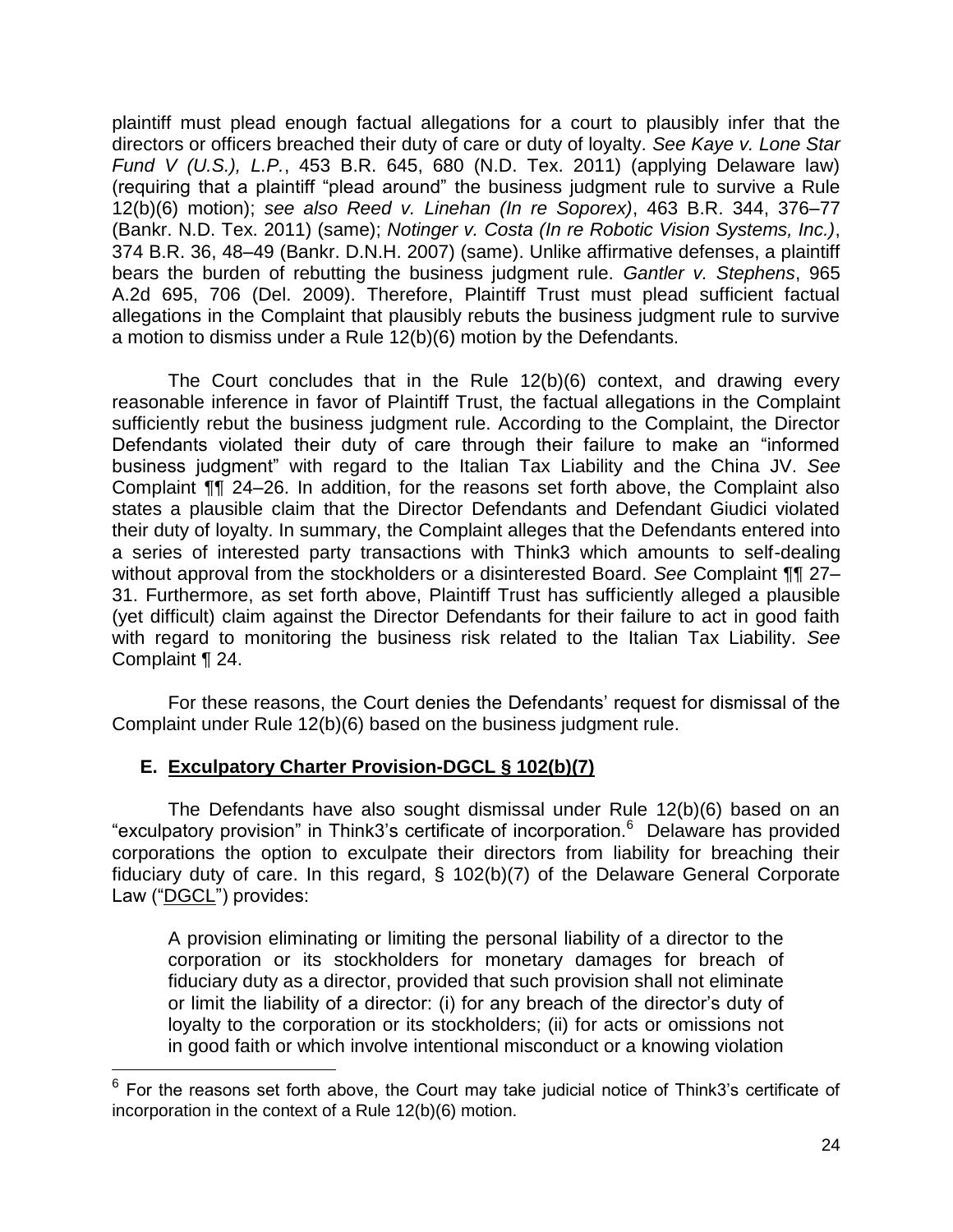of law; (iii) under § 174 of this title; or (iv) for any transaction from which the director derived an improper personal benefit.

8 Del. C. § 102(b)(7). This exculpatory provision essentially provides Delaware corporations with the ability to insulate their directors from breach of duty of care claims. *See In re Walt Disney Co. Deriv. Litig.*, 906 A.2d 27, 65 (Del. 2006). The only requirement is that Delaware corporations must adopt such an exculpatory provision in their certificate of incorporation.

Here, Think3's Sixth Amended and Restated Certificate of Incorporation took advantage of this DGCL § 102(b)(7) by stating:

To the fullest extent permitted by the General Corporation Law of the State of Delaware as the same exists or as may hereafter be amended, a director of the Corporation shall not be personally liable to the Corporation or its stockholders for monetary damages for breach of fiduciary duty as a director. *See* Motion (dkt# 20-5) (Exhibit #12).

As a result of this exculpatory provision in Think3's certificate of incorporation, the Director Defendants contend that Plaintiff Trust's breach of fiduciary duty of care claims must be dismissed under Rule 12(b)(6).

 The Court rejects the Director Defendants' argument in this regard at the Rule 12(b)(6) stage of this proceeding. Unlike the business judgment rule, DGCL § 102(b)(7) is an affirmative defense, which is not proper for consideration in a Rule 12(b)(6) motion to dismiss. Courts have held that a claim should be dismissed under Rule 12(b)(6) only when the affirmative defense is clearly applicable on the face of a complaint. *See, e.g.*, *EPCO Carbon Dioxide Prods., Inc. v. JP Morgan Chase Bank, NA*, 467 F.3d 466, 470 (5th Cir. 2006). Federal courts in Delaware, interpreting Delaware law, have also held that corporate directors who assert an exculpatory provision defense under DGCL § 102(b)(7) are raising an "affirmative defense," and therefore, those corporate directors cannot obtain dismissal of duty of care claims under Rule 12(b)(6). *See, e.g.*, *Burtch v. Opus, L.L.C. (In re Opus East, L.L.C.)*, 480 B.R. 561, 572 (Bankr. D. Del. 2012); *Autobacs Strauss, Inc. v. Autobacs Seven Co. (In re Autobacs Strauss, Inc.)*, 473 B.R. 525, 561 n.112 (Bankr. D. Del. 2012); *Ad Hoc Committee of Equity Holders of Tectonic Network, Inc. v. Wolford*, 554 F. Supp. 2d 538, 561 (D. Del. 2008); *Miller v. McCown De Leeuw & Co., Inc. (In re The Brown Schools)*, 368 B.R. 394, 401 (Bankr. D. Del 2007).<sup>7</sup>

TO THE TREAD TREAD TREAD TREAD TREAD TREAD TREAD TREAD TREAD TREAD TREAD TREAD TREAD TREAD TREAD TREAD TREAD T<br>To Even accepting the Defendants' proposition that DGCL § 102(b)(7) is not an affirmative defense, the portion of the Director Defendant's motion to dismiss that seeks to dismiss the duty of care claims based on the DGCL § 102(b)(7) defense should still be denied. Other courts, including Delaware state courts, have held that a duty of care claim may not be dismissed under Rule  $12(b)(6)$  based on a DGCL §  $102(b)(7)$  defense when a plaintiff has sufficiently alleged a breach of duty of loyalty claim. *See* Bridgeport Holdings Inc. Liquidation Trust v. Boyer *(In re Bridgeport Holdings, Inc.)*, 388 B.R. 548, 568 (Bankr. D. Del. 2008); *Malpiede v. Townson*, 780 A.2d 1075, 1094 (Del. 2001). Here, Plaintiff Trust has properly and sufficiently alleged a breach of duty of loyalty claim against the Defendants, as set forth above.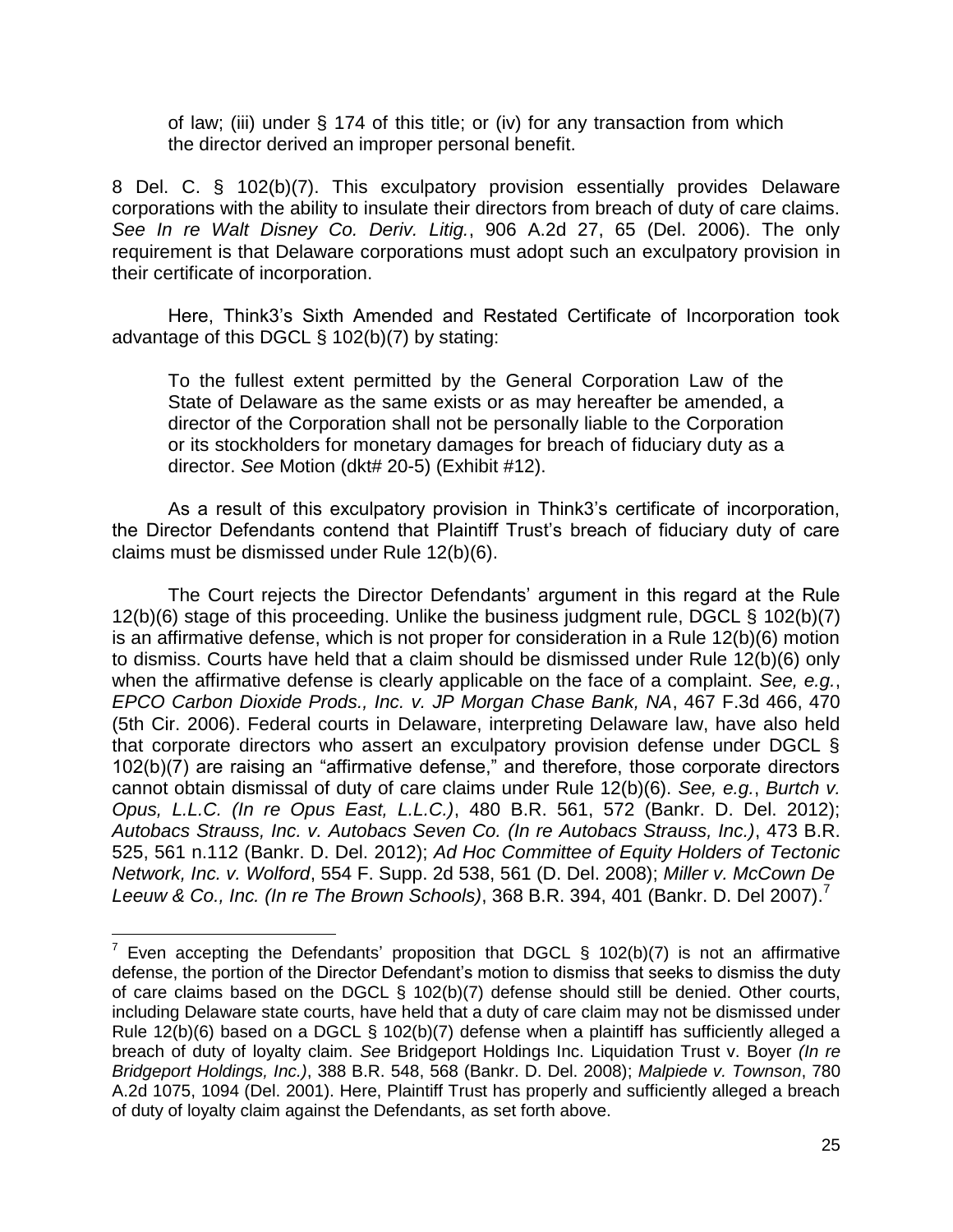In this regard, the Delaware bankruptcy courts have placed much reliance on the Third Circuit decision in *Stanziale v. Nachtomi* (*In re Air Tower)*, 416 F.3d 229, 242 (3d Cir. 2005). Likewise, this Court finds the *Air Tower* opinion persuasive. There, the Third Circuit stated that "an exculpatory provision appears to be in the nature of an affirmative defense". *Air Tower*, 416 F.3d at 242. While this statement by the Third Circuit may not be binding authority, there are ample reasons to categorize the DGCL § 102(b)(7) defense as an affirmative defense. First, the Director Defendants bear the burden of proof in establishing that DGCL § 102(b)(7) exculpates them from liability. *See Emerald Partners v. Berlin*, 726 A.2d 1215, 1223–24 (Del. 2009). Second, the DGCL § 102(b)(7) defense bears a resemblance to the non-exhaustive list of Rule 8(c)(1) affirmative defenses, particularly releases or waivers. Third, the DGCL § 102(b)(7) defense raises new legal theories that are separate from the underlying duty of care claims. *See Ford Motor Co. v. Transport Indem. Co.*, 795 F.2d 538, 546 (6th Cir. 1986) (providing a twopart test to define an affirmative defense). For Plaintiff Trust to make out a *prima facie* case against the Defendants for breaching their duty of care, the DGCL § 102(b)(7) defense need not be overcome.

The Director Defendants counter that Delaware state courts frequently dismiss duty of care claims based on a DGCL § 102(b)(7) exculpatory defense at the motion to dismiss stage of a suit. *See, e.g.*, *Malpiede v. Townson*, 780 A.2d 1075, 1094 (Del. 2001). Yet, those Delaware courts were interpreting Delaware state procedural rules. The Director Defendants incorrectly assume that Delaware's procedural rules concerning a motion to dismiss are equivalent to the Federal Rules of Civil Procedure. As the Third Circuit stated, "Delaware cases are legion requiring specific allegations of fact to support a plaintiff's demand for relief under Chancery Rule 8." *Tower Air*, 416 F.3d at 236; *see also Notinger v. Costa (In re Robotic Vision Systems, Inc.)*, 374 B.R. 36, 44 (Bankr. D.N.H. 2007) (recognizing that the federal pleading standard is a "less stringent standard" than the Delaware pleading standard). Relying on Delaware state court decisions, which interpret state procedural law, would also run afoul of the general proposition that federal courts are to apply state substantive law and federal procedural law. *See, e.g.*, *Hanna v. Plumer*, 380 U.S. 460, 465 (1965).

 Accordingly, the breach of duty of care claims against the Defendants will not be dismissed on the basis of the DGCL § 102(b)(7) exculpatory provision defense at this Rule  $12(b)(6)$  stage of this suit.<sup>8</sup>

## **F. Bangor Punta Doctrine**

 $\overline{a}$ 

The Defendants have also sought dismissal under Rule 12(b)(6) of Counts 1 and

 $8$  This ruling in the Rule 12(b)(6) context has no bearing on the ultimate outcome of the Defendants' DGCL § 102(b)(7) defense to the breach of duty of care claims, which appears quite strong. Yet, the purpose of a Rule 12(b)(6) motion to dismiss is to weigh the legal sufficiency of a complaint. A Rule 12(b)(6) motion does not "resolve contests surrounding the facts, the merits of a claim, or the applicability of the defenses." *Campbell v. Cathcart (In re Derivium Capital, LLC*)*,* 380 B.R. 407, 416 (Bankr. D.S.C. 2006).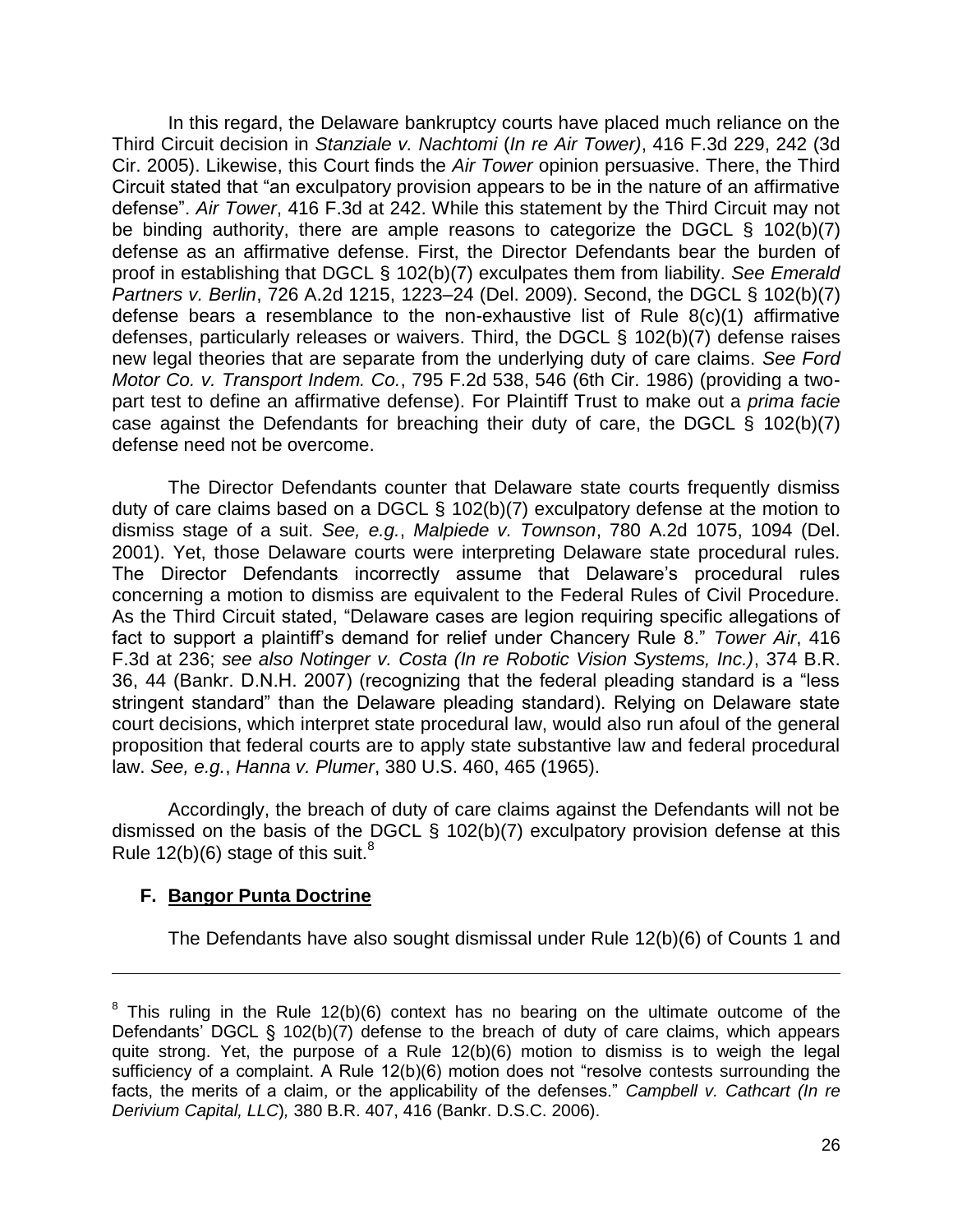2 of Plaintiff Trust's Complaint based on the *Bangor Punta* doctrine. Specifically, Defendants argue that the post-merger Think3 could not have brought this suit prebankruptcy under the *Bangor Punta* doctrine, and therefore, Plaintiff Trust does not have standing to bring this suit under § 541(a) of the Bankruptcy Code.

Defendants' request for dismissal under Rule 12(b)(6) based on the *Bangor Punta* doctrine fails for multiple reasons.

First, the *Bangor Punta* doctrine is an equitable doctrine that prevents shareholders who acquire a substantial interest in a company from recovering against prior management and shareholders for corporate waste that occurred *prior to* their purchase. *See Bangor Punta Operations, Inc. v. Bangor & Aroostook R.R. Co.*, 417 U.S. 703, 714–17 (1974). The doctrine is based on the principle that such a result would create an "unjust enrichment" to or a "windfall" for the new shareholders. *Bangor Punta*, 417 U.S. at 716*.* In *Bangor Punta*, the current shareholders of a corporation who bought over 99% of the corporation were suing the former owners for corporate mismanagement in a non-bankruptcy proceeding. *Bangor Punta*, 417 U.S. at 705–06. In *Bangor Punta*, the suit alleged damages of \$7 million, but the shareholders only spent \$5 million to buy 99% of the company, potentially creating an enormous windfall for the current shareholders. *Bangor Punta*, 417 U.S. at 716. Here, in contrast, any recovery by Plaintiff Trust will be for the benefit of Think3's creditors and will not result in a windfall for Think3's current shareholders, as discussed below.

Second, the *Bangor Punta* doctrine is not applicable in bankruptcy proceedings brought for the benefit of creditors. The Supreme Court in *Bangor Punta* indicated that the doctrine does not apply to actions that are brought "on behalf of any creditors." *Bangor Punta*, 417 U.S. at 718 n.15. In bankruptcy and insolvency proceedings, courts have found that the unjust enrichment rationale of *Bangor Punta* is inapplicable. *See Meyers v. Moody*, 693 F.2d 1196, 1207 (5th Cir. 1982) (recognizing that the *Bangor Punta* doctrine was not applicable to suit brought by receiver of insolvent insurance company for the benefit of creditors); *KSC Recovery, Inc. v. The First Boston Corporation (In re Kaiser Merger Litig.)*, 168 B.R. 991, 1004 (D. Colo. 1994) (*Bangor Punta* doctrine inapplicable to suit brought in bankruptcy proceeding on behalf of debtor corporation). Put more simply, courts have stated that the *Bangor Punta* doctrine has "no relevance" in bankruptcy proceedings. *Brandt v. Hicks, Muse & Co. (In re Healthco, Inc.)*, 195 B.R. 971, 986 (Bankr. D. Mass. 1996); *see also Tronox Inc. v. Kerr McGee Corp. (In re Tronox, Inc.)*, 503 B.R. 239, 332 (Bankr. S.D.N.Y. 2013).

 Here, Plaintiff Trust was created by a confirmed plan of reorganization in the Think3 bankruptcy case for the purpose of bringing suits for the benefit of creditors of insolvent Think3. *See* Complaint ¶¶ 3, 13 (dkt#1). The confirmed plan created Plaintiff Trust and approved the Litigation Trust Agreement that governs Plaintiff Trust (case no. 11-11252, dkt# 533, p. 73–104). Section 2.2 of the Litigation Trust Agreement provides that Plaintiff Trust was created for the benefit of creditors, as it states in relevant part: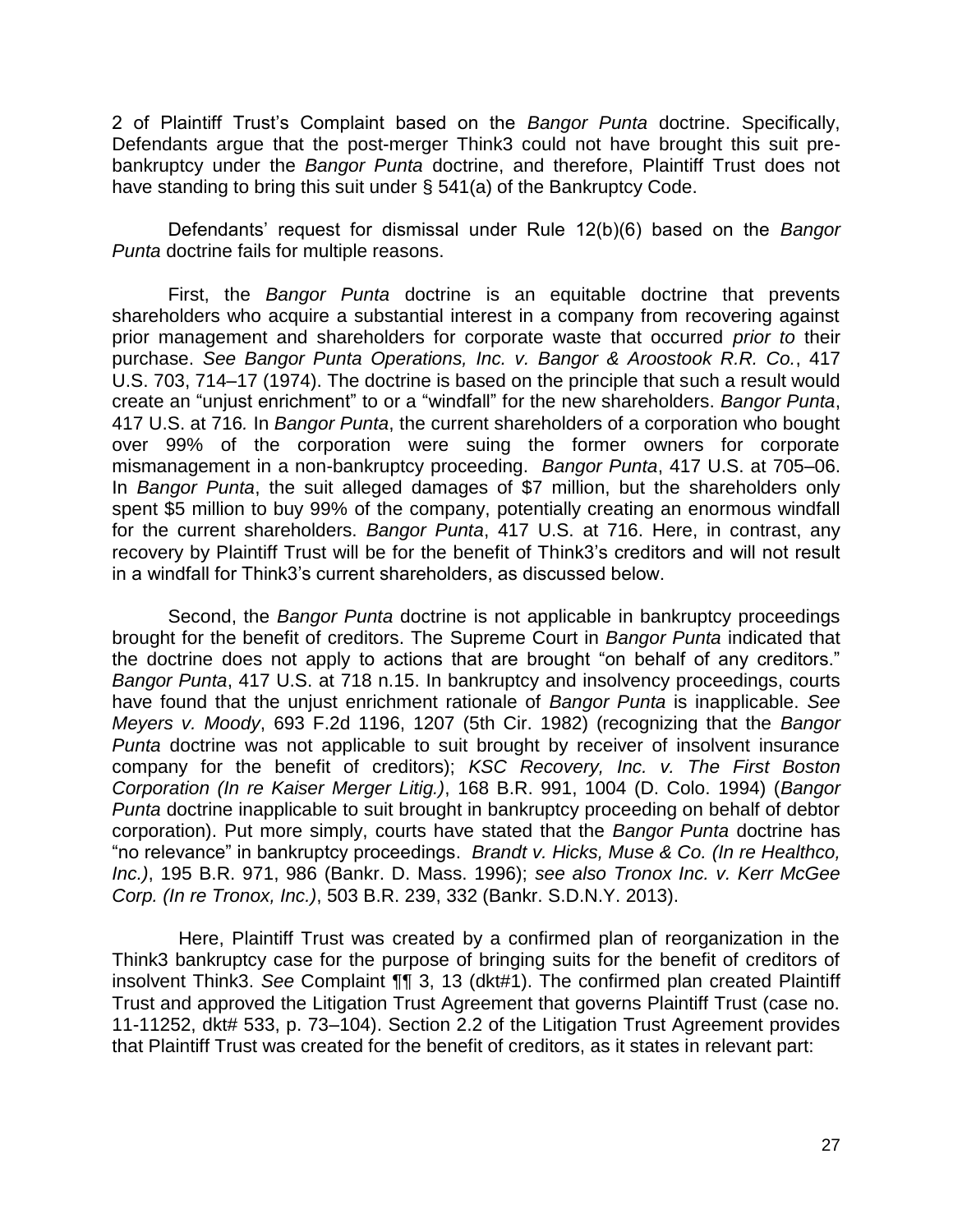The purposes of the [Plaintiff] Trust are as follows, and the [Plaintiff] Trust shall have no other purpose or activities:

- (a) to marshal, liquidate, and distribute the Litigation Trust Assets in an expeditious but orderly manner;
- (b) to perform the functions and take the actions provided for or permitted by the Plan, this [Plaintiff] Trust Agreement and in any other agreement executed by the [Plaintiff] Trustee for the [Plaintiff] Trust pursuant to the Plan;
- (c) to investigate, prosecute, settle, or abandon the [Plaintiff] Trust Avoidance Actions, the Litigation Trust D&O Claims, the Italian Claims, and the Rights of Action assigned to the [Plaintiff] Trust under the Plan as [Plaintiff] Trust Assets and to distribute the proceeds of any recoveries therefrom in accordance with the terms of the Plan and this [Plaintiff] Trust Agreement; and
- (d) *to make Distributions to the holders of Allowed General Unsecured Claims in accordance with the Plan*. (*emphasis added*).

Providing every reasonable inference to Plaintiff Trust in the Rule 12(b)(6) context, the *Bangor Punta* doctrine is inapplicable to this suit. Plaintiff Trust is required to make distributions to the creditors of Think3. The distribution to Think3's creditors readily distinguishes this suit from the Supreme Court's decision in *Bangor Punta*.

Third, the *Bangor Punta* doctrine is an equitable doctrine based on unjust enrichment, and cannot be applied without considering the facts and equities of an individual case—which would not be proper in the Rule 12(b)(6) context. *See Bangor Punta*, 417 U.S. at 714–17. A Rule 12(b)(6) motion is not proper for resolving fact-based contests regarding the merits of a claim. *See, e.g., Campbell v. Cathcart* (*In re Derivium Capital, LLC)*, 380 B.R. 407, 416 (Bankr. D.S.C. 2006).

Fourth, the *Bangor Punta* doctrine is an affirmative defense. As such, it is not the proper subject of a Rule 12(b)(6) motion to dismiss. *See, e.g.*, *EPCO Carbon Dioxide Products, Inc. v. JP Morgan Chase Bank, NA*, 467 F.3d 466, 470 (5th Cir. 2006) (finding that an affirmative defense is not a proper basis to dismiss a complaint on a Rule 12(b)(6) motion); *Meyers*, 693 F.2d at 1207 (analyzing the *Bangor Punta* doctrine as the affirmative defense of "equitable estoppel").

For any and all of these reasons, the Court denies the Defendants' request for dismissal of the Complaint under Rule 12(b)(6) based on the *Bangor Punta* doctrine.

## **G. Conclusion-Count 1 and Count 2**

 In conclusion, the request by the Director Defendants (Defendants Zuccarello, Costello, Kaufmann and Perry) for dismissal of Count 1 (breach of fiduciary duties of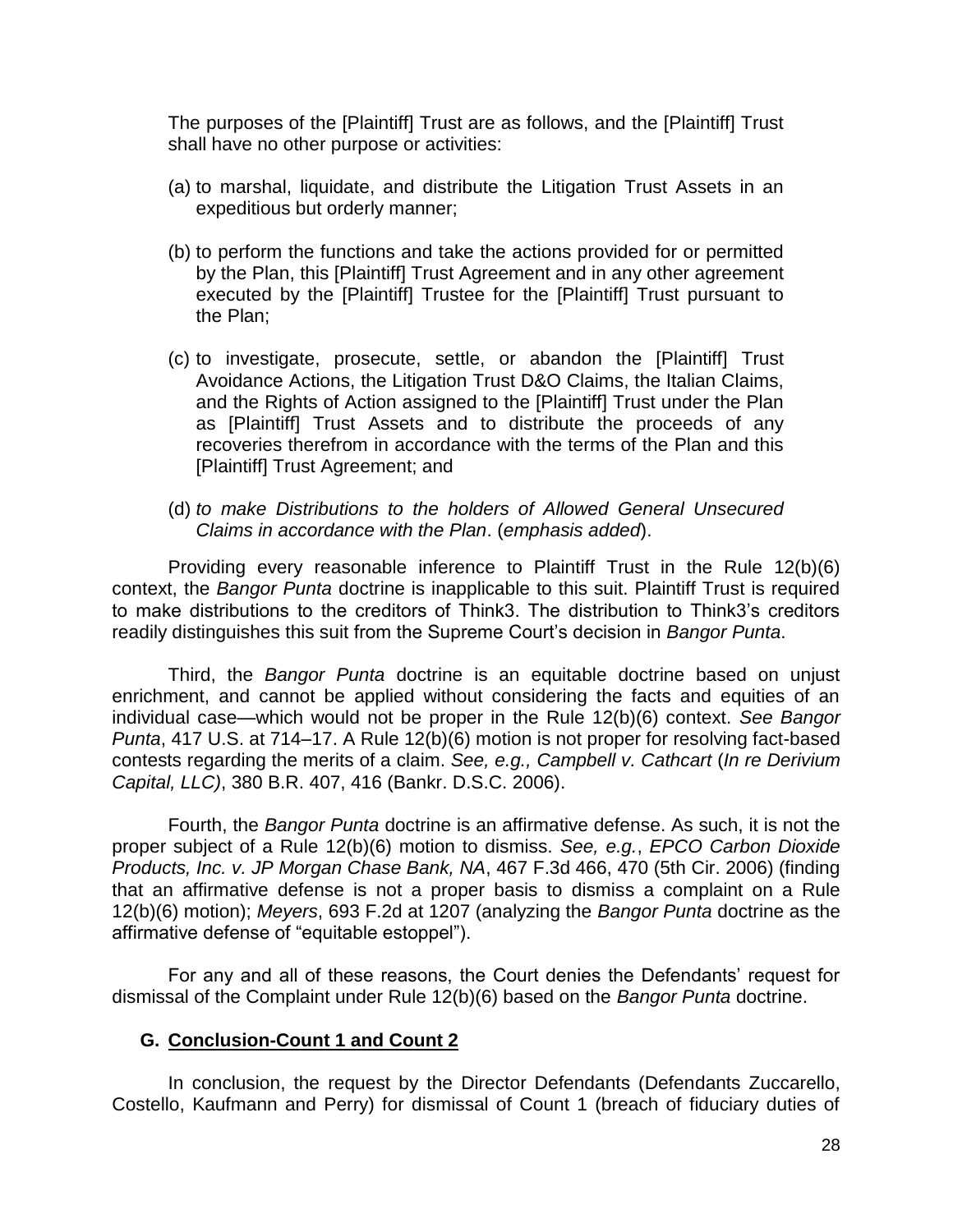care, loyalty and good faith) and Count 2 (gross negligence) under Rule 12(b)(6) is denied. The request for dismissal by Defendant Giudici of Count 1 (as to breach of the fiduciary duties of care and good faith only) and Count 2 (gross negligence) under Rule 12(b)(6) is granted. The request for dismissal by Defendant Giudici of Count 1 (as to breach of the fiduciary duty of loyalty) under Rule 12(b)(6) is denied.

#### **V.**

# **FRAUD ON STOCKHOLDERS (Count 3)**

Count 3 of the Complaint alleges "fraud on stockholders" of Think3 in connection with the 2010 Merger against the Director Defendants. Plaintiff Trust apparently attempts to assert Count 3 on behalf of the pre-2010 Merger stockholders<sup>9</sup> of Think3 who were allegedly harmed by the Director Defendants' purported misleading statements and omission of material facts in connection with the 2010 Merger. *See* Complaint ¶¶ 51–52.

The Director Defendants seek dismissal of Count 3 under Rule 12(b)(6) contending that Plaintiff Trust has not standing or right to sue for fraud and damages caused to the pre-2010 merger stockholders of Think3. For the most part, the Court agrees with these contentions of the Director Defendants.

 Plaintiff Trust lacks standing to bring claims against the Director Defendants for injury to and damages allegedly suffered by the pre-2010 merger stockholders of Think3. Under § 541(a)(1) of the Bankruptcy Code, property of the bankruptcy estate is defined as "all legal or equitable interests of the debtor in property as of the commencement of the case." This includes any causes of action belonging to the debtor (here Think3) at the time of the commencement of the bankruptcy case. *See, e.g., Wooley v. Haynes & Boone, L.L.P. (In re SI Restructuring Inc.)*, 714 F.3d 860, 864 (5th Cir. 2013). But property of the bankruptcy estate does not include claims for damages caused to individual creditors or stockholders of the debtor. *See, e.g., Caplin v. Marine Midland Grace Trust Co.*, 406 U.S. 416, 433 (1972) (bankruptcy trustee has no standing to sue for damages on behalf of debenture creditors of debtor under Bankruptcy Act); *Schertz-Cibolo-Universal City v. Wright* (*In re Educators Group Health Trust)*, 25 F.3d 1281, 1284-85 (5th Cir. 1994) (under *Caplin*, if direct injury is caused to the debtor, trustee has standing to bring suit; if direct injury is caused to creditors that is not derivative of harm to the debtor, trustee does not have standing to bring suit).

On the other hand,  $\S$  541(a)(1) of the Bankruptcy Code does give a trustee standing to bring a cause of action for damages suffered by a debtor corporation against corporate officers and directors for alleged misconduct and breach of fiduciary duties. This is because these types of claims could have been asserted by the debtor corporation or by its stockholders in a corporate derivative action. *See Mixon v. Anderson (In re Ozark Rest. Equip. Co., Inc.*), 816 F.2d 1222, 1225 (8th Cir. 1987) (citing *Pepper v. Litton*, 308 U.S. 295, 307 (1939)).

 $\overline{a}$ 

<sup>&</sup>lt;sup>9</sup> At the hearing on the Motion, counsel for Plaintiff Trust advised that Count 3 seeks recovery for alleged fraud on the pre-2010 merger shareholders of Think3.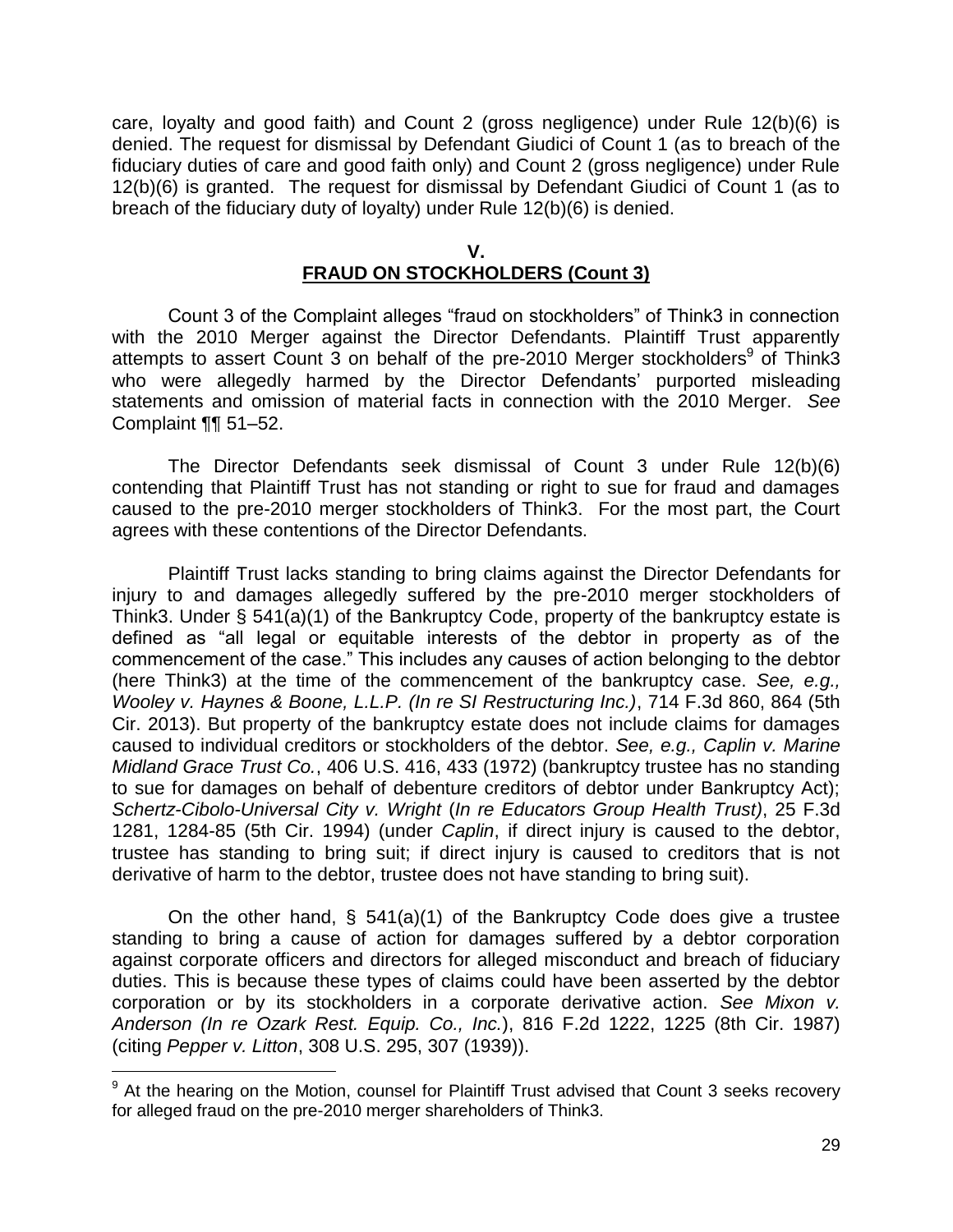Here, the way in which Count 3 of the Complaint is pled and explained by Plaintiff Trust, Count 3 appears to seek damages for injuries directly suffered by the pre-merger stockholders of Think3. Accordingly, the *Caplin* standing limitation would apply and requires dismissal of Count 3.

 However, in Count 1 of the Complaint (breach of fiduciary duties), Plaintiff Trust essentially alleges the same facts as in Count 3. Count 1 clearly alleges that Think3 was damaged by the purported failure to disclose by the Director Defendant. In this regard, Count 1 alleges that the Defendants "failed to make disclosure to the stockholders of the material facts of the Merger (a transaction in which the Board were interested parties as it involved consideration (e.g., releases, etc.) being provided to them and their entities that participates in the 2009 Loan and the 2010 Loan" and made "misleading statement to stockholders in connection with the Merger". *See* Complaint ¶ 44(vi)–(vii). The Complaint also alleges that the written consent of the Think3 stockholders did not reflect that that Defendants Zuccarello and Giudici would receive increases in the amount of the New Notes in connection with the 2010 Merger. In addition, the Complaint alleges that the stockholders were not informed in connection with the 2010 Merger that (1) the New Notes to Defendants Zuccarello and Giudici would be secured by assets of Think3; (2) the New Notes were being assumed by the surviving corporation; and (3) of the Master Prepayment Agreement which directed payments owed to Think3 specifically to Defendants Zuccarello and Giudici. *See*  Complaint ¶ 39. Count 1 alleges that as a direct result of this conduct by the Director Defendants, that Think3 has been damaged. Thus, Count 1 of the Complaint states a plausible claim for damages and injury suffered by Think3 for breach of the "duty of disclosure" by the Director Defendants.

Under Delaware law, a director's "duty of disclosure" is not an independent fiduciary duty; instead it derives from both the "duty of care" and the "duty of loyalty". *See Pfeffer v. Redstone*, 965 A.2d 676, 684 (Del. 2009). Here, alleged breach of the duties of care and loyalty are specifically pled by Plaintiff Trust in Count 1 of the Complaint against the Director Defendants.

A director's duty of disclosure is particularly acute for certain shareholder decisions—including whether to vote yes or no on a particular matter or accept merger consideration—and directors have a duty to disclose all material facts concerning the decision. *See Metro Commc'n's Corp. BVI v. Advanced MobileComm Tech. Inc.*, 854 A.2d 121, 156 (Del. Ch. 2004). Directors also have a duty to avoid misleading partial disclosures. *See Zirn v. VLI Corp.*, 681 A.2d 1050, 1056 (Del. 1996). It is well established that directors have a "fiduciary duty to disclose fully and fairly all material information within the board's control when it seeks shareholder action." *Loudon v. Archer-Daniels-Midland Co.*, 700 A.2d 135, 143 (Del. 1997). An omitted fact is "material" if there is a "substantial likelihood that a reasonable stockholder would consider it important in deciding how to vote." *Loudon,* 700 A.2d at 143; *In re Rural Metro Corp.*, 88 A.3d 54, 104 (Del. Ch. 2014). To state a claim for failure to disclose in connection with a request for stockholder action, the elements of reliance, causation, and actual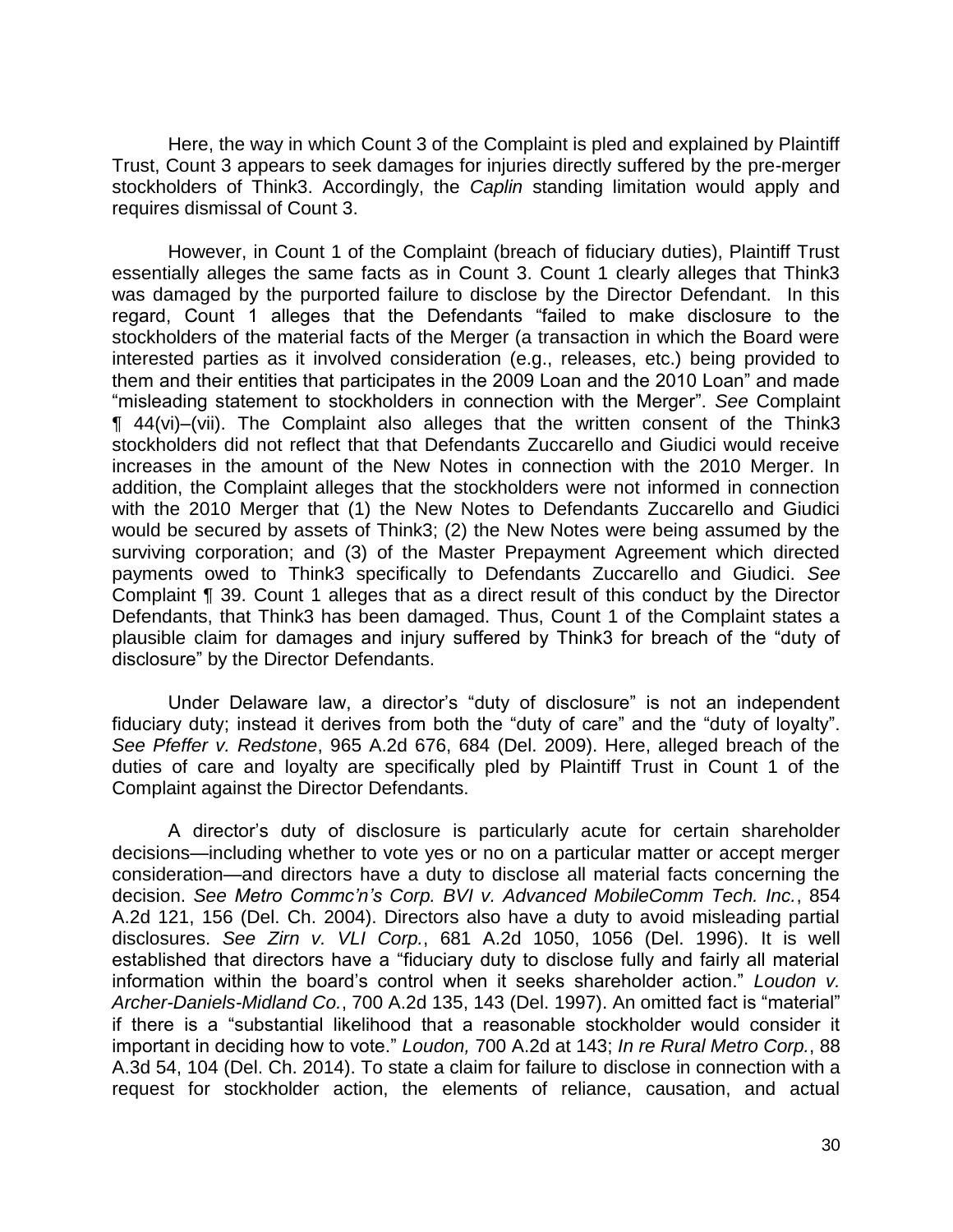quantifiable monetary damages need not be shown--instead the essential inquiry is whether the alleged omission or misrepresentation is "material". *Malone v. Brincat*, 722 A.2d 5, 12 (Del. 1998). Whether disclosures are adequate is a mixed question of fact and law. *See Rural Metro*, 88 A.3d at 104.

 Accordingly, to the extent that Plaintiff Trust is seeking to recover damages for injury that Think3 suffered as a result of the alleged breach of the fiduciary duty to disclose by the Director Defendants, Plaintiff Trust has already stated a plausible claim under Count 1 of the Complaint based on breach of fiduciary duties. To the extent that Plaintiff Trust is attempting to recover damages for injury that the pre-merger stockholders of Think3 suffered as a result of the alleged breach of the duty to disclose—which is the manner in which Count 3 is pled—Plaintiff Trust lacks standing to assert such claim and thus Count 3 must be dismissed.

 In conclusion, Count 3 of the Complaint must be dismissed for failure to state a claim under Rule 12(b)(6), with such dismissal being without prejudice to the claims in Count 1 of the Complaint.

### **VI. PREFERENTIAL TRANSFERS (Count 4)**

Count 4 of the Complaint seeks recovery of allegedly preferential transfers against Defendant Zuccarello and Defendant Giudici under 11 U.S.C. §§ 544, 547, and 550. *See* Complaint ¶¶ 53–60. Plaintiff Trust alleges that Defendant Zuccarello and Defendant Giudici received significant funds and/or rights to funds or security interests as preferential transfers while they were insiders of Think3. In an effort to receive the benefit of the 1-year "reachback period" for preferences to insiders, Plaintiff Trust alleges that Defendant Zuccarello continued to be a "de facto officer" and "consultant" of Think3 who controlled Think3's Italian operations following his resignation from the Board of Think3 on September 28, 2010. *See* Complaint ¶¶ 19 n.3, 40–41. With regard to Defendant Giudici, Plaintiff Trust makes no specific allegations of his involvement with the Think3 after his resignation on September 28, 2010 as an officer of Think3. *See* Complaint ¶ 19.

In their Motions to dismiss, both Defendants Zuccarello and Giudici argue that Plaintiff Trust failed to sufficiently allege that either were "insiders," and therefore only the 90-day "reachback period" for preferences to non-insiders should apply. In response, Plaintiff Trust argues that Defendants Zuccarello and Giudici "arranged" their preferential transfers while they were insiders of Think3; therefore, the 1-year reach back period for preferences should apply. Plaintiff Trust also argues that Defendants Zuccarello and Giudici remained insiders after their resignations as officers and a director of Think3.

## **A. Timing of Events and Gap Period**

Before delving further into the alleged preferential transfers, the timing of the events alleged in the Complaint must be examined. A somewhat unique situation is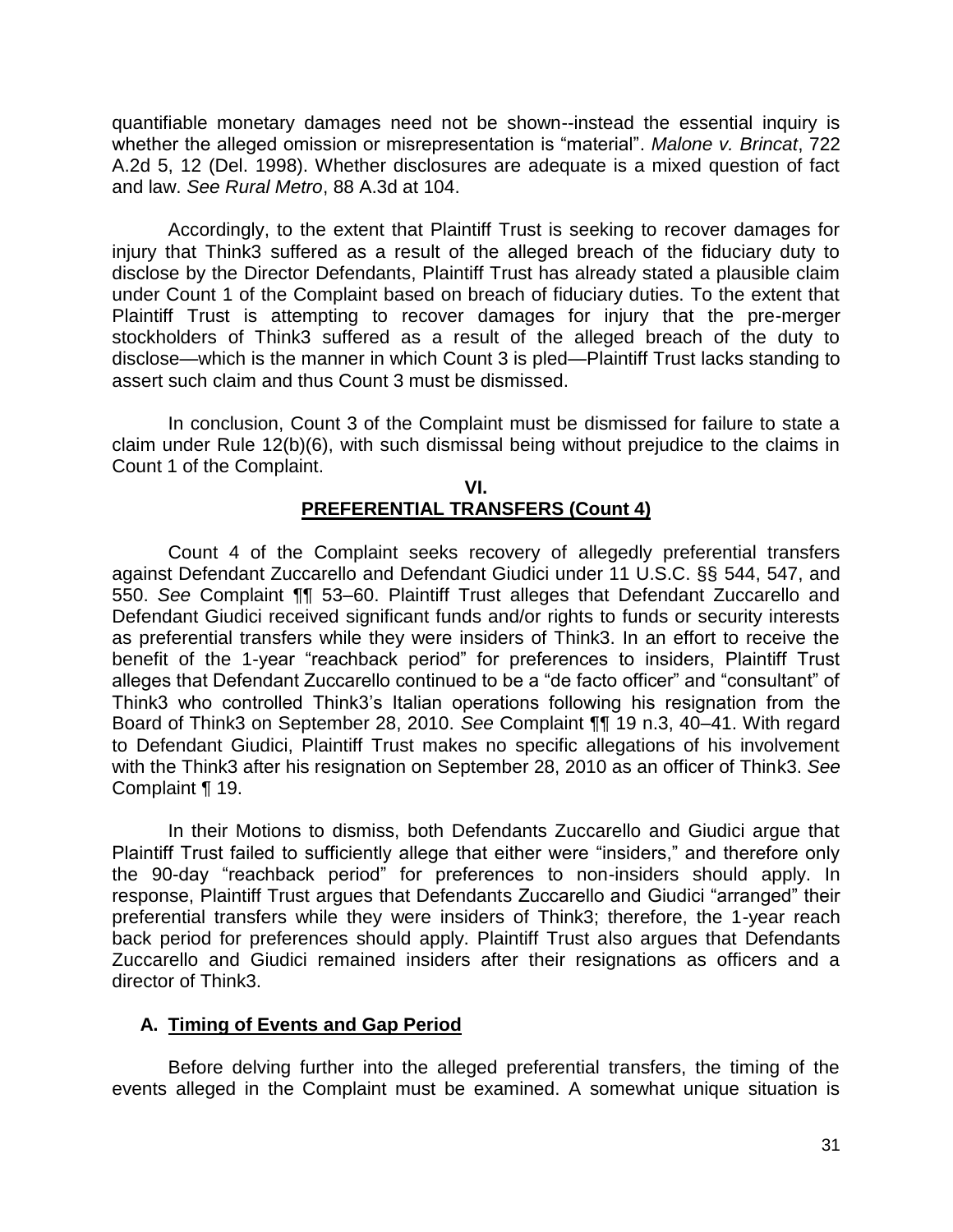presented where the insider status of Defendants Zuccarello and Giudici must be evaluated for only about a four and a half month gap period.

Think3 filed its chapter 11 bankruptcy petition on May 18, 2011 ("Petition Date"). Any preferential transfers made within 90 days prior to the Petition Date (in this case, during the period from February 16, 2011 to May 17, 2011) would be recoverable regardless of whether or not these Defendants were insiders during this 90-day "reachback" period. *See* 11 U.S.C. § 547(b)(4)(A). For insiders, the preference period is extended for an additional nine month "reachback" period (from 90 days to 1 year before the Petition Date). *See* 11 U.S.C. § 547(b)(4)(B). So ordinarily, any preferential transfers received between 90 days and 1 year before the Petition Date (in this case, during the period of May 17, 2010 to February 15, 2011) would be recoverable only if a defendant was an insider at the time. But here, it is alleged that Defendant Zuccarello was a director and Chief Executive Officer of Think3, and Defendant Giudici was the Chief Operating Officer of Think3 up until September 28, 2010, when they resigned their director and officer positions as part of the 2010 Merger. *See* Complaint ¶ 19. So up until their September 28, 2010 resignations, Defendants Zuccarello and Giudici were clearly statutory insiders by virtue of their positions as officers and a director of Think3. *See* 11 U.S.C. § 101(31)(B)(i)(ii). As a result, the only questionable period where the insider status of Defendants Zuccarello and Giudici is relevant is from September 29, 2010 to February 15, 2011—about a four and a half month gap period, instead of the ordinary nine month gap period.

### **B. Statutory and Non-Statutory Insiders**

To begin with, to establish a preference claim under the Bankruptcy Code, requires a transfer of an interest of the debtor in property (1) to or for the benefit of a creditor; (2) for or on account of an antecedent debt owed by the debtor; (3) made while the debtor was insolvent; (4) made on or within 90 days before the petition date, or between 90 days and 1 year before the petition date if such creditor at the time of such transfer was an "insider"; and (5) that enables such creditor to receive more than such creditor would receive if the case were a case under chapter 7, the transfer had not been made, and such creditor received payment of such debt to the extent provided by the Bankruptcy Code. *See* 11 U.S.C. § 547(b).

Relevant here, there are two basic types of "insiders" under the Bankruptcy Code–so called "statutory insiders" and "non-statutory insiders." Section 101(31)(B) provides a list of individuals who may be considered "statutory insiders" of a corporate debtor. Extremely relevant here, this list of "statutory insiders" includes any director or officer of the debtor, such as Defendants Zuccarello and Giudici up until their September 28, 2010 resignations as officers and a director of Think3. *See* 11 U.S.C. § 101(31)(B)(i)(ii). Also relevant here is that a person may be a "statutory insider" if the person is "in control of the debtor," regardless of whether the person holds a position as an officer or director of the debtor. *See* 11 U.S.C. § 101(31)(B)(iii).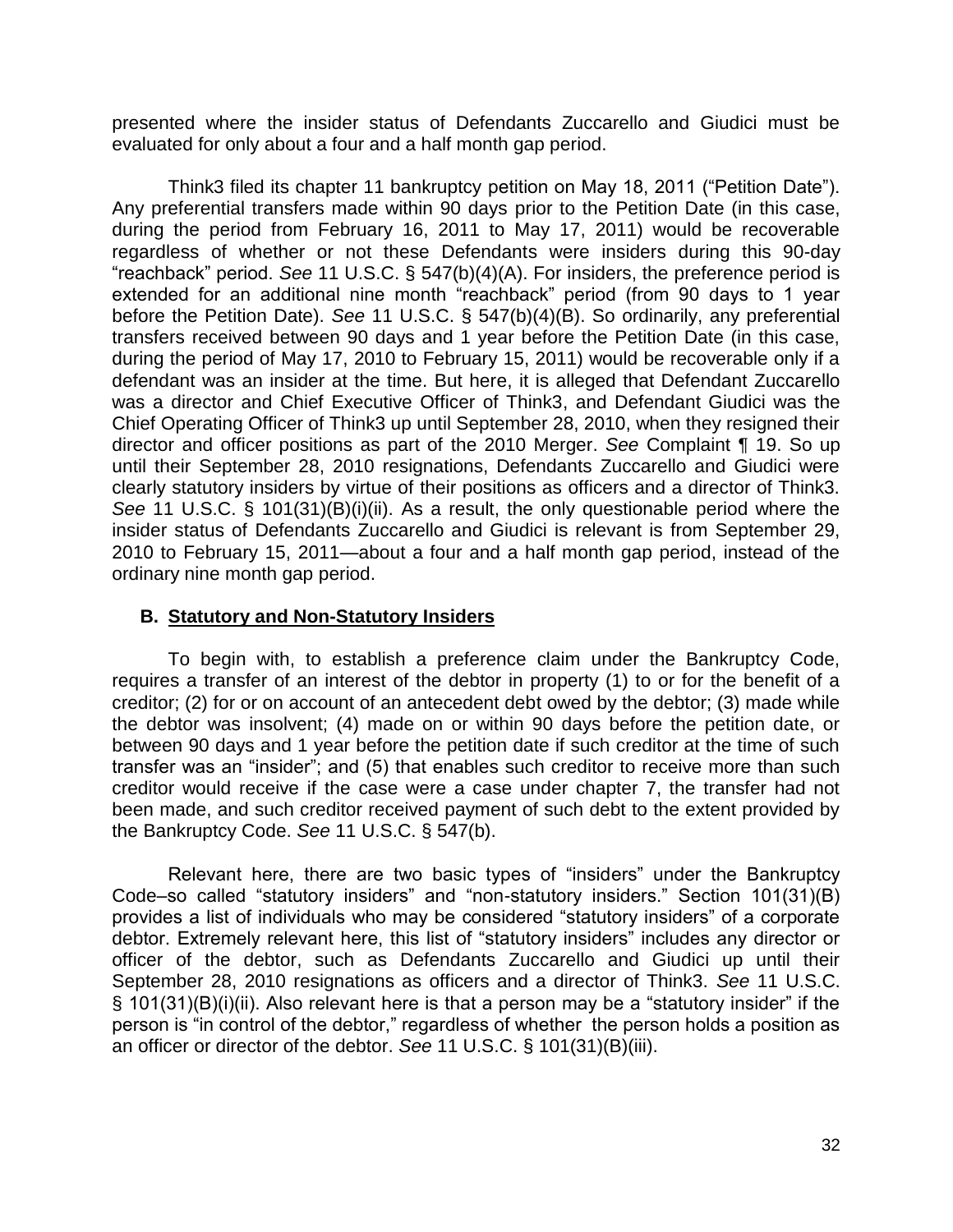There can also be "non-statutory insiders" of a debtor. This is because the plain language of § 101(31) indicates that the statutory list of "insiders" is not exclusive, and a court must flexibly apply the definition on a case-by-case basis. *See, e.g.*, *Wilson v. Huffman (In re Missionary Baptist Foundation of America, Inc.)*, 712 F.2d 206, 210 (5th 1983); *In re CorrLine Int'l, LLC*, 516 B.R. 106, 157 (Bankr. S.D. Tex. 2014); *In re Borders Group, Inc.*, 453 B.R. 459, 469 (Bankr. S.D.N.Y. 2011). Indeed, § 101(31) uses the word "includes," prior to defining the non-exhaustive list of statutory insiders. This manifests Congressional intent that "insiders" may exist who are not specifically listed as part of the statutory definition. *See, e.g.*, *Anstine v. Carl Zeiss Meditec AG (In re U.S. Medical, Inc.)*, 531 F.3d 1272, 1276 (10th Cir. 2008); *In re Global Aviation Holdings, Inc.*, 478 B.R. 142, 148 (Bankr. E.D.N.Y. 2012).

In determining whether a creditor is a "non-statutory insider," the Fifth Circuit generally examines two factors: (1) the closeness of the relationship between the transferee creditor and the debtor; and (2) whether the transactions between the transferee creditor and the debtor were conducted at arms-length. *See Browning Interests v. Allison (In re Holloway)*, 955 F.2d 1008, 1011 (5th Cir. 1992).

In *Holloway*, the Fifth Circuit found that the debtor's ex-wife creditor was a nonstatutory insider. As to the first factor, the Fifth Circuit focused on several facts which indicated the closeness of the relationship between the debtor and the ex-wife creditor, including (i) the debtor and creditor had a long and close relationship as they were married for over 20 years; (ii) they maintained frequent contacts; (iii) the debtor wanted to protect the creditor and vice versa; and (iv) the creditor strongly supported the debtor's position. As to the second factor, the Fifth Circuit focused on several facts that indicated the transaction was not at arms-length, including (i) the loans made by the creditor were initially unsecured; (ii) the creditor knew the debtor was insolvent at the time of the loan; (iii) the creditor's loan was not commercially motivated and no prudent lender would have made the loan; and (iv) unusual circumstances followed the loan. *Holloway,* 955 F.2d at 1011–12.

The Court will now apply these legal principles to Defendant Zuccarello's status as an insider of Think3. First, up until his September 28, 2010 resignation as an officer and director of Think3, the Complaint sufficiently alleges that Defendant Zuccarello was a statutory insider by virtue of his position as an officer and director of debtor Think3. *See* Complaint ¶¶ 19, 22. Second, after September 28, 2010, the Complaint sufficiently and plausibly alleges that Defendant Zuccarello continued to be an "insider" during the four and a half month gap period from September 29, 2010 to February 15, 2011. This is because Plaintiff Trust alleges that Defendant Zuccarello remained "in control" of Think3 after his resignation (thus sufficiently alleging statutory insider status under § 101(31)(B)(iii) of the Bankruptcy Code). In addition, it is alleged that Defendant Zuccarello continued to be a "de facto officer" and "consultant" to Think3 and its Board after his resignation (thus sufficiently alleging "non-statutory insider" status). According to the Complaint, despite resigning from his official positions on September 28, 2010, Defendant Zuccarello continued to maintain an integral role in Think3. Plaintiff Trust alleges that Defendant Zuccarello arranged to make himself a "consultant" to Think3's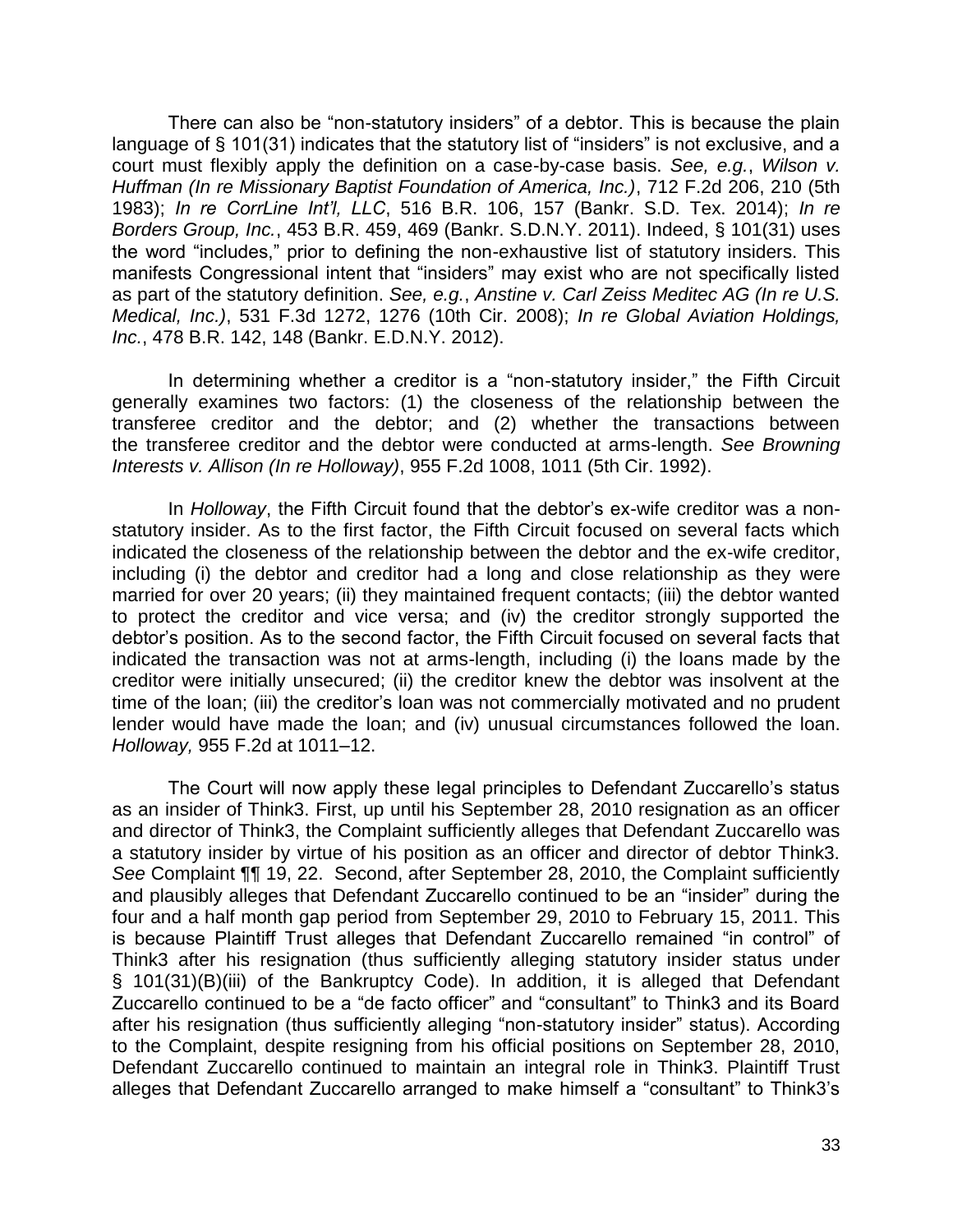post-merger Board, and in this role, Defendant Zuccarello was allegedly paid substantial amounts of money, and remained a "de facto officer" in control of Think3. *See*  Complaint ¶¶ 19 n.3, 40–41.

With respect to Defendant Giudici, up until his September 28, 2010 resignation as an officer, the Complaint sufficiently and plausibly alleges that Defendant Giudici was a statutory insider by virtue of his position as an officer of Think3. *See* Complaint ¶¶ 19, 22. However, the Complaint makes no allegations that Defendant Giudici continued to be an "insider" during the four and a half month gap period from September 29, 2010 to February 15, 2011. Plaintiff Trust does not specifically allege in the Complaint that Defendant Giudici was in control of the debtor Think3 or allege facts supporting any "non-statutory insider" status of Defendant Giudici during this gap period of September 29, 2010 to February 15, 2011.

# **C. Arranged Transfer Theory**

Plaintiff Trust also argues that Defendants Zuccarello and Giudici "arranged" for preferential transfers while they were still officers and a director of the debtor Think3. Accordingly, Plaintiff Trust contends that payments received from those arrangements within 90 days and 1 year of the Petition Date are recoverable as preferences. *See* Complaint ¶¶ 37–38 (alleging that the "New Notes" and "Mandatory Payment Agreement" were executed while these Defendants were still officers and directors of Think3, which "arranged" for preferential payments to be made later on January 7, 2011 after these Defendants' resignations).

Plaintiff Trust's theory is known as the "arranged transfer" approach. Courts are divided as to whether a preference may be recoverable if it is "arranged" while an individual is an insider, but the preferential payment is received later when the individual is not an insider.

Some courts have held that if a preferential payment is "arranged" while a person is an insider and then the payment is actually received later after the person has technically resigned its position as an insider, the payment is still recoverable as an insider preference. *See, e.g.*, *EECO Inc. v. Smedes (In re EECO Inc.)*, 138 B.R. 260, 264 (Bankr. C.D. Ca. 1992); *DeRosa v. Buildex Inc.* (*In re F & S Cent. Mfg. Corp.*), 53 B.R. 842, 849 (Bankr. E.D.N.Y.1985) (following the "arranged transfer" theory, and holding that a creditor who is an insider at the time the transfer of the debtor's property is arranged is considered to be an insider at the time the payment is made).

Other courts, which constitute the more modern weight of authority, have rejected the "arranged transfer" approach. These courts, relying primarily on the plain statutory language of § 547(b)(4)(B), follow the "exact date" approach. Under the exact date approach, a defendant must be an insider on the date the preferential payment is made. *See, e.g.*, *Butler v. Davis Shaw, Inc.*, 72 F.3d 437, 442 (4th Cir. 1996); *Zucker v. Freeman* (*In re Netbank, Inc.)*, 424 B.R. 568, 571 (Bankr. M.D. Fl. 2010).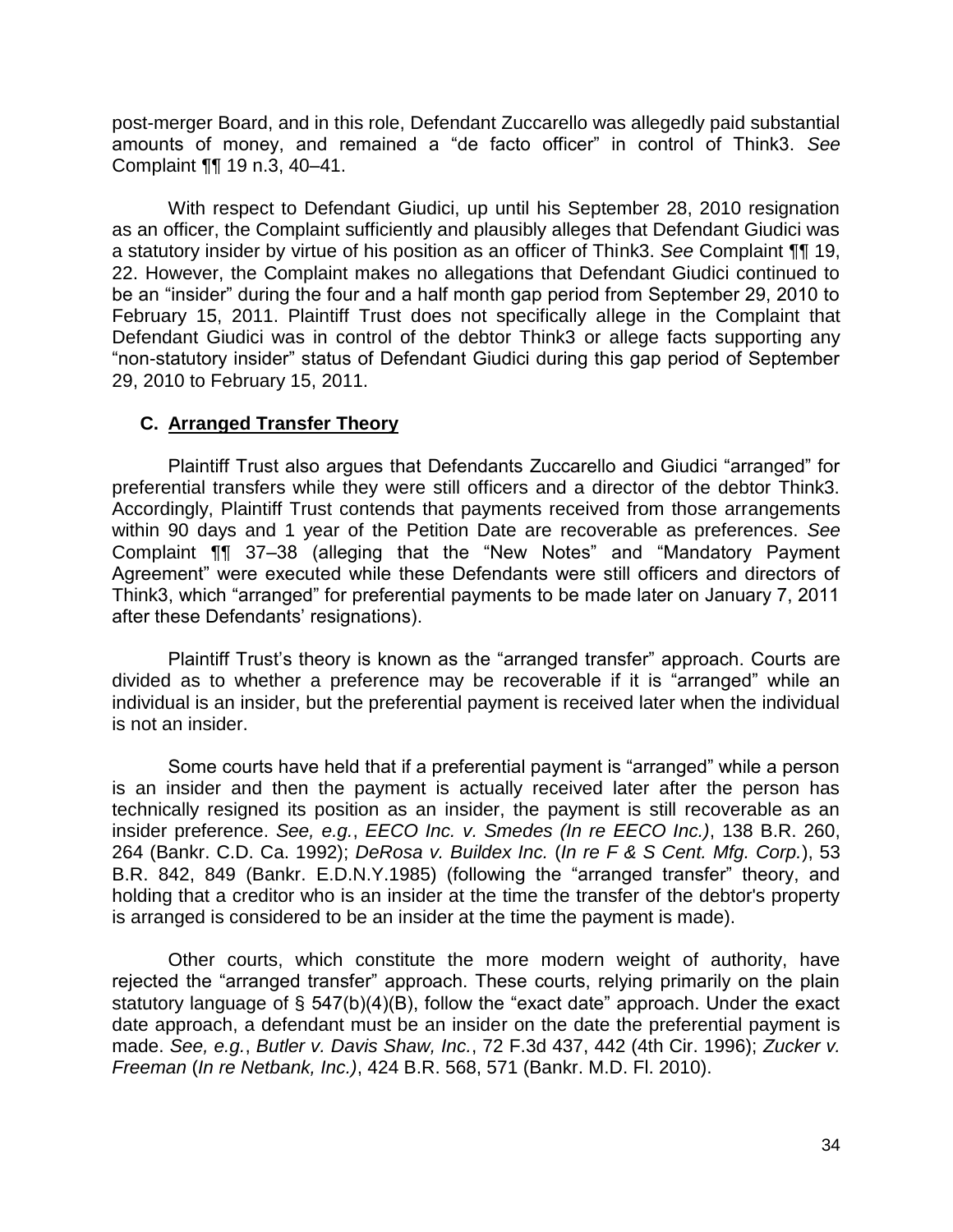This Court concludes that the "exact date" approach is required by the plain statutory text of 11 U.S.C. § 547(b)(4)(B) and interpretation of Supreme Court precedent, and therefore, rejects the "arranged transfer" approach.

The Court begins "where all such inquiries must begin: with the language of the statute itself." *United States v. Ron Pair Enters., Inc.*, 489 U.S. 235, 241 (1989). To constitute a preference, § 547(b)(4)(B) of the Bankruptcy Code states in relevant part that a transfer of the debtor's property must be " made . . . between ninety days and one year before the date of the filing of the petition, if such creditor *at the time of such transfer* was an insider." (*emphasis added*). The plain language of the statute is clear and seems to resolve this issue. According to the statute, preferences are judged at the time the *transfer is made*; and the 1-year reachback period applies only if the creditor was an insider *at the time* of the transfer. The statutory language supports the "exact date" approach because it focuses on the defendant's status as an insider at the exact time of such transfer.

The "exact date" approach is also consistent with the 1992 decision of the Supreme Court in *Barnhill v. Johnson*, 503 U.S. 393 (1992). In *Barnhill*, the issue before the Supreme Court was whether a transfer made by check should be deemed to occur on the date the check is presented to the recipient, or on the date the bank honors the check. *Barnhill*, 503 U.S. 394–95. Noting that a "myriad" of events could result in a check being dishonored after receipt, the Supreme Court held that for preferences purposes, a "transfer" occurs only when the check is actually honored by the bank, not when the check is received by the creditor. *Barnhill*, 503 U.S. at 398–400. In the same vein, an "arranged transfer" is not a final event; as there are many hypothetical scenarios that could prevent an arranged transfer from actually occurring. To maintain consistency with the Supreme Court's adoption of a bright-line rule for the date a "transfer" is made for preference purposes, this Court will follow the "exact date" approach and reject the "arranged transfer" approach.

To date, the Fifth Circuit has not resolved the case law divide between the "exact date" and "arranged transfer" approaches. However, this Court's decision to follow the "exact date" approach and reject the "arranged transfer" approach in consistent with the circuits that have addressed the issue and what appears to be the majority of the lower courts. *See, e.g.*, *Butler v. Davis Shaw, Inc.*, 72 F.3d 437, 442 (4th Cir. 1996); *Graham v. Huntington Nat'l Bank (In re Medcorp, Inc.)*, 2014 WL 5573440, at \*16 (Bankr. N.D. Ohio October 31, 2014); *Capmark Fin. Group Inc. v. Goldman Sachs Credit L.P.,* 491 B.R. 335, 344–45 (S.D.N.Y.2013); *Jahn v. Char (In re Incentium, LLC)*, 473 B.R. 264, 273 (Bankr. E.D. Tenn. 2012); *Zucker v. Freeman* (*In re NetBank, Inc.)*, 424 B.R. 568, 570–71 (Bankr. M.D. Fl. 2010); *Wilen v. Pamrapo Savings Bank, S.L.A. (In re Bayonne Medical Center),* 429 B.R. 152, 184 (Bankr. D. N.J. 2010); *Terry v. Paschall (In re Paschall),* 403 B.R. 366, 377 (Bankr. E. D. Va.2009).

As a result, Plaintiff Trust's "arranged transfer" theory of liability for recovery of alleged preferential payments to Defendants Zuccarello and Giudici during the four and a half month gap period from September 29, 2010 to February 15, 2011 must be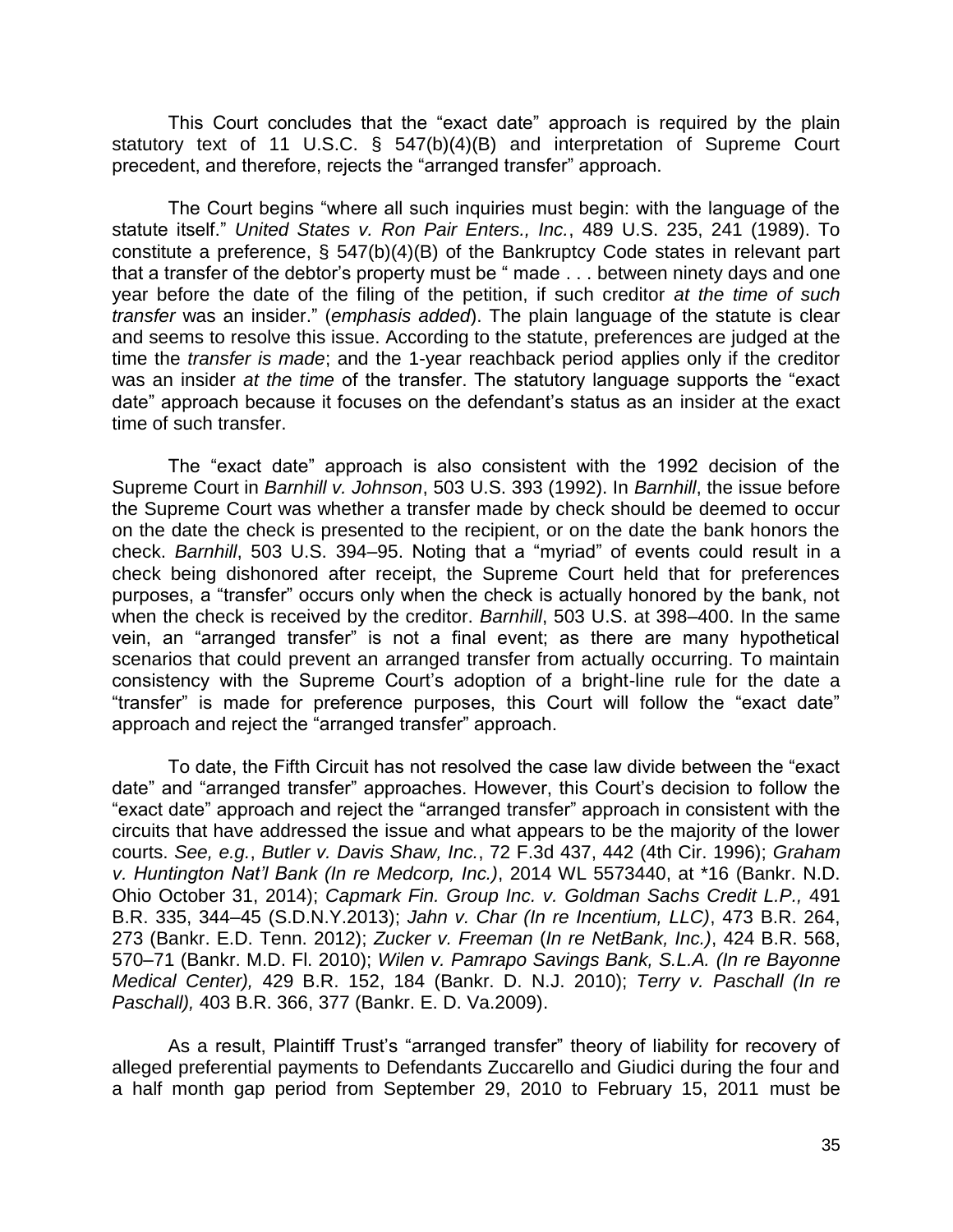rejected by the Court. As will be explained however, this is not dispositive as to whether Plaintiff Trust's preference claims should be dismissed under Rule 12(b)(6).

# **D. Defendant Zuccarello**

Moving specifically now to the alleged preferential transfers to Defendant Zuccarello, the Complaint states that Defendant Zuccarello received "significant funds and/or rights to funds or security interests as preferential transfers", including the "New Notes", the "MPA" (Mandatory Prepayment Agreement), the "Side Agreements," the "New Notes/MPA Payments," and the "Other Payments." *See* Complaint *¶* 54.

The "New Notes" are alleged to be received by Defendant Zuccarello on September 28, 2010 (the date of the merger and his resignation) that doubled the amounts allegedly owed to him. The Complaint alleges that the increase in the New Notes was secured by security agreements executed by Think3. *See* Complaint *¶* 35. The Complaint alleges that the New Notes were secured by rights and payable from a "Mandatory Prepayment Agreement," apparently executed at the same time as the New Notes. The Mandatory Prepayment Agreement allegedly provided that debtor Think3 would instruct Toyota to pay Think3's receivable directly to counsel and such funds would be used to pay Defendant Zuccarello on the New Notes. On January 7, 2011, Defendant Zuccarello allegedly received \$240,832 in payment on the New Notes as a result of the Mandatory Prepayment Agreement. *See* Complaint *¶*¶ 35–37. The Complaint also suggests that certain payments made to Defendant Zuccarello on October 18, 2010 were the result of certain "Side Agreements" negotiated and required by Defendant Zuccarello at the time of the September 28, 2010 merger. *See* Complaint *¶* 41.

Following is a list of the allegedly preferential payments made to Defendant Zuccarello specifically described in the Complaint:

| <b>Date</b> | <b>Amount</b> |
|-------------|---------------|
| 10/18/2010  | \$72,576      |
| 11/18/2010  | \$22,303      |
| 12/9/2010   | \$32,830      |
| 1/7/2011    | \$240,832     |
| 2/3/2011    | \$23,927      |
| 3/3/2011    | \$27,028      |
| 3/14/2011   | \$20,000      |

*See* Complaint ¶¶ 37, 41.

 As explained by the Court above, the only questionable period where the insider status of Defendant Zuccarello is relevant is from September 29, 2010 to February 15, 2011—about a four and a half month gap. The first five payments set forth in the above chart (on October 18, 2010, November 18, 2010, December 9, 2010, January 7, 2011,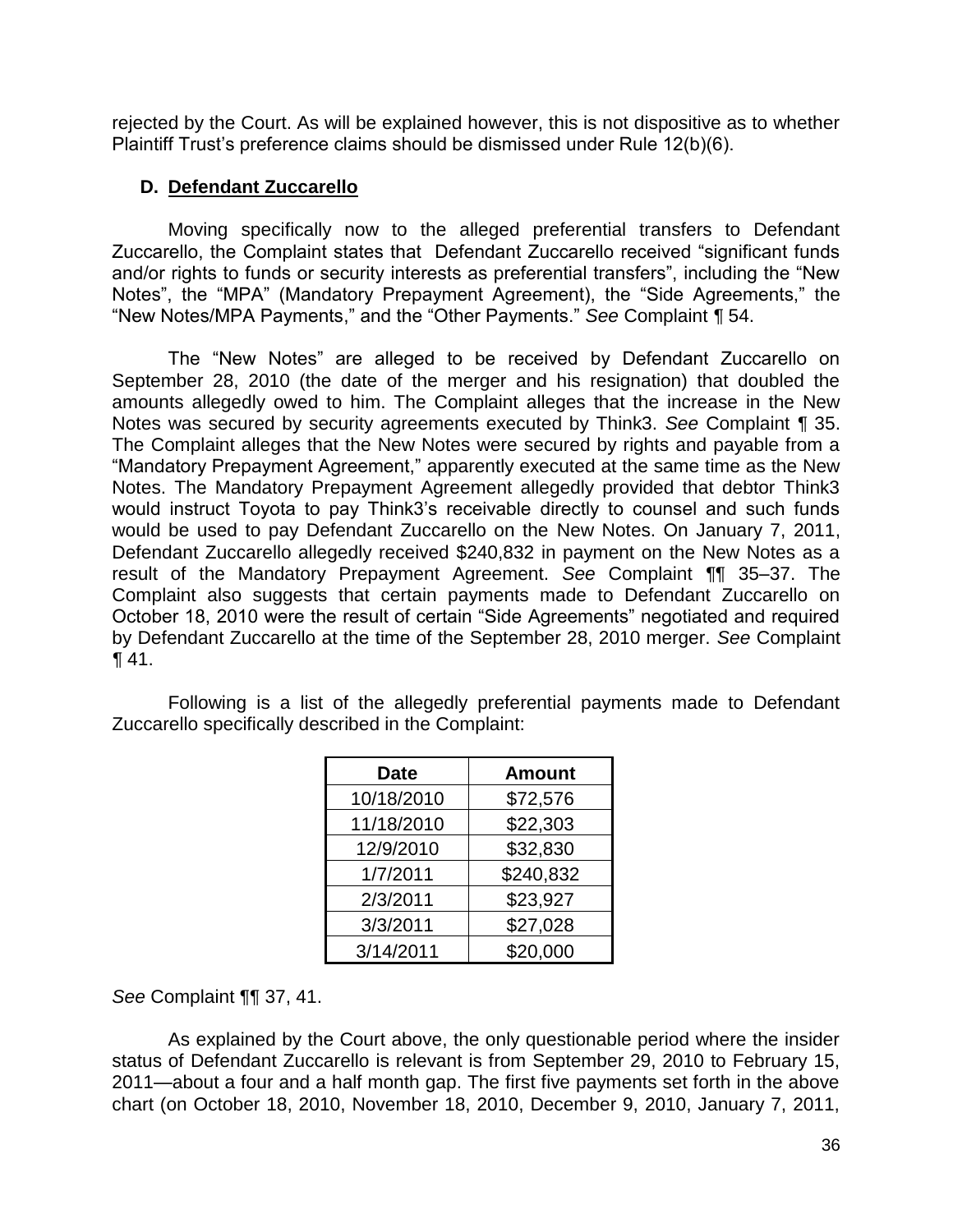and February 3, 2011) were allegedly made to Defendant Zuccarello as preferences during this gap period. The Court concludes that the Complaint sufficiently and plausibly alleges that Defendant Zuccarello was still an insider during such gap period when these five payments were allegedly received. This is because Plaintiff Trust alleges that Defendant Zuccarello remained "in control" of Think3 after his resignation (thus sufficiently alleging statutory insider status under § 101(31)(B)(iii) of the Bankruptcy Code), as well as alleges that Defendant Zuccarello continued to be a "de facto officer" and "consultant" to Think3 and its Board after his resignation (thus sufficiently alleging "non-statutory insider" status). *See* Complaint ¶¶ 19 n.3, 40–41; and discussion above regarding Statutory and Non-Statutory Insiders.

 As to the last two payments set forth in the above chart (on March 3, 2011 and March 14, 2011), they were allegedly made to Defendant Zuccarello within 90 days of the May 18, 2011 Petition Date. So, allegations regarding whether or not Defendant Zuccarello was an insider of the debtor Think3 at the time of these two payments is not necessary to state a claim for a preference. *See* 11 U.S.C. § 547(b)(4)(A).

 As to the Mandatory Prepayment Agreement and in the New Notes secured by a security interest in the assets of Think3, according to the Complaint and all reasonable inferences that can be drawn from the Complaint, they were executed on September 28, 2010 in connection with the 2010 Merger. *See* Complaint *¶* 35-37, 41. On that date—September 28, 2010—Defendant Zuccarello was alleged to be an officer (Chief Executive Officer) and director of the debtor Think3, and thus was a statutory insider. Accordingly, to the extent that the Mandatory Prepayment Agreement and security interest granted by Think3 to secure the New Notes on September 28, 2010 are themselves transfers of property of the debtor Think3, the Complaint sufficiently and plausibly states a claim for a preference as such transfers were made within 1 year of the Petition Date and at a time that Defendant Zuccarello was an insider (officer and director) of Think3. *See* 11 U.S.C. § 547(b)(4)(B); 11 U.S.C. § 101(31)(B)(i)(ii) (defining statutory insiders); 11 U.S.C. § 101(54) (defining "transfer" broadly as creating a lien, or directly or indirectly disposing or parting with the debtor's property or an interest in the debtor's property).

For these reasons, Defendant Zuccarello's request for dismissal of Count 4 for recovery of preferential transfers should be denied.

## **E. Defendant Giudici**

Moving on now to the alleged preferential transfers to Defendant Giudici, the Complaint also alleges that Defendant Giudici received "significant funds and/or rights to funds or security interests as preferential transfers," including the "New Notes," the "MPA" (Mandatory Prepayment Agreement), and the "New Notes/MPA Payments." *See* Complaint *¶* 54.

Similar to Defendant Zuccarello, the "New Notes" are alleged to have been received by Defendant Giudici on September 28, 2010 (the date of the 2010 Merger and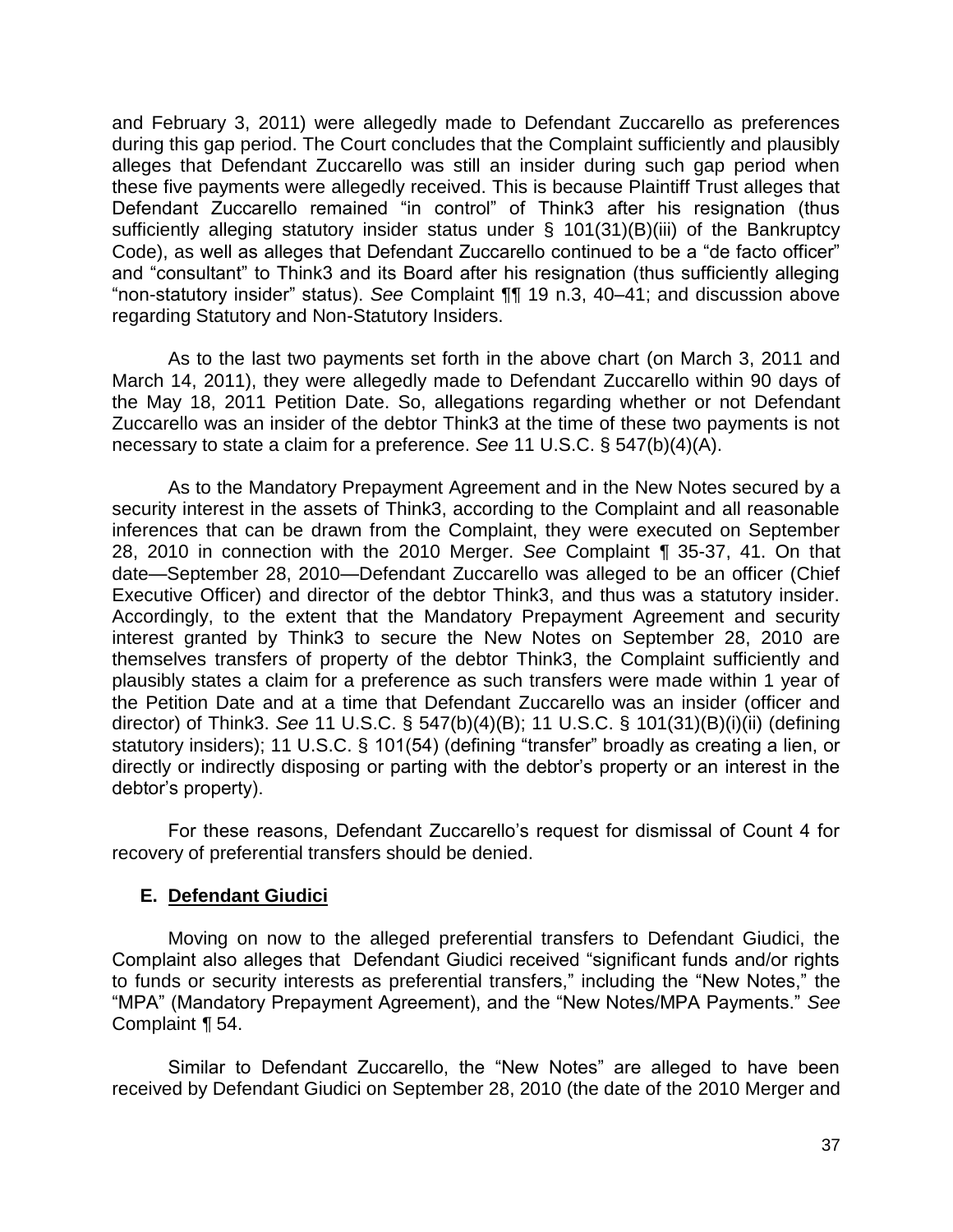his resignation as an officer) that doubled the amounts owed to Defendant Giudici. The Complaint also alleges that the New Notes to Defendant Giudici were payable from a "Mandatory Prepayment Agreement," apparently executed at the same time as the New Notes. The Mandatory Prepayment Agreement allegedly provided that debtor Think3 would instruct Toyota to pay Think3's receivable directly to counsel and such funds would be used to pay Defendant Giudici on the New Notes. The Complaint also alleges that the New Notes were secured by security agreements executed by Think3. *See* Complaint *¶*¶ 35–37.

The only monetary payment alleged to be made to Defendant Giudici as a preference was on January 7, 2011, in the amount of \$99,437. This single payment is alleged to be on the New Notes and as a result of the Mandatory Prepayment Agreement. *See* Complaint *¶* 37. But as of January 7, 2011, there are no allegations in the Complaint that Defendant Giudici was an insider of Think3. Instead, the Complaint alleges that Defendant Giudici resigned as an officer of Think3 beforehand on September 28, 2010. *See* Complaint *¶* 19. The Complaint makes no specific allegations that Defendant Giudici continued to be an "insider" after his resignation and during the four and a half month gap period from September 29, 2010 to February 15, 2011 during which the \$99,437 payment was allegedly made. As set forth by the Court above, Plaintiff Trust does not allege in the Complaint that Defendant Giudici was in control of the debtor Think3 or any facts supporting "non-statutory insider" status of Defendant Giudici during this gap period when the alleged \$99,437 payment was made on January 7, 2011.<sup>10</sup> Further, for the reasons already set forth above, the Court rejects the "arranged transfer" approach—i.e., the theory that because Defendant Giudici "arranged" for the preferential payment while he was an insider of Think3 that it automatically makes the subsequent payment to him while he was not an insider a preference.

This, however, is not fatal to Plaintiff Trust's Complaint to recover preferential transfers from Defendant Giudici given the other facts alleged in the Complaint. The Mandatory Prepayment Agreement secured payment of the New Notes to Defendant Giudici and the increase in the New Notes was secured by a security interest in the assets of Think3, according to the Complaint. This Mandatory Prepayment Agreement and security interest granted by Think3 to secure the increased New Notes were executed on September 28, 2010 in connection with the 2010 Merger, according to the Complaint and reasonable inferences that can be drawn therefrom. *See* Complaint *¶¶*  35-37, 41. And on that date—September 28, 2010—Defendant Giudici was alleged to

 $\overline{a}$ 

 $10$  In its Response to the Motion to Dismiss by Defendant Giudici, Plaintiff Trust suggests that Defendant Giudici was an insider after his September 28, 2010 resignation. See Response, p. 30 n.22 (dkt# 55). However, no allegations supporting such a theory are set forth by Plaintiff Trust in the Complaint. Since such a theory is possible with adequate factual allegations, and Plaintiff Trust requested leave to amend, the Court will grant leave to provide Plaintiff Trust with the opportunity to amend the Complaint to allege sufficient facts that Defendant Giudici was in control of Think3 or was a "non-statutory insider" of Think3 after his resignation on September 28, 2010.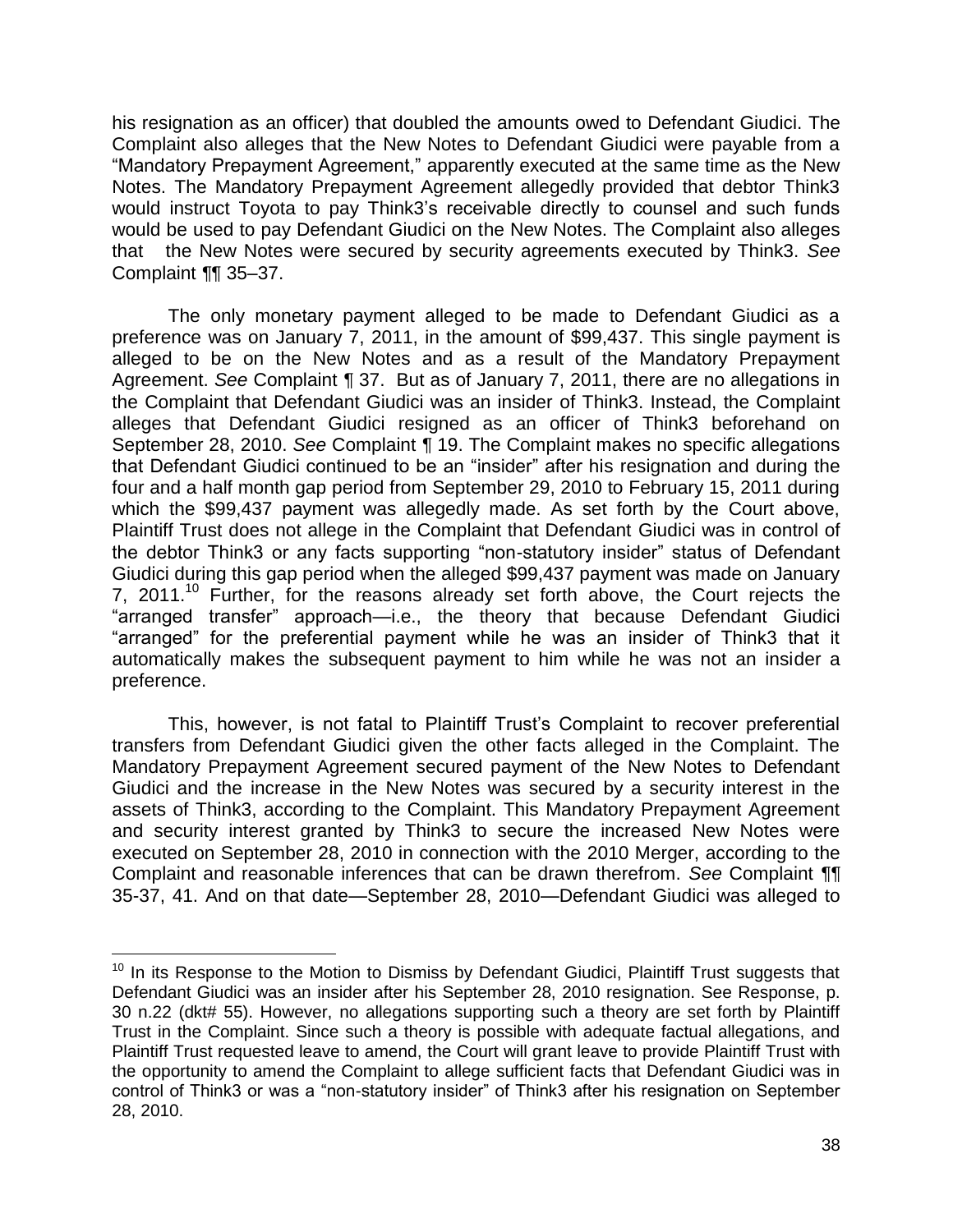be an officer (Chief Operating Officer) of the debtor Think3, and thus was a statutory insider.

Plaintiff Trust specifically pleads that the transfer of rights to funds by Think3 under the Mandatory Prepayment Agreement and granting of security interests by Think3 to Defendant Giudici to secure the increase in the New Notes in September 2010 were themselves preferential transfers. *See* Complaint *¶* 54. The transfer of rights to property of debtor Think3 (like the alleged transfer of Think3's rights in the Toyota receivable through the Mandatory Prepayment Agreement) and granting of security interests may plausibly constitute "transfers" of Think3's property that are avoidable preferences. *See* 11 U.S.C. § 101(54) (defining "transfer" broadly as creating a lien, or directly or indirectly disposing or parting with the debtor's property or an interest in the debtor's property); *Cullen Center Bank & Trust v. Hensley (In re Criswell)*, 102 F.3d 1411, 1415 (5th Cir. 1997) (definition of "transfer" for purposes of § 547 is comprehensive, broad, and includes every conceivable mode of alienating property); *Cadle Co. v. Sumrall (In re Sumrall)*, 9 F.3d 1547 (5th Cir. 1993) (*per curiam*) (recognizing that granting of a security interest in real property is a preference under § 547 of the Bankruptcy Code); *Braunstein v. Karger (In re Mellon Produce, Inc.)*, 976 F. 2d 71, 74 (1st Cir. 1992) (creation of a security interest in rights to funds of a debtor is itself a preferential transfer if security interest is created during preference period). So, it is plausible that the alleged transfer of rights by Think3 in the Mandatory Prepayment Agreement and granting of security interests to secure the increase in the New Notes to Defendant Giudici are themselves transfers of property of the debtor Think3 avoidable as preferences, as these transfers were allegedly made on September 28, 2010—which is within 1 year of the Petition Date and at a time that Defendant Giudici was still an insider (officer) of Think3. *See* 11 U.S.C. § 547(b)(4)(B); 11 U.S.C. § 101(31)(B)(ii).

Accordingly, the Court concludes that Plaintiff Trust has sufficiently and plausibly alleged that the transfer of rights to Think3 funds through the Mandatory Prepayment Agreement and the granting of security interests by Think3 to Defendant Giudici to secure the increase in the New Notes on September 28, 2010 themselves were avoidable preferential transfers. The Mandatory Prepayment Agreement allegedly provided that debtor Think3 would instruct Toyota to pay Think3's receivable directly to counsel and such funds would be paid to Defendant Giudici on the New Notes. The \$99,437 payment made on January 7, 2011 to Defendant Giudici was made as a direct result of the Mandatory Prepayment Agreement and New Notes, according to the Complaint. *See* Complaint *¶¶* 36–37. Under § 550 of the Bankruptcy Code (which is pled by Plaintiff Trust in the Complaint), to the extent that a transfer is avoided as a preference under § 547, the property transferred or the value of the property transferred (here the interests of debtor Think3 in the Toyota receivable allegedly transferred by the Mandatory Prepayment Agreement on September 28, 2010 for the benefit of Defendant Giudici) may plausibly be recovered from a transferee such as Defendant Giudici. *See* 11 U.S.C. § 550(a); *see also* 11 U.S.C. § 551 (transfer or lien avoided as a preference under § 547 is preserved for the benefit of the estate).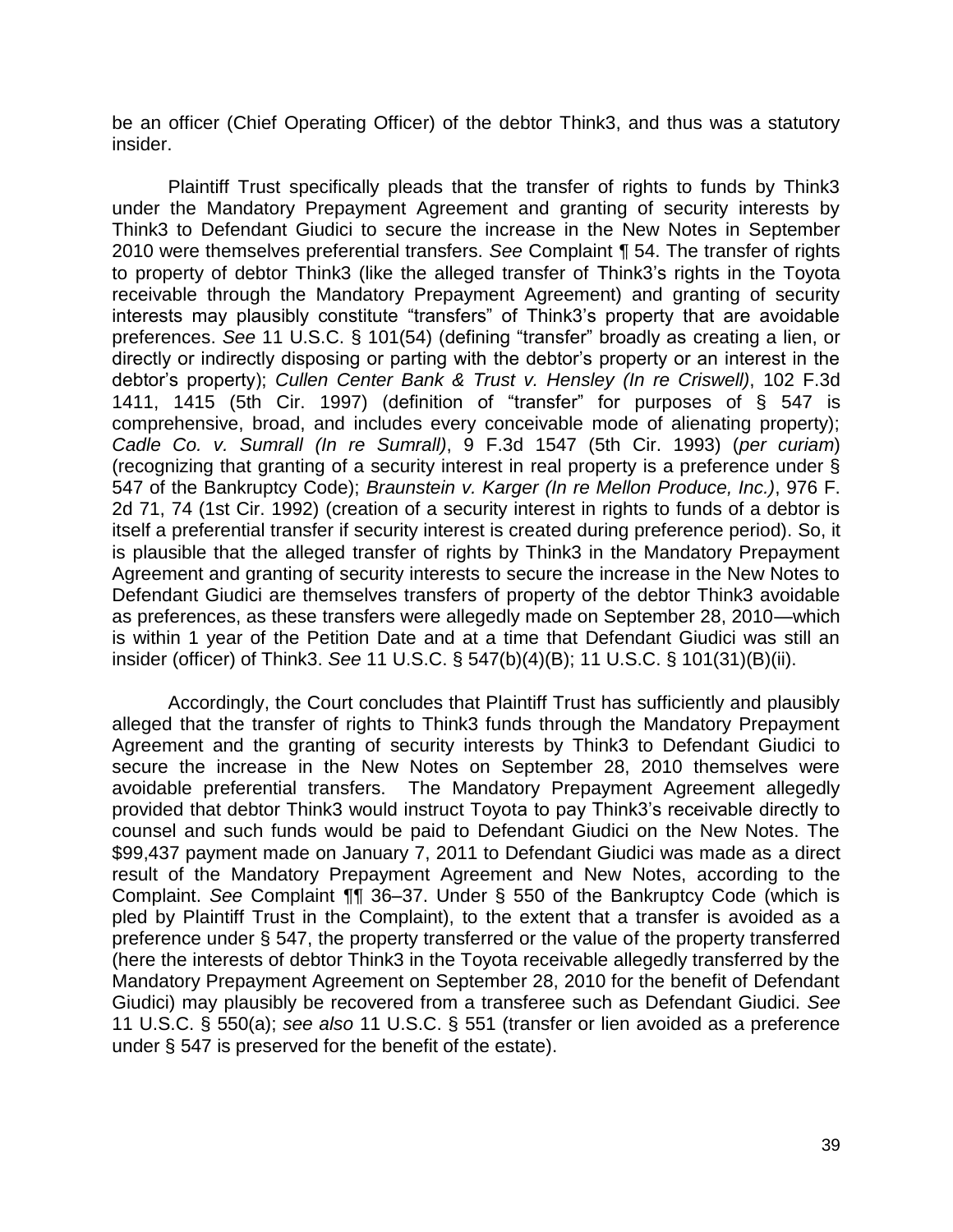As a result, although the \$99,437 payment made to Defendant Giudici on January 7, 2011 may itself not be recoverable as a preferential payment under the current Complaint, it is plausible that \$99,437 is the value of the interest of the debtor Think3 transferred for the benefit of Defendant Giudici on September 28, 2010 pursuant to the Mandatory Prepayment Agreement which could be recovered by Plaintiff Trust from Defendant Giudici.

For these reasons, Defendant Giudici's request for dismissal of Count 4 for recovery of preferential transfers should be denied.

## **F. Conclusion-Count 4**

In conclusion, the request for dismissal under Rule 12(b)(6) of Count 4 of the Complaint (preferential transfers) against Defendant Zuccarello and Defendant Giudici must be denied. Leave of Court will also be granted to provide Plaintiff Trust with the opportunity to amend Count 4 of the Complaint to allege sufficient facts that might support a contention that Defendant Giudici was in control of Think3 or was a "nonstatutory insider" of Think3 after his resignation on September 28, 2010.

### **VII. FRAUDULENT TRANSFERS (Count 5)**

Count 5 of the Complaint asserts "actual" and "constructive" fraudulent transfer claims against Defendant Zuccarello and Defendant Giudici under 11 U.S.C. § 548. *See*  Complaint ¶¶ 61–68. In sum, Plaintiff Trust contends that Defendant Zuccarello and Defendant Giudici received significant funds and rights from Think3 under the 2010 New Notes, the Mandatory Prepayment Agreement, the 2009 Loans, and payments during the two years prior to the date of Think3's bankruptcy filing, which constitute recoverable fraudulent transfers.

Defendant Zuccarello and Defendant Giudici contend that the actual fraudulent transfer claims should be dismissed for failure to plead fraud with particularity under Rule 9, and that both the actual and constructive fraudulent transfer claims should be dismissed for failure to state a claim under Rule 12(b)(6).

In general, § 548(a) of the Bankruptcy Code allows a trustee to avoid transfers made and obligations incurred by the debtor before a bankruptcy filing if the transfer or obligation was made with either "actual" fraudulent intent or "constructive" fraudulent intent. *See generally Williams v. Fed. Deposit. Ins. Corp. (In re Positive Health Management)*, 769 F.3d 899, 903 (5th Cir. 2014); 11 U.S.C. § 548(a)(1)(A) (actual fraudulent transfer); 11 U.S.C. § 548(a)(1)(B) (constructive fraudulent transfer).

## **A. Pleading Standard**

Although claims for "actual" fraudulent transfers and "constructive" fraudulent transfers both derive from § 548 of the Bankruptcy Code, some courts apply a different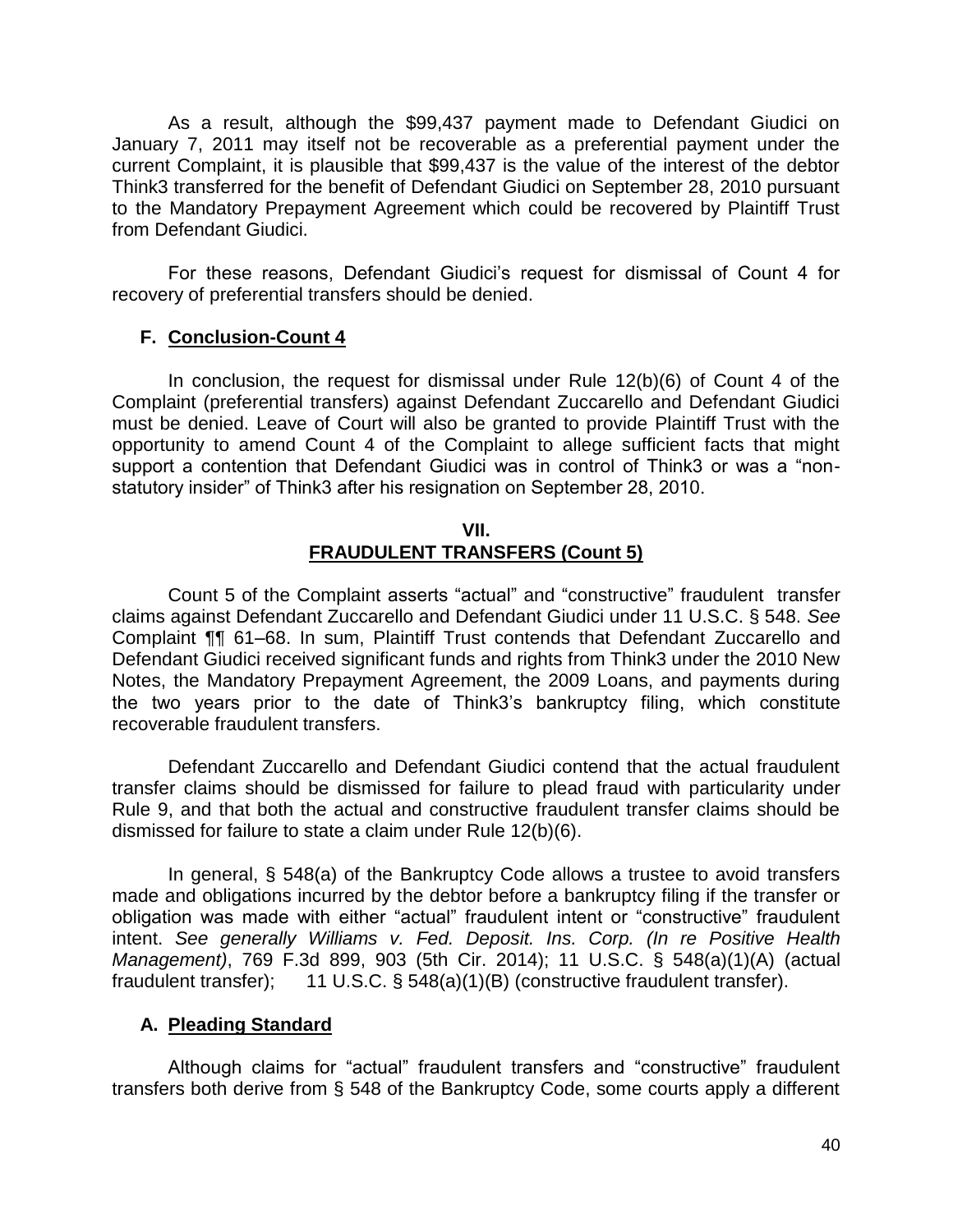pleading standard to the two types of claims. Some courts have found that allegations of an "actual" fraudulent transfer must satisfy the heightened pleading standard of Rule 9(b); whereas, allegations of a "constructive" fraudulent transfer need only satisfy the notice pleading standard of Rule 8(a). *See, e.g.*, *Geltzer v. Barish (In re Geltzer)*, 502 B.R. 760, 766 (Bankr. S.D.N.Y. 2013); *In re Petters Co., Inc.*, 495 B.R. 887, 916–17 (Bankr. D. Minn. 2013); *AstroPower Liquidating Trust v. Xantrex Tech., Inc. (In re AstroPower Liquidating Trust)*, 335 B.R. 309, 333 (Bankr. D. Del. 2005). This distinction has been made by these courts because an actual fraudulent transfer claim under § 548(a)(1)(A) is based on the actual intent to defraud creditors; in contrast to a constructive fraudulent transfer claim under § 548(a)(1)(B) which is based on the debtor's financial condition and the sufficiency of the consideration (not actual fraud). *See Petters*, 495 B.R. at 917; *Geltzer*, 504 B.R. at 766.

The Fifth Circuit, however, has not definitively answered the question regarding which pleading standard to apply to fraudulent transfer claims. *See Janvey v. Alguire*, 647 F.3d 585, 599 (5th Cir. 2011) (declining to address the issue); *see also Paradigm Air Carriers, Inc. v. Texas Rangers Baseball Partners (In re Texas Rangers Baseball Partners)*, 498 B.R. 679, 711–12 (Bankr. N.D. Tex. 2013) (declining to decide the issue, but finding that Rule 9(b) standard was met in any event).

Out of an abundance of caution, this Court will apply the Rule 9(b) pleading standard (requiring particularity) to Plaintiff Trust's "actual" fraudulent transfer claims, and will apply the Rule 8(a) (notice standard) to Plaintiff Trust's "constructive" fraudulent transfer claims.

Rule 9(b), which is incorporated into Bankruptcy Rule 7009, provides that when alleging fraud, a party must state "with particularity the circumstances constituting fraud." In substance, this means that a party alleging fraud should specify the "who, what, when, where, and how" of the alleged fraud. *Benchmark Electronics, Inc. v. J.M. Huber Corp.,* 343 F. 3d 719, 724 (5th Cir. 2003); *Texas Rangers Baseball,* 498 B.R. at 711. But, what constitutes sufficient "particularity" under Rule 9(b) will necessarily differ with the facts of each case. *See Benchmark Electronics,* 343 F. 3d at 724 (supporting citation omitted).

# **B. Actual Fraudulent Transfers**

Section 548(a)(1)(A) of the Bankruptcy Code, which governs actual fraudulent transfers, allows a trustee to avoid any transfer made or obligation incurred by a debtor with "actual intent to hinder, delay, or defraud" creditors. Because determining a debtor's actual intent is difficult, courts routinely look to so-called "badges of fraud" as circumstantial evidence of a debtor's subjective intent to defraud creditors. The Fifth Circuit also adopted the so-called "badges of fraud" test to determine whether a debtor had actual intent to delay, hinder, or defraud creditors. *See, e.g.*, *Soza v. Hill (In re Soza)*, 542 F.3d 1060, 1067 (5th Cir. 2008).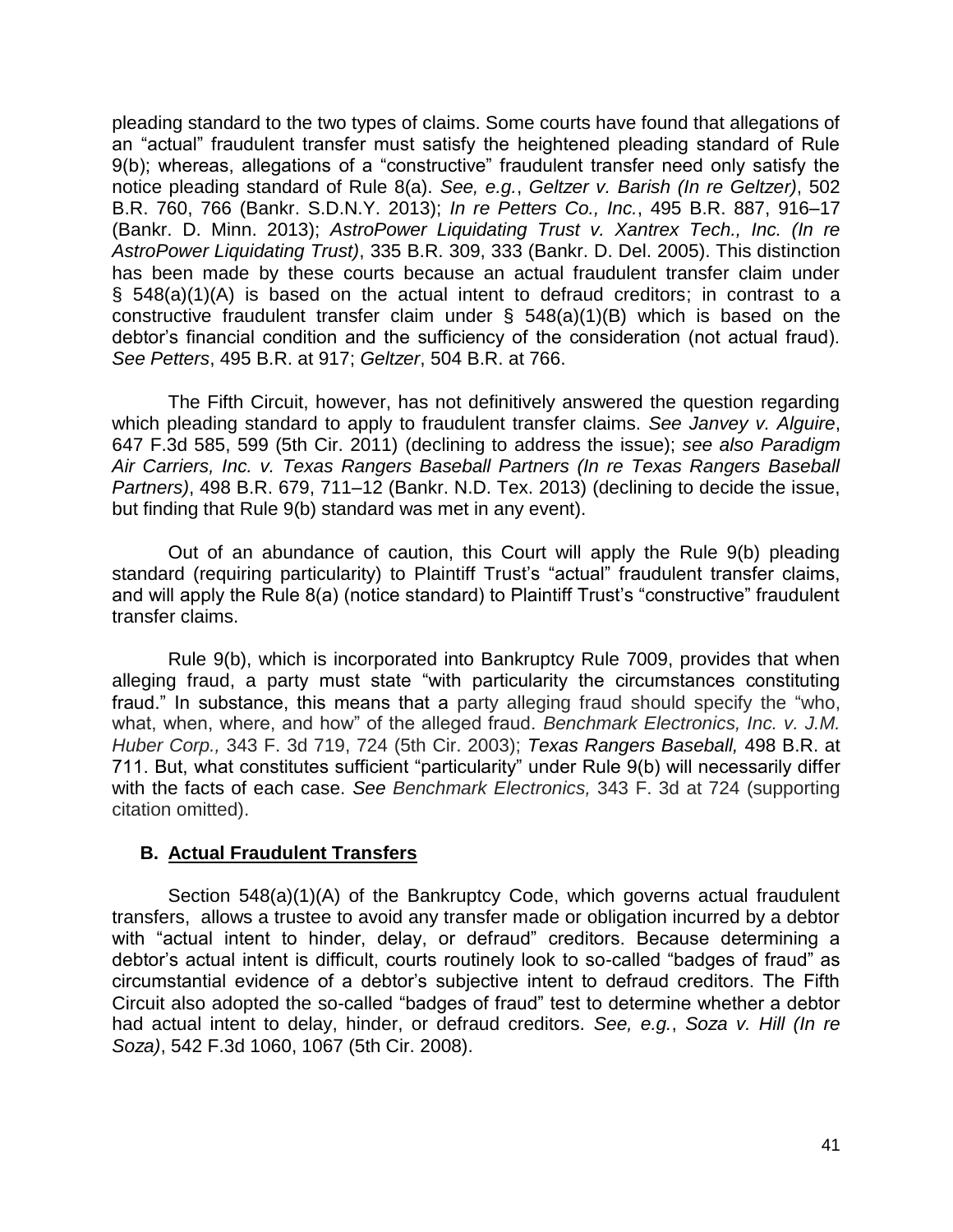The Fifth Circuit has articulated the following "badges of fraud" in connection with § 548 of the Bankruptcy Code: (1) the lack or inadequacy of consideration received by the debtor; (2) the family, friendship or close associate relationship between the parties; (3) the retention of possession, benefit or use of the property in question; (4) the financial condition of the debtor–both before and after the transaction in question; (5) the existence or cumulative effect of the pattern or series of transactions or course of conduct after the incurring of debt by the debtor; (6) onset of financial difficulties by the debtor; (7) pendency or threat of suits by creditors of the debtor; and (8) the general chronology of events and transactions under inquiry. *See Soza*, 542 F.3d at 1067 (supporting citations omitted).

Generally, more than one badge of fraud must be shown to establish actual fraudulent intent. *See, e.g., Dobin v. Hill (In re Hill)*, 342 B.R. 183, 198 (Bankr. D.N.J. 2006) (supporting citations omitted). Courts typically require the "confluence" of multiple badges of fraud to establish actual fraudulent intent. *See, e.g., Luker v. Eubanks (In re Eubanks)*, 444 B.R. 415, 422–23 (Bankr. E.D. Ark. 2010) (supporting citations omitted). But it is not necessary that all or any one of the badges of fraud be established to support a finding of actual fraudulent intent by the debtor. *See, e.g.*, *Texas Rangers Baseball Partners*, 498 B.R. at 712 (supporting citations omitted); *ASARCO LLC v. Americas Mining Corp.*, 396 B.R. 278, 370 (S.D. Tex. 2008) (supporting citations omitted).

 Applying these standards to the facts of this particular case, the Court concludes that Plaintiff Trust has pled fraud with sufficient particularity to satisfy the Rule 9(b) standard with respect to its "actual" fraudulent transfer claims. Several of the "badges of fraud" articulated by the Fifth Circuit are pled with particularity in the Complaint. Plaintiff Trust specifically pointed to dates, amounts, and individuals who were involved in the alleged fraudulent transfers with intent to defraud creditors.

According to the Complaint, in 2009, Defendant Zuccarello and Defendant Giudici allegedly received notes from debtor Think3 in the amount of \$127,500 and \$45,000 respectively, yet they never funded these loans to Think3. At the time, it is alleged that Defendant Zuccarello was the Chief Executive Officer and a director of debtor Think3, and Defendant Giudici was the Chief Operating Officer. On September 28, 2010, while executive officers of Think3 and despite never funding their 2009 Loans, Defendant Zuccarello and Defendant Giudici allegedly received New Notes from Think3 that more than doubled the amounts of Think3's obligations to \$279,303 and \$115,322 respectively. The Complaint also alleges at the same time and while executive officers of Think3, Defendant Zuccarello and Defendant Giudici obtained a Mandatory Prepayment Agreement which directed Think3 receivables to be paid on these New Notes. Additionally, on January 7, 2011, the Complaint alleges that Defendant Zuccarello and Defendant Giudici received \$240,832 and \$99,437 respectively as payments that they arranged. *See* Complaint ¶¶ 28, 34–37. These factual allegations sufficiently set forth the "who, what, when, where, and how" of at least three badges of fraud—the lack of consideration received by the debtor Think for the transfers and the obligations, the close relationship between the debtor Think3 and its executive officers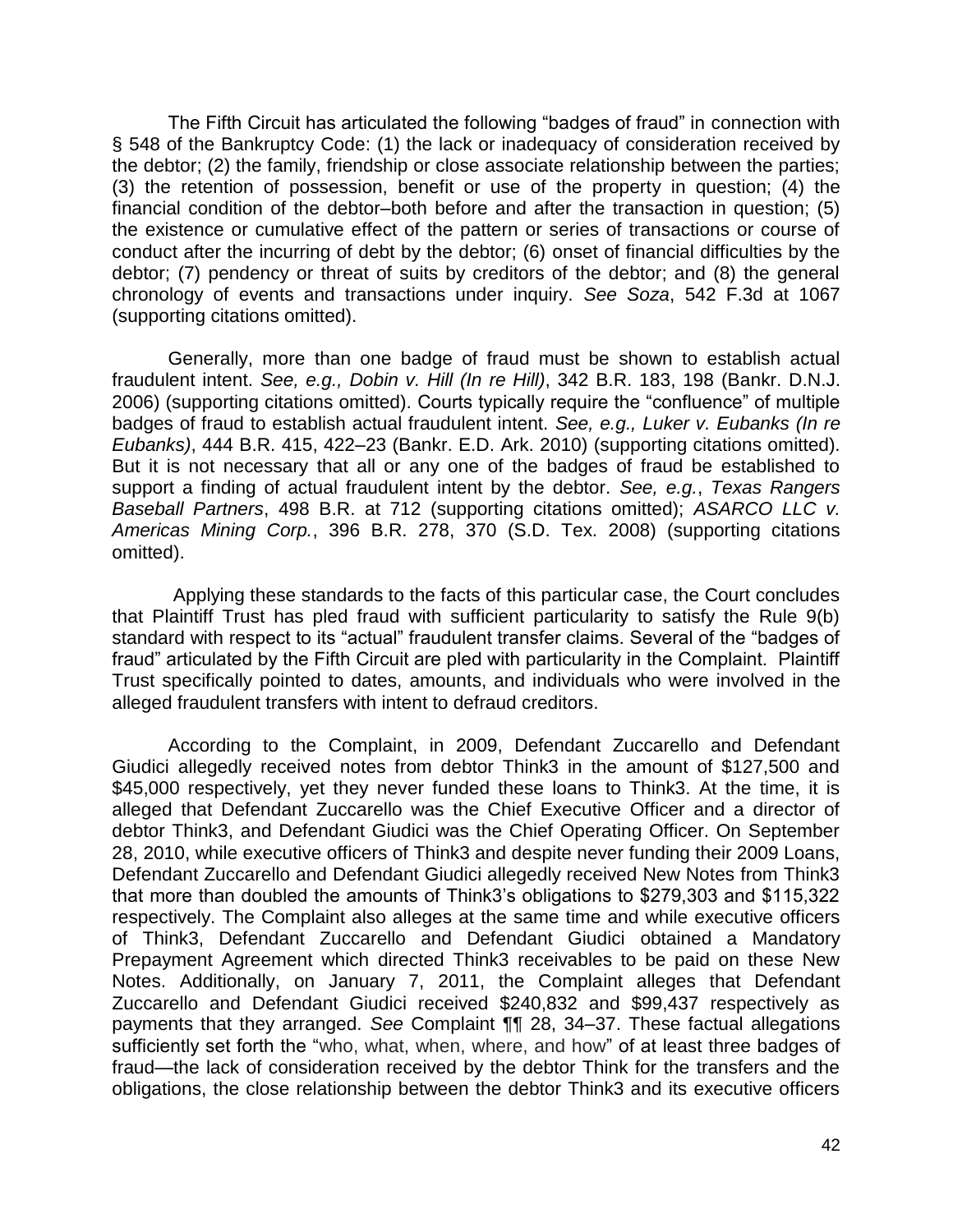Defendants Zuccarello and Giudici, and a series of transactions and conduct between these Defendants and debtor Think3.

Plaintiff Trust also alleges a long history of financial distress by Think3 before, during, and after the time that these transfers and obligations between Think3 and Defendants Zuccarello and Giudici were taking place. In particular, Plaintiff Trust alleged that by 2009 and continuing into 2011, Think3 amassed substantial debt that it was unable to pay, which ultimately forced Think3 into bankruptcy. Think3 allegedly could not pay its major and growing Italian Tax Liability (which was increasing by \$3 million per year and by 2009 was approximately \$20 million), its workers went on strike, and an insolvency proceeding was commenced in Italy. The Complaint alleges that Think3 lost millions of dollars from 2004 through 2009, that its total losses exceeded \$95 million, and that Think3 has been insolvent since at least 2009. *See* Complaint ¶¶ 16–17, 24. These factual allegations sufficiently set forth the "who, what, when, where, and how" or at least two more badges of fraud—the onset of financial difficulties by the debtor Think3 and the financial condition of the debtor Think3 before and after the transactions in question.

For these reasons, the Complaint pleads fraud with sufficient particularity with regard to the "actual" fraudulent transfer claims, to the extent Rule 9(b) applies to such claims. As multiple badges of fraud are sufficiently pled, Count 5 of the Complaint states a plausible claim under § 548(a)(1)(A) of the Bankruptcy Code and should not be dismissed.

## **C. Constructive Fraudulent Transfers**

Section 548(a)(1)(B) of the Bankruptcy Code provides that a transfer made by a debtor or an obligation incurred by a debtor may be avoided as a "constructive" fraudulent transfer. To state a claim for a constructive fraudulent transfer, three elements must be established: (1) the debtor transferred an interest in property or incurred an obligation within two years of the bankruptcy filing date; (2) the debtor received less than a reasonably equivalent exchange for such transfer or obligation; and (3) the debtor was or became insolvent at the time of the transfer or obligation, or was engaged in a business with unreasonable small capital, or intended or believed that the debtor would incur debts beyond the debtor's ability to pay when due, or made such transfer or incurred such obligation for the benefit of an insider under an employment contract and not in the ordinary course of business. *See* 11 U.S.C. § 548(a)(1)(B); s*ee generally, BFP v. Resolution Trust Corp.*, 511 U.S. 531, 535 (1994).

Here, Defendants Zuccarello and Giudici seek dismissal of the constructive fraudulent transfer claim, stating that the Complaint fails to allege facts to support the second and third elements—lack of reasonable equivalent value and Think3's financial condition. *See* Motions, pp. 42-43 (dkt# 54-1), pp. 47-48 (dkt# 62-1). In this regard, these Defendants agree that the short and plain statement pleading standard of Rule 8 applies to the constructive fraudulent transfer claims.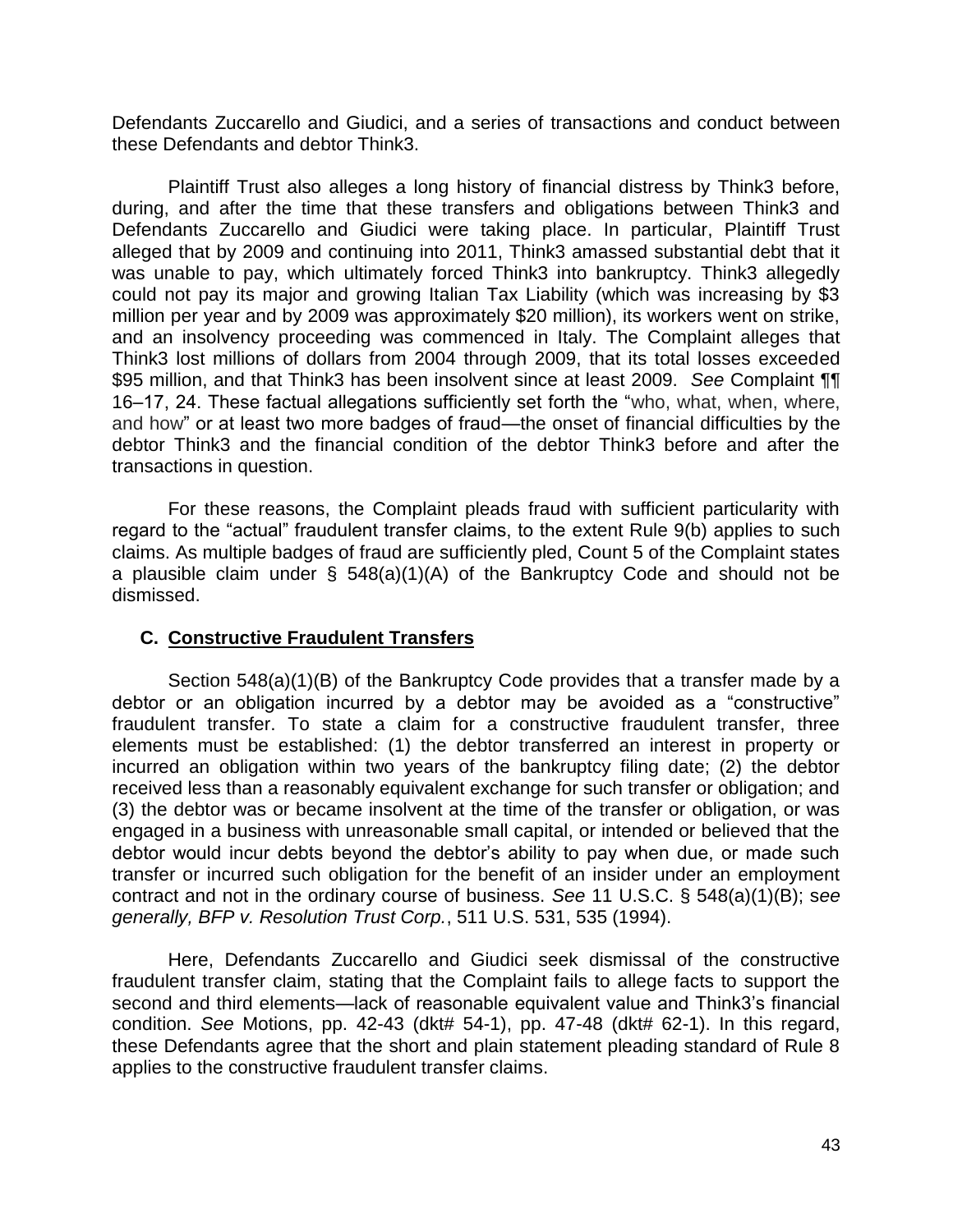With regard to the first element, there is and can be no dispute that Plaintiff Trust has sufficiently alleged that the debtor Think3 "transferred property" (in the form of making payments to and granting security interests and rights in its property) and "incurred obligations" (in the form of the 2009 Loans and New Notes) to Defendant Zuccarello and Defendant Giudici within two years prior to Think3's bankruptcy filing.

With regard to the second element, the phrase "reasonably equivalent value" is not defined in the Bankruptcy Code. *See Cooper v. Ashley Communications, Inc. (In re Morris Communications NC, Inc.)*, 914 F.2d 458, 466 (4th Cir. 1990). Many courts have adopted a two-step process to determine whether reasonably equivalent value has been provided. First, a court determines whether the debtor received an economic benefit at the time of the transfers or obligations. *See Butler Aviation Int'l, Inc. v. Whyte (In re Fairchild Aircraft Corp.)*, 6 F.3d 1119, 1127 (5th Cir. 1993); *Brandt v. Charter Airlines, LLC (In re Equipment Acquisitions, Inc.)*, 511 B.R. 527, 534 (Bankr. N.D. Ill. 2014). Second, the value provided must be "reasonably equivalent" to what was received by the debtor. *See Equipment Acquisitions*, 511 B.R. at 534–35. The second inquiry of valuation is more difficult and is "inherently fact-laden, turning on the casespecific circumstances surrounding the debtor's decision to enter the challenged transaction." *Lowe v. B.R.B. Enters., Ltd. (In re Calvillo)*, 263 B.R. 214, 220 (W.D. Tex. 2000).

Here, Plaintiff Trust has sufficiently alleged that Defendant Zuccarello and Defendant Giudici provided less than reasonably equivalent value to Think3 in exchange for the transfers of property and obligations incurred by Think3. With regard to the 2009 Loans, according to the Complaint, Defendant Zuccarello and Defendant Giudici received notes from Think3 in the amount of \$125,000 and \$45,000 respectively, but allegedly failed to fund those notes. With Think3's merger in September 2010, Defendant Zuccarello and Defendant Giudici allegedly received New Notes from Think3 in the amount of \$279,303 and \$115,322, doubling the amounts of the notes without consideration. In addition, the Complaint alleges that Think3 granted security interests and transferred rights in property for the benefit of these Defendants through the Mandatory Prepayment Agreement and in connection with the New Notes, and payments were made to these Defendants on the New Notes. *See* Complaint ¶¶ 28, 35–37. Plaintiff Trust specifically alleges that that these Defendants obtained repayment of money never actually loaned to Think3, and as a result, Think3 received less than reasonably equivalent value in exchange for the transfers and obligations. *See*  Complaint ¶¶ 62, 64. Assuming the facts pled are true and providing Plaintiff Trust with every reasonable inference (as required in the Rule 12(b)(6) context), Plaintiff Trust has sufficient alleged that Think3 received less than reasonable equivalent value in exchange for the transfers made and obligations incurred by Think3 to Defendants Zuccarello and Giudici.

With regard to the third element, the Bankruptcy Code defines "insolvency" as a "financial condition such that the sum of such entity's debts is greater than all of such entity's property, at a fair valuation." 11 U.S.C. § 101(32). Here, Plaintiff Trust sufficiently alleged facts making it plausible that Think3 was insolvent at the time of the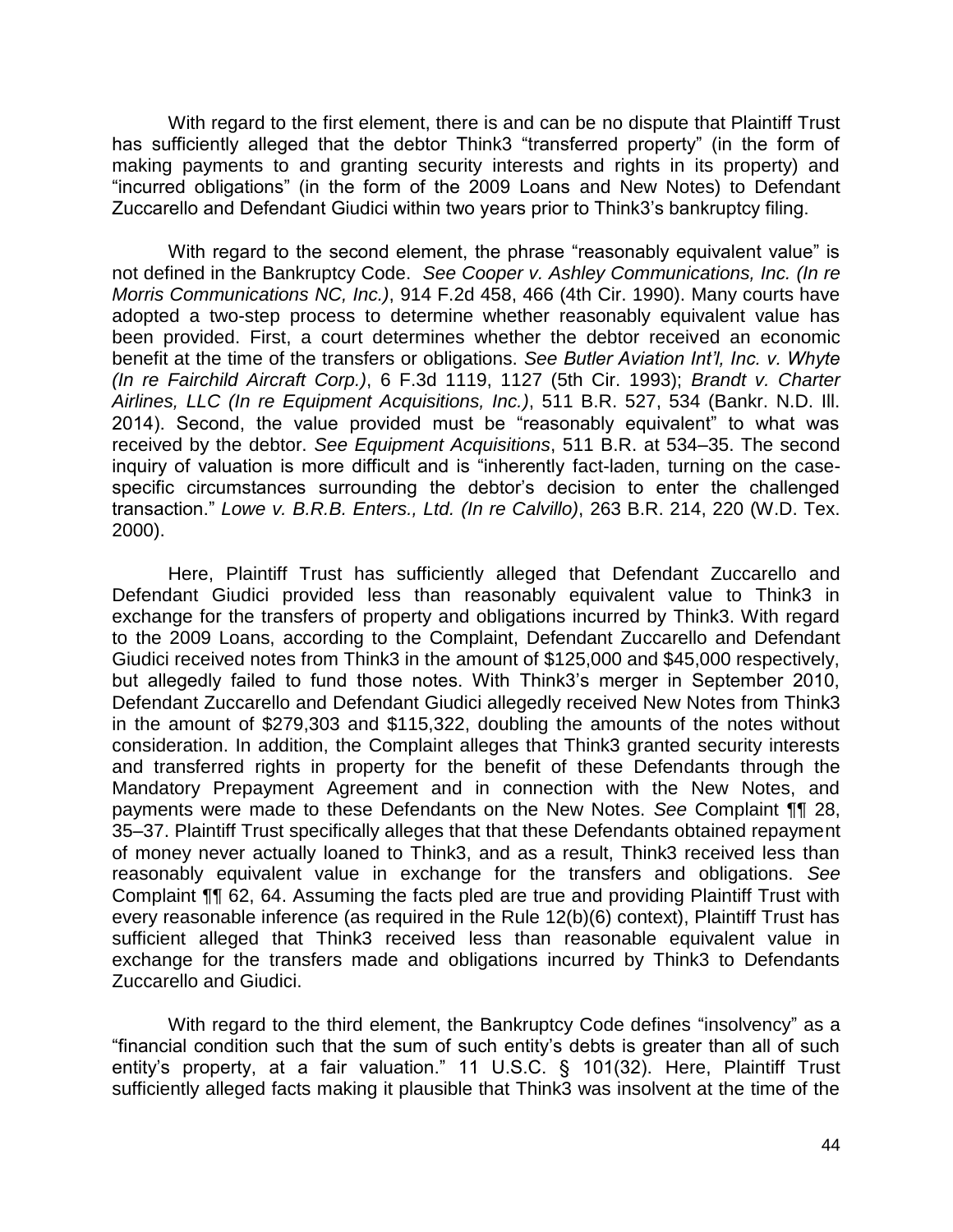alleged fraudulent transfers and obligations to Defendants Zuccarello and Giudici during the time period of 2009 through 2011. According to the Complaint, Think3 lost over \$40 million from 2004 through 2009 and its total losses exceed \$95 million. Plaintiff Trust specifically alleges that Think3 had been insolvent for several years (since at least 2009) and could not pay its debts as they became due. The Complaint is rife with allegations of the mounting Italian Tax Liability from 2005 through 2011 (increasing at the clip of about \$3 million per year and totaling about \$23 million), workers going on strike due to non-payment of wages, an Italian insolvency proceeding in early 2011, and the continual severe financial distress of Think3. *See* Complaint ¶¶ 16–19, 24, 31, 65–67. Assuming the facts pled are true and providing Plaintiff Trust with every reasonable inference (as required in the Rule  $12(b)(6)$  context), Plaintiff Trust has sufficiently alleged facts making it plausible that Think3 was insolvent at the time of the challenged transactions.

For these reasons, the Complaint alleges sufficient facts and a plausible claim for constructive fraudulent transfers under § 548(a)(1)(B) of the Bankruptcy Code against Defendant Zuccarello and Defendant Giudici.

# **D. Conclusion-Count 5**

In conclusion, the request for dismissal by Defendant Zuccarello and Defendant Giudici under Rule 9 and Rule 12(b)(6) of the actual and constructive fraudulent transfer claims set forth in Count 5 must be denied.

# **VIII. BREACH OF CONTRACT (Count 6)**

Count 6 of the Complaint alleges a breach of contract claim against only Defendant Zuccarello. In short, Plaintiff Trust alleges that Defendant Zuccarello executed a promissory note to Think3, which has matured and not been repaid. *See*  Complaint ¶ 70.

Defendant Zuccarello seeks dismissal of Count 6 under Rule 12(b)(6) on the basis that Plaintiff Trust lacks standing to pursue this cause of action, due to the failure to have a "specific and unequivocal reservation" of this particular cause of action in Think3's chapter 11 plan of reorganization or disclosure statement.

Section 1123(b)(3) of the Bankruptcy Code permits a liquidating trustee, as a representative of the bankruptcy estate, to retain and pursue causes of action that belonged to the debtor or the bankruptcy estate before plan confirmation. *See McFarland v. Leyh (In re Tex. Gen. Petroleum Corp.)*, 52 F.3d 1330, 1335 (5th Cir. 1995). Through a reservation of rights in either a disclosure statement or plan of reorganization, a debtor may effectively "pass the baton" to another party (such as a liquidating trustee) who may pursue estate causes of action for the benefit of creditors. *See, e.g., Spicer v. Laguna Madre Oil & Gas II, L.L.C. (In re Tex. Wyo. Drilling, Inc.)*,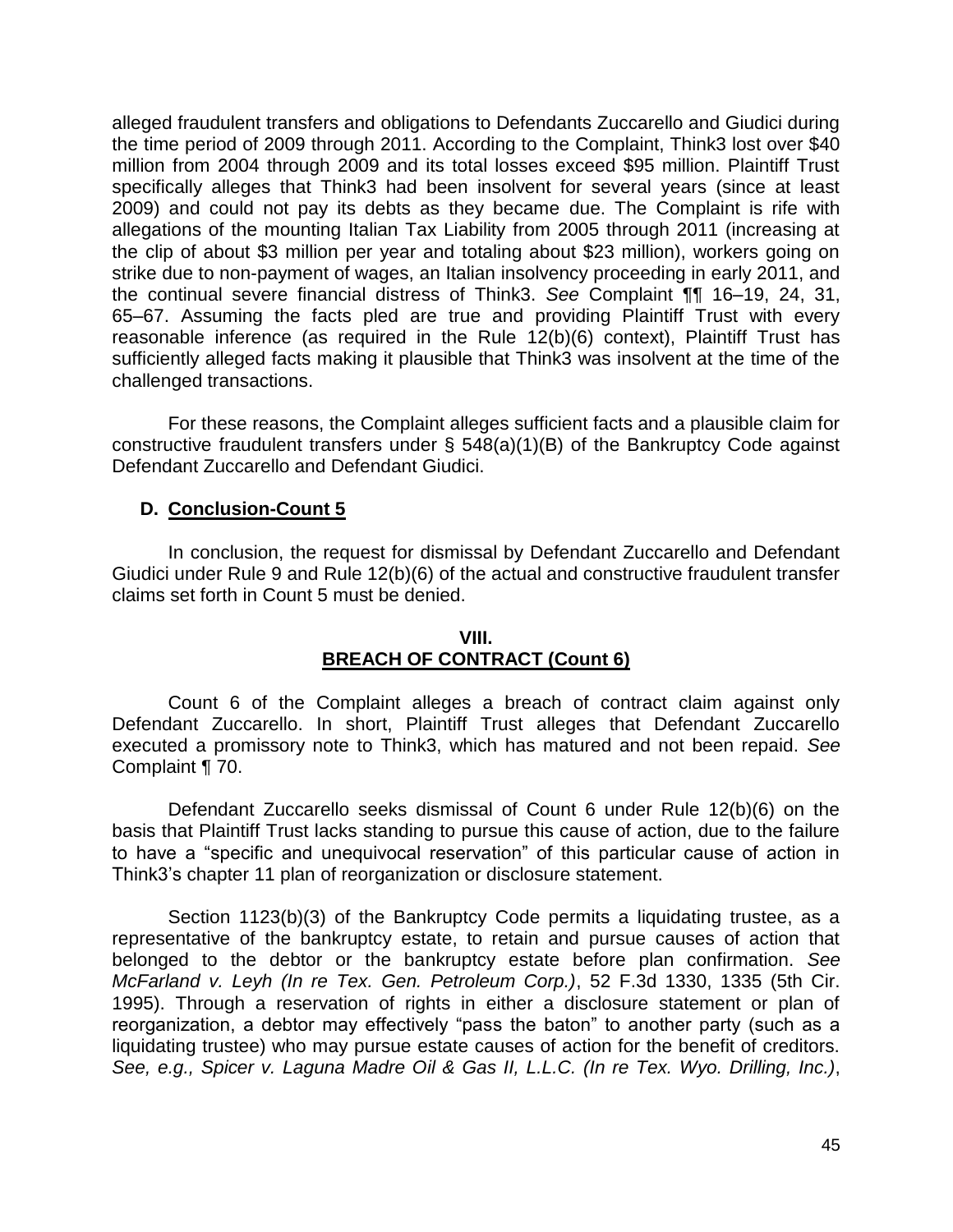647 F.3d 547, 550–51 (5th Cir. 2011); *In re Texas Rangers Baseball Partners*, 2014 WL 5100110, at \*28 (Bankr. N.D. Tex. October 10, 2014).

However, for an estate representative to have standing to pursue the reserved causes of action, the reservation of the rights and causes of action retained must be "specific and unequivocal" to put creditors on notice of any claim or cause of action that the estate representative wishes to pursue post-confirmation. *See Dynasty Oil and Gas, LLC v. Citizens Bank (In re United Operating, LLC)*, 540 F.3d 351, 355 (5th Cir. 2008); *see also Wooley v. Haynes & Boone, L.L.P. (In re SI Restructuring Inc.)*, 714 F.3d 860, 864 (5th Cir. 2013); *Compton v. Anderson (In re MPF Holdings LLC)*, 701 F.3d 449, 454 (5th Cir. 2012); *Tex. Wyo. Drilling*, 647 F.3d at 550.

There has been considerable jurisprudence, at both the Fifth Circuit level and bankruptcy court level, over the "specific and unequivocal" standard for reserving claims and causes of action. Some guiding principles have emerged. First, a simple blanket reservation of any and all claims and causes of action known or unknown--without more--is insufficient under the Fifth Circuit "specific and unequivocal" standard. *SI Restructuring*, 714 F.3d at 865; *United Operating,* 540 F.3d at 355–56. Second, to be effective, a reservation of rights does not have to name the intended individual defendants who will be sued. *See MPF Holdings*, 701 F.3d at 455. Third, an effective reservation of rights does not require a statement that a suit will be brought. *See MPF Holdings*, 701 F.3d at 455*.* Fourth, the determination of whether a plan reservation of rights meets the Fifth Circuit "specific and unequivocal" standard is governed by traditional rules of contractual interpretation. *See Tex. Gen. Petroleum,* 52 F.3d at 1335.

Applying these guiding principles, the Court concludes that the reservation of rights and claims in the confirmed Think3 Plan and Disclosure Statement was sufficiently "specific and unequivocal" to retain and preserve this breach of contract for debt claim brought by Plaintiff Trust against Defendant Zuccarello in Count 6 of the Complaint.

To begin, section 6.7 of the confirmed Think3 Plan provides that Plaintiff Trust "shall have and retain the sole and full power, authority, and standing to prosecute, compromise, or otherwise resolve the Litigation Trust Avoidance Actions, the Litigation Trust D&O Claims, and any Rights of Action assigned to the Plaintiff Litigation Trust." Section 6.8 of the confirmed Think3 Plan provides that any and all claims and causes of action owned of the Debtor (Think3) or the estate shall vest in the Plaintiff Litigation Trust, and shall include those claims and causes of action identified on the "Schedule of Preserved Rights and of Action" attached to the Plan. See Plan (case no. 11-11252, dkt# 533, p. 30).

In turn, "Rights of Action" is defined in Exhibit A of the Plan as:

 [A]ny and all claims, *debts,* demands, rights, defenses, causes of action, suits, *contracts*, agreements, obligations, accounts, defenses, offsets, powers, privileges, licenses, and franchises of any kind or character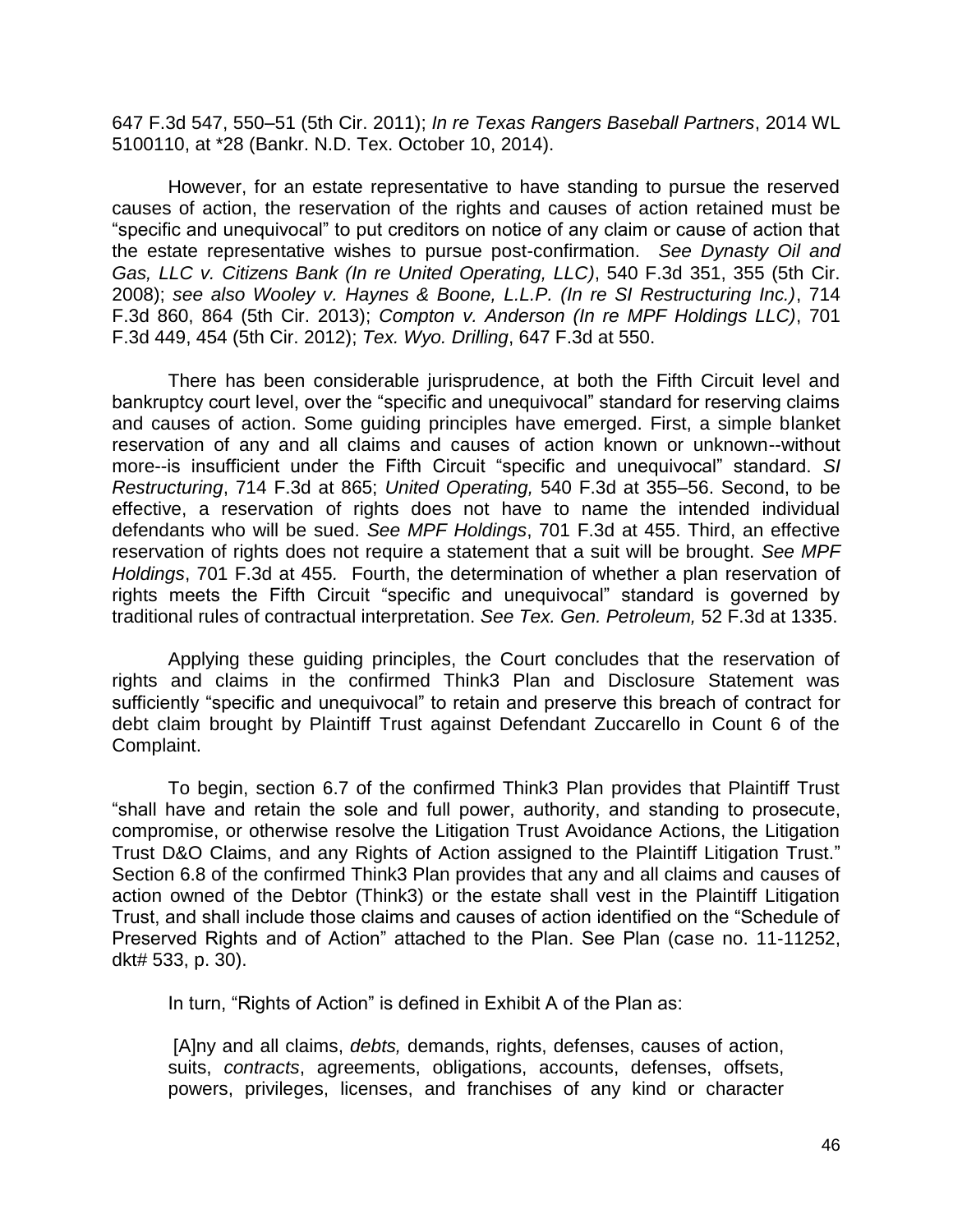whatsoever, known or unknown, suspected or unsuspected, whether arising before, on, or after the Petition Date, *in contract* or in tort, at law or in equity, or under any other theory of law, of the Debtor or its Estate. (*emphasis added*). See Plan (case no. 11-11252, dkt# 533, p. 56)

Further, the Schedule of Preserved Rights of Action that is attached to the Plan preserves and retains (1) "all claims, *debts*, causes of action, *contracts,* and agreements", arising under "*contract* or tort", of the Debtor Think3 and the estate; and (2) the "Litigation Trust D&O Claims", which is defined to include any and all causes of action against Defendant Zuccarello, who is specifically named as a potential defendant. *See* Plan (case no. 11-11252, dkt# 533, pp. 105-108). For good measure, Exhibit A to the Plan also defines "Italian Former Employee Defendants" as specifically including Defendant Zuccarello by name, and Litigation Trust D&O Claims includes all claims and cause of action against such Italian Former Employee Defendants. *See* Plan (case no. 11-11252, dkt# 533, pp. 52, 53).

For a plan and disclosure statement to sufficiently retain and transfer rights to a liquidation trustee under § 1123(b)(3), a reservation does not need to specifically itemize each and every claim. *See Tex. Wyo. Drilling*, 647 F.3d at 552 (recognizing that a plan's categorical reservation of "preference claims" was sufficiently specific, and need not itemize individual transfers that may be preferential).

 Here, the confirmed Think3 Plan (in multiple places) specifically reserved all contract and debt claims of the Debtor Think3 and specifically identified Defendant Zuccarello by name as a potential defendant, in an unequivocal manner, for the Plaintiff Trust. Unlike the reservation in *SI Restructuring* (which dealt with a simple blanket reservation of avoidance actions and claims under any other statute or legal theory), the reservation in the Think3 Plan specifically identified the type of claim at issue (contract and debt) and specifically named the defendant (Defendant Zuccarello). *Cf. SI Restructuring,* 714 F.3d at 863. As a result, Plaintiff Trust has standing to bring Count 6 for breach of contract against Defendant Zuccarello.

 For these reasons, the request for dismissal by Defendant Zuccarello under Rule 12(b)(6) of Count 6 of the Complaint must be denied.

### **IX. DISALLOWANCE, SUBORDINATION, AND DECLARATORY JUDGMENT REGARDING CLAIMS (Count 7, 8, 9)**

 Counts 7, 8, and 9 of the Complaint seek disallowance, subordination, and declaratory judgment with respect to claims that the Defendants may have against the Think3 estate being administered by Plaintiff Trust. The Defendants have sought dismissal of certain of these Counts under Rule 12(b)(6) on various grounds.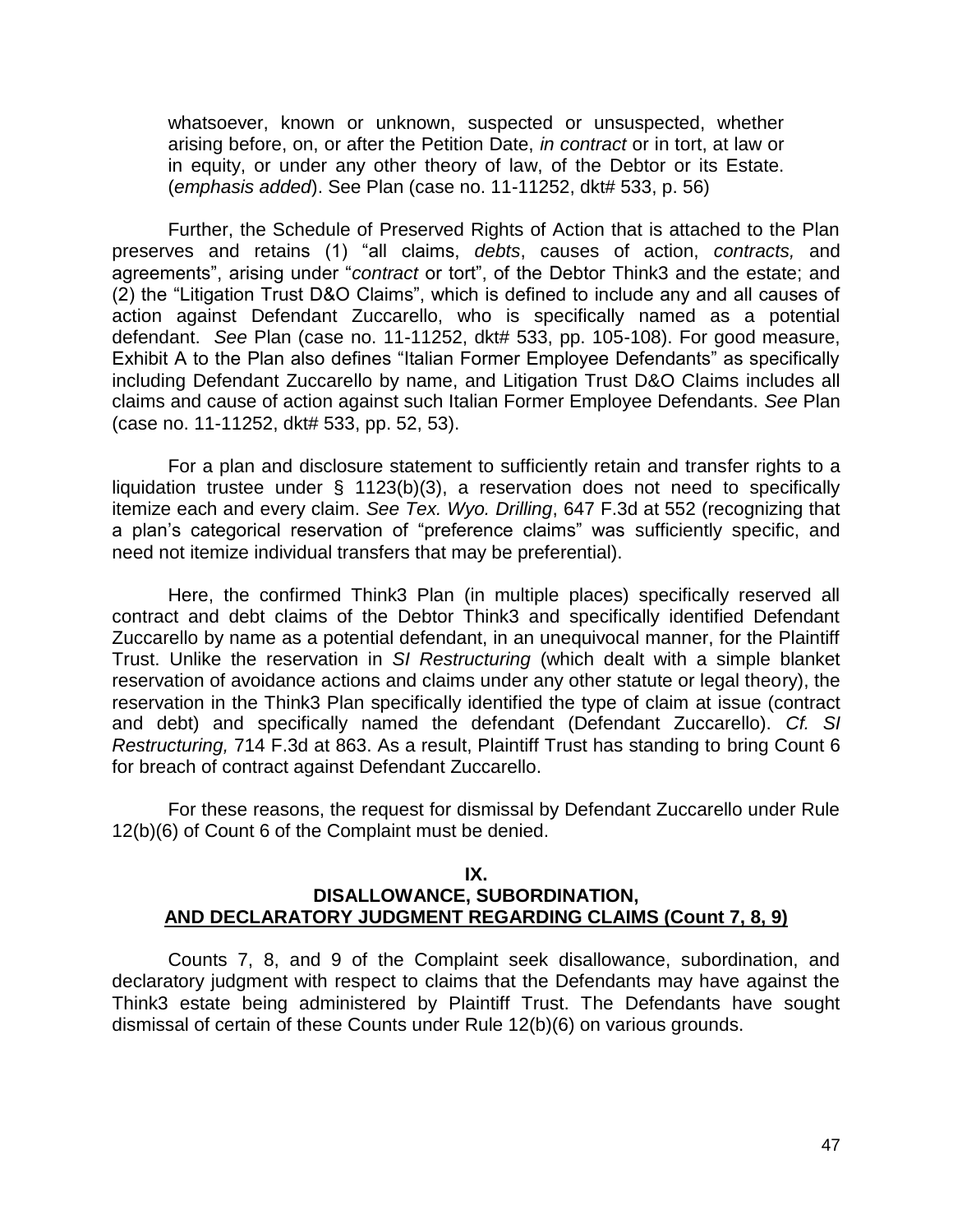### **A. Disallowance of Claims (Count 7)**

Through Count 7 of the Complaint, Plaintiff Trust seeks disallowance of any claims of Defendant Zuccarello and Defendant Giudici under 11 U.S.C. § 502(b)(1) based on these Defendants' allegedly fraudulent and improper behavior. Also, in Count 7, Plaintiff Trust requests disallowance of any claims that Defendant Zuccarello or Defendant Giudici might have under 11 U.S.C. § 502(d) as they have not repaid alleged preferential and fraudulent transfers that they have received. Plaintiff Trust specifically pleads in Count 7 that Defendant Zuccarello and Defendant Giudici are entities from which property is recoverable under § 550 of the Bankruptcy Code as they are transferees of transfers avoidable under § 544, § 547, and § 548 of the Bankruptcy Code (preferential and fraudulent transfers). *See* Complaint ¶¶ 71–75.

 Defendants Zuccarello and Giudici seek dismissal of Count 7 primarily on the basis that they have not filed a proof of claim against the Think3 estate under 11 U.S.C. § 501, they were not scheduled in the bankruptcy as holding undisputed claims, and the deadline for filing proofs of claims has long since passed. As a result, these Defendants argue that Plaintiff Trust cannot object to and seek disallowance of "nonexistent" claims. *See* Motions, p. 44 (dkt# 54-1); p. 49 (dkt# 62-1).

 The Court may take judicial notice in the Rule 12(b)(6) context that Defendants Zuccarello and Giudici have not filed proofs of claim against the Think3 bankruptcy estate and were not scheduled as holding undisputed claims. However, this is not dispositive.

 This is because if Plaintiff Trust is successful in recovering transfers from Defendants Zuccarello and Giudici under § 550 of the Bankruptcy Code as alleged in the Complaint, these Defendants would have a "claim back" against the Think3 estate and may then file a proof of claim for the amount of any such recovery. In this regard, § 502(h) of the Bankruptcy Code provides that a claim arising from the recovery of property under § 550 of the Bankruptcy Code shall be determined and allowed or disallowed under § 502 of the Bankruptcy Code as if the claim had arisen before the date of the bankruptcy petition. Bankruptcy Rule 3002(c)(3) provides that a proof of claim for an unsecured claim which arises or becomes allowable as a result of a judgment for the recovery of money or property, may be filed within 30 days after the iudament becomes final. In turn, Bankruptcy Rule 3003(c)(3) (which applies in a Chapter 11 case like the Think3 case), states that notwithstanding the expiration of the deadline for filing proofs of claim, a proof of claim may be filed under the conditions set forth in Bankruptcy Rule 3002(c)(3). *See generally, In re Dunhill Resources, Inc.,* 2007 WL 3376244 at \*2 (Bankr. S.D. Tex. November 5, 2007) (explaining right to file a proof claim for § 550 recovery within the extended period of 30 days after final judgment under Bankruptcy Rule 3002(c)(3)).

So, as a result of Plaintiff Trust's § 550 recovery action against Defendants Zuccarello and Giudici, it is plausible that such Defendants would have the right to file a proof of claim against the Think3 estate within the 30-day extended time period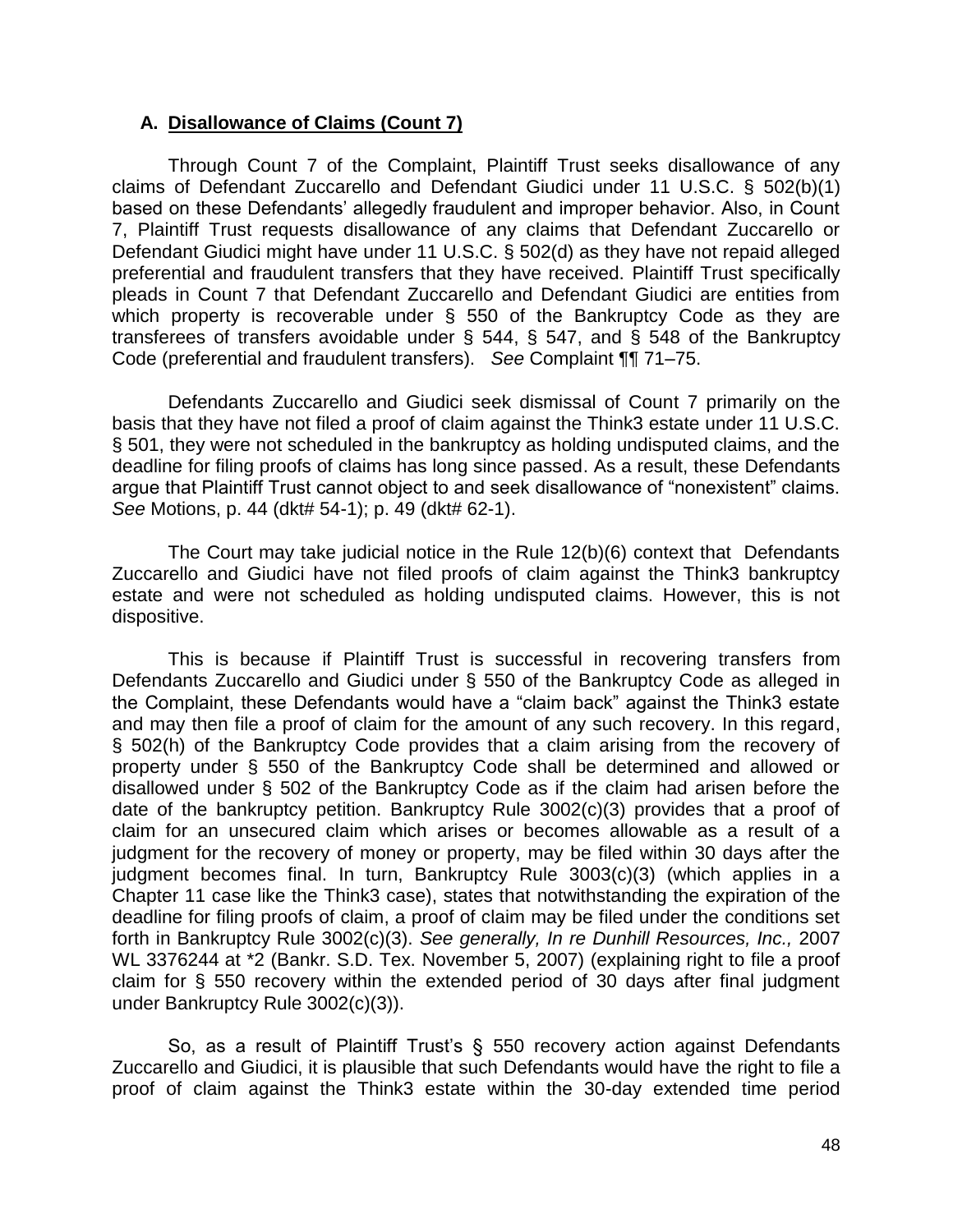provided by Bankruptcy Rule 3003(c)(3) and § 502(h). Adjudication of the disallowance or allowance of any such claims by these Defendants in this one adversary proceeding would promote both judicial and party economy.

 For these reasons, the Court concludes that the request for dismissal by Defendant Zuccarello and Defendant Giudici under Rule 12(b)(6) of Count 7 for disallowance of claims must be denied.

### **B. Subordination of Claims (Count 8)**

Through Count 8 of the Complaint, Plaintiff Trust seeks "subordination" of any claims of all Defendants under 11 U.S.C. § 510(b) and/or § 510(c). Plaintiff Trust specifically alleges that any claim by Defendants should be equitably subordinated to claims of all other creditors and equity interest holders due to inequitable conduct and unfair advantage. *See* Complaint ¶¶ 76–78.

 All the Defendants seek dismissal under Rule 12(b)(6) of Count 8 on various grounds. In sum, Defendants seek dismissal of Count 8 because they have not filed proofs of claim against the Think3 estate, the Complaint fails to sufficiently allege grounds for equitable subordination under § 510(c), and that mandatory subordination under § 510(b) does not apply.

 To begin with, Count 8 was originally filed against all the Defendants— Defendants Costello, Kaufmann and Perry (who have not allegedly received transfers recoverable under § 550 of the Bankruptcy Code) as well as Defendants Zuccarello and Giudici (who have allegedly received transfers recoverable under § 550 of the Bankruptcy Code). Defendants Costello, Kaufmann and Perry were not scheduled as holding undisputed claims against Think3, these three Defendants have not filed proofs of claim against the Think3 estate, and the deadline for filing proofs of claim has expired. Most importantly, these three Defendants have no right to file a proof of claim under § 502(h) within the extended time period provided by Bankruptcy Rule 3003(c)(3) since no § 550 recovery is sought against these three Defendants. Further, Plaintiff Trust has effectively conceded in its Response and at oral argument that it has no subordination claims under Count 8 against Defendants Costello, Kaufmann and Perry. See Response, p. 36 (dkt# 39). Accordingly, Count 8 of the Complaint will be dismissed in its entirety as to Defendants Costello, Kaufmann and Perry.

 Turning now to Defendants Zuccarello and Giudici, the Court concludes that the Count 8 of the Complaint sufficiently pleads a plausible claim for equitable subordination under § 510(c) of the Bankruptcy Code against these two Defendants. In general, § 510(c) provides that a court may subordinate for purposes of distribution all or part of an allowed claim under principles of equitable subordination. The Fifth Circuit has crafted, based on common law principles, a widely followed standard authorizing equitable subordination if three requirements are met. Equitable subordination is permitted when (1) the claimant engaged in inequitable conduct; (2) the conduct resulted in harm to the creditors or conferred an unfair advantage upon the claimant;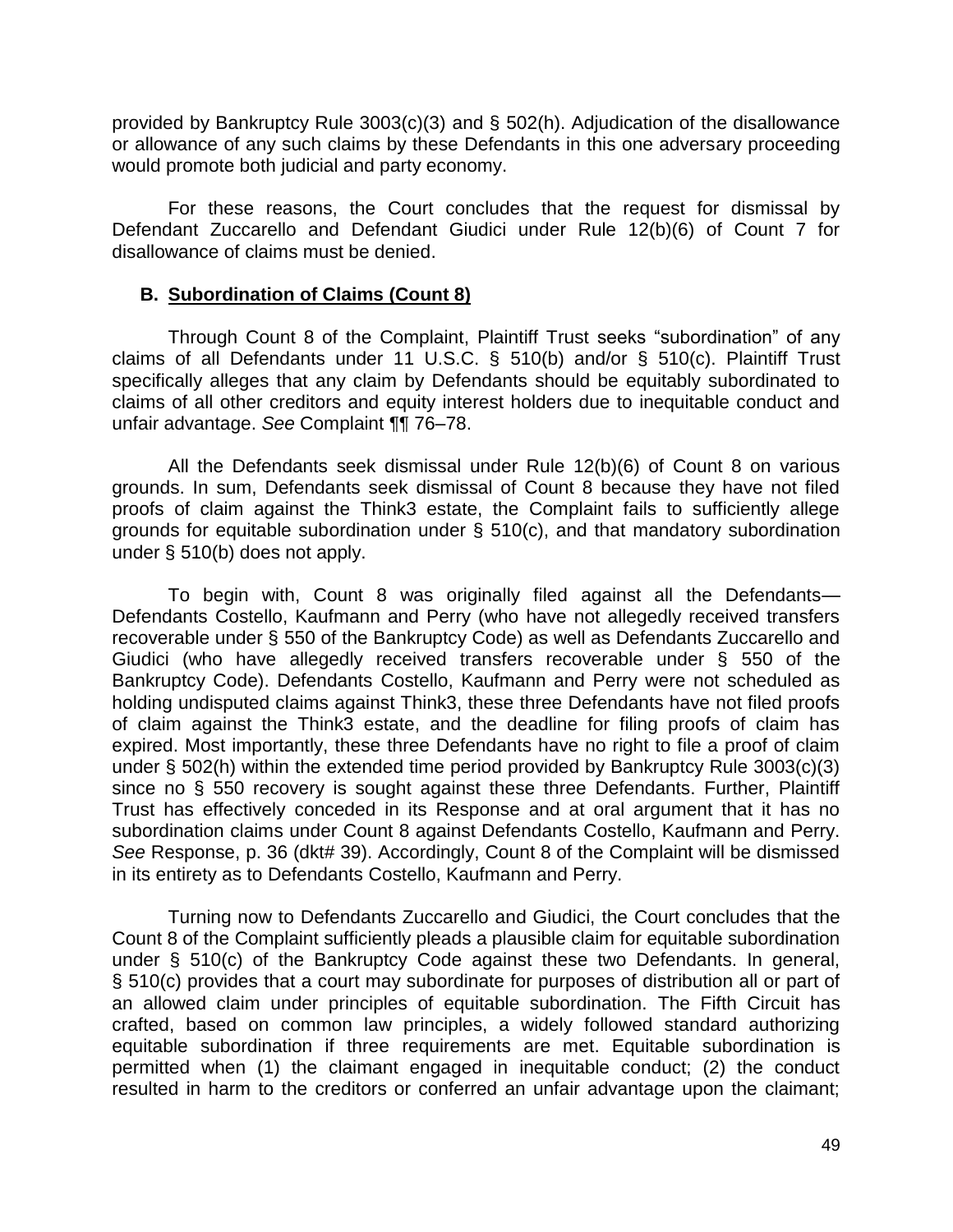and (3) equitable subordination is not inconsistent with the Bankruptcy Code. *See, e.g., Wooley v. Faulkner (In re SI Restructuring, Inc.),* 532 F.3d 355, 360 (5th Cir. 2008) (supporting citations omitted); *In re Cajun Electric Coop., Inc.,* 119 F.3d 349, 357 (5th Cir. 1997) (supporting citations omitted). Equitable subordination is usually employed only in three types of settings: (1) when a fiduciary of the debtor misuses his position to the disadvantage of other creditors; (2) when a third party controls the debtor to the disadvantage of other creditors; and (3) when a third party actually defrauds other creditors. *See Cajun Electric,* 119 F.3d at 357 (citing *In re United States Abatement Corp*., 39 F.3d 556, 561 (5th Cir. 1994)). The typical case of equitable subordination based on control of a debtor involves a corporate insider. *See Cajun Electric,* 119 F.3d at 357.

Here, Plaintiff Trust's Complaint contains factual allegations, which if true, may plausibly result in equitable subordination of any claims of Defendants Zuccarello and Giudici. For example, the Complaint alleges that Defendants Zuccarello and Giudici were insiders and fiduciaries of the debtor Think3 (as Chief Executive Officer and Chief Operating Officer); that they engaged in inequitable conduct by requiring and obtaining promissory notes with high interest rates from Think3 without consideration and security interests in Think3 assets; that they arranged for payment to themselves while creditors were not being paid; and that such conduct resulted in harm to other creditors that went unpaid and conferred an advantage to these Defendants in the form of payments from Think3 as a result of "New Notes", "Side Agreements", a "Mandatory Prepayment Agreement", and a "consultant" agreement. *See* Complaint ¶¶ 4, 7, 22, 28, 35–38, 40– 41, 78.

 For the same reasons already stated by the Court with respect to Count 7, dismissal of Count 8 (equitable subordination of claims) is not warranted, as Defendants Zuccarello and Giudici would be entitled to file proofs of claim against the Think3 estate based on any recovery under § 550 of the Bankruptcy Code. Accordingly, the request for dismissal by Defendants Zuccarello and Giudici under Rule 12(b)(6) of Count 8, to the extent it seeks equitable subordination of claims under § 510(c) of the Bankruptcy Code, must be denied.

 On the other hand, to the extent Count 8 of the Complaint seeks subordination of claims under § 510(b) of the Bankruptcy Code against Defendants Zuccarello and Giudici, it must be dismissed. In general, § 510(b) of the Bankruptcy Code provides for mandatory subordination of claims arising from rescission and damages from the purchase or sale of securities of a debtor. Section 510(b) effectuates one of the general principles of bankruptcy and corporate law—that creditors are entitled to be paid ahead of shareholders, and that claims by shareholders which based on the purchase or sale of the debtor's equity shares should be subordinated to creditors. *See generally SeaQuest Diving LP v. S & J Diving, Inc. (In re Seaquest Diving, LP),* 579 F.3d 411, 417–23 (5th Cir. 2009) (supporting citations omitted).

Here, Plaintiff Trust's Complaint is devoid of any factual allegations that would support mandatory subordination under § 510(b) of the Bankruptcy Code. The only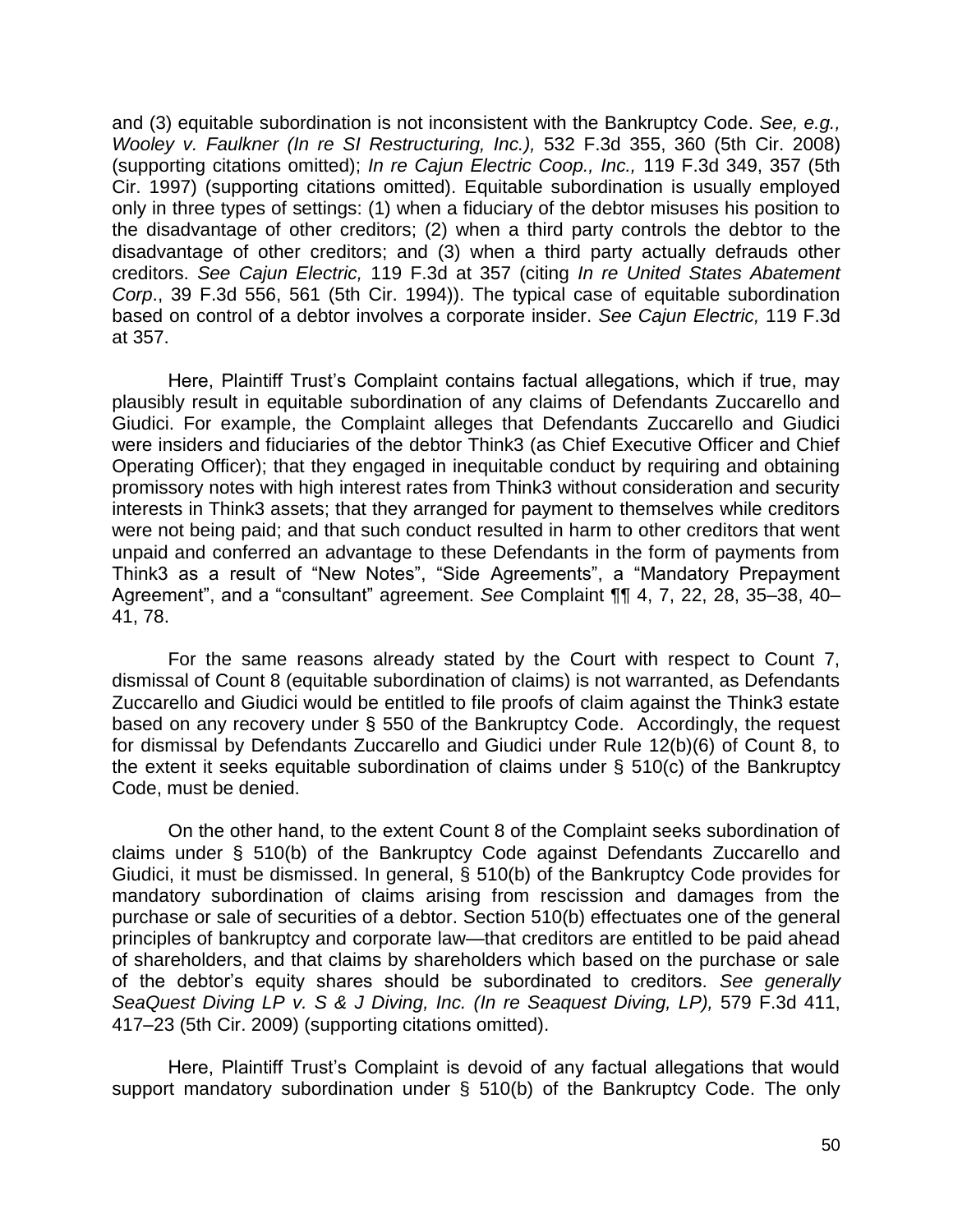claims of Defendants Zuccarello and Giudici subject of subordination are the "claims back" against the Think3 estate under § 502(h) for any § 550 recoveries, as set forth by the Court above. These claims by Defendants Zuccarello and Giudici against the Think3 estate for possible § 550 recoveries have nothing to do with the rescission, purchase or sale of securities of the debtor Think3, and there are no factual allegations in the Complaint to support such a theory. And at the hearing on the Motions, counsel for Plaintiff Trust effectively conceded that § 510(b) subordination does not apply. As a result, Count 8 of the Complaint, to the extent it seeks subordination under § 510(b) of the Bankruptcy Code against Defendants Zuccarello and Giudici, must be dismissed for failure to state a claim under Rule 12(b)(6).

 In conclusion, Count 8 of the Complaint must be dismissed in its entirety as to Defendants Costello, Kaufmann and Perry under Rule 12(b)(6) for failure to state a claim. Count 8 of the Complaint, to the extent it seeks subordination against Defendants Zuccarello and Giudici based on 11 U.S.C. § 510(b), must also be dismissed under Rule 12(b)(6) for failure to state a claim. Finally, Count 8 of the Complaint, to the extent it seeks equitable subordination of claims against Defendants Zuccarello and Giudici based on 11 U.S.C. § 510(c), will not be dismissed.

# **C. Declaratory Judgment Regarding Claims (Count 9)**

Through Count 9 of the Complaint, Plaintiff Trust seeks a "declaratory judgment" of the disallowance and subordination of the claims of all the Defendants under the federal Declaratory Judgment Act (28 U.S.C. §§ 2201–2202). *See* Complaint ¶¶ 79–80.

 To start, Count 9 was originally filed against all the Defendants—Defendants Costello, Kaufmann and Perry (who have not allegedly received transfers of property recoverable under § 550 of the Bankruptcy Code) and against Defendants Zuccarello and Giudici (who have allegedly received transfers of property recoverable under § 550 of the Bankruptcy Code). Accordingly, Count 9 suffers from the same fatal defect as Count 8 (subordination of claims) with respect to Defendants Costello, Kaufmann and Perry. In its pleadings, Plaintiff Trust has effectively conceded that it has no declaratory judgment claim under Count 9 against Defendants Costello, Kaufmann and Perry. *See* Response, p. 36 (dkt# 39). Accordingly, Count 9 of the Complaint will be dismissed in its entirety as to Defendants Costello, Kaufmann and Perry.

 Defendants Zuccarello and Giudici have also sought dismissal of Count 9 for declaratory judgment on the basis that they have not filed any proof to claim and thus there is no "actual controversy" that is "ripe" for a declaratory judgment adjudication under 28 U.S.C. § 2201. *See* Motions, p. 46 (dkt# 54-1); p. 51 (dkt# 62-1).

 For a federal court to issue a declaratory judgment under the Declaratory Judgment Act of 28 U.S.C. § 2201, an "actual controversy" must exist between the parties. Courts have recognized the difficulty of fashioning a precise test for identifying an actual justiciable controversy. *See Middle South Energy, Inc. v. City of New Orleans*, 800 F.2d 488, 490 (5th Cir. 1986). According to the Supreme Court, the "question in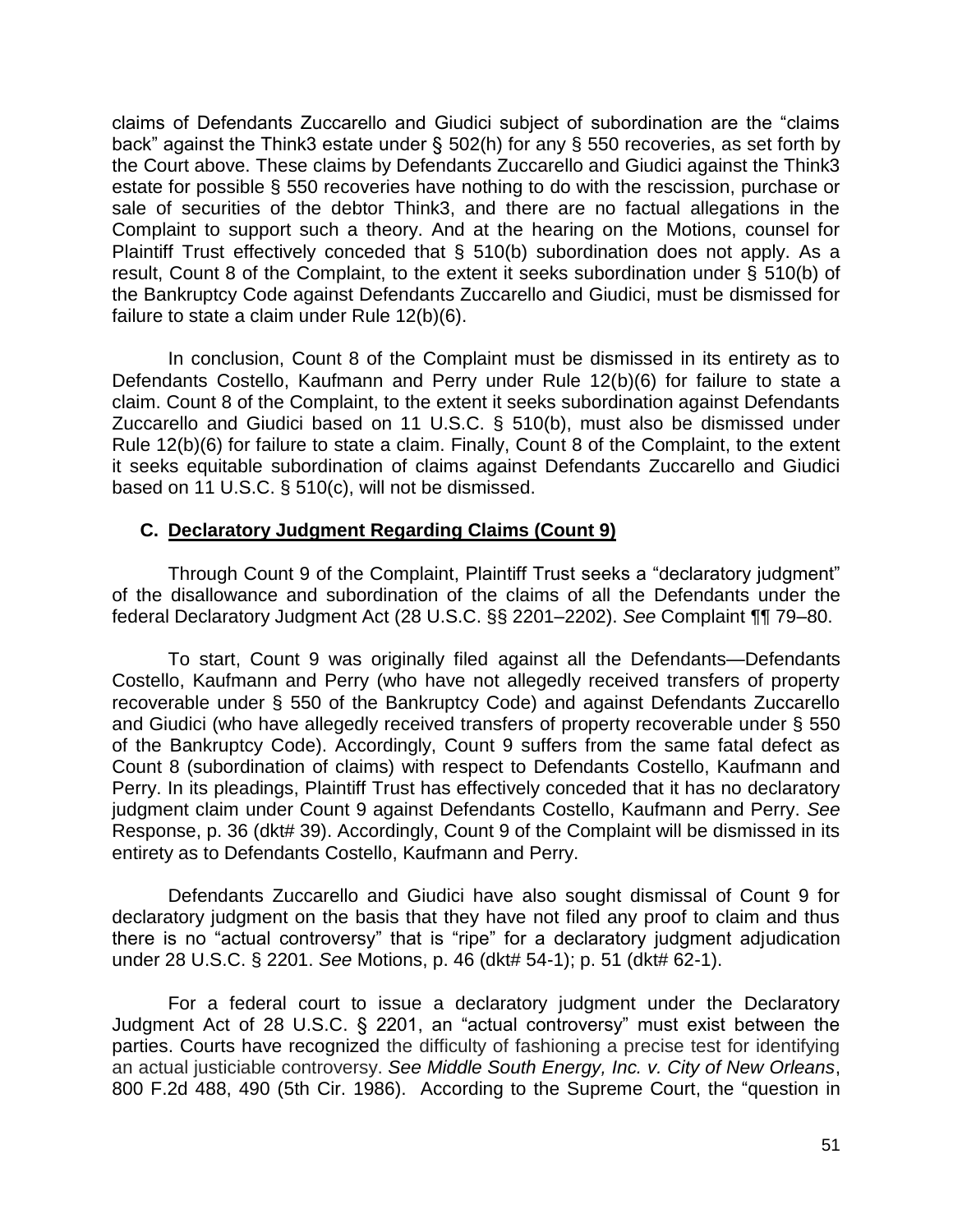each case is whether the facts alleged, under all the circumstances, show that there is a substantial controversy, between parties having adverse legal interests, of sufficient immediacy and reality to warrant the issuance of a declaratory judgment." *Maryland Casualty Co. v. Pacific Coal & Oil Co.,* 312 U.S. 270, 273 (1941); *see also Middle South Energy,* 800 F.2d at 490.

 The purpose of the federal Declaratory Judgment Act is to afford one threatened with liability an "early adjudication" without waiting until his adversary should see fit to begin an action after the damage has accrued. *Rowan Co. v. Griffin,* 876 F.2d 26, 28 (5th Cir.1989) (supporting citations omitted). The declaratory judgment vehicle also is intended to provide a means of settling an actual controversy before it ripens into a violation of the civil law or a breach of a contractual duty. *Griffin*, 876 F.2d at 28 (supporting citations omitted).

 With these principles in mind, the Court concludes that under the circumstances and the facts alleged in this adversary proceeding, there is a sufficient actual controversy for Plaintiff Trust to bring a declaratory judgment action against Defendants Zuccarello and Giudici for subordination and disallowance of any claims. As set forth by the Court above, as a result of Plaintiff Trust's § 550 recovery action against Defendants Zuccarello and Giudici, such Defendants would have the right to file a proof of claim against the Think3 estate within the extended time period provided by Bankruptcy Rule 3003(c)(3) and § 502(h).

 The purpose of the Declaratory Judgment Act is served as Plaintiff Trust desires an early adjudication of the disallowance or subordination of such claims without waiting to see if its adversaries (Defendants Zuccarello and Giudici) should see fit to bring an action by filing a proof of claim based on any § 550 recovery. An early and prompt adjudication of the disallowance or subordination of any such claims by these Defendants in this same adversary proceeding would avoid piece-meal subsequent litigation and promote both judicial and party economy. The facts alleged by Plaintiff Trust in the Complaint to support declaratory relief for disallowance and subordination are many of the same facts alleged that support other claims made by Plaintiff Trust against Defendants Zuccarello and Giudici. *See* Complaint ¶¶ 4, 7, 22, 28, 35–38, 40–41, 44–47, 62–68, 72, 78–80. Plaintiff Trust and Defendants Zuccarello and Giudici have adverse legal interests and are already parties to this adversary proceeding. To wait until this adversary proceeding is adjudicated and see if Defendants Zuccarello and Giudici file proofs of claim for any § 550 recovery, and then adjudicate in separate subsequent litigation whether such claims should be disallowed or subordinated, would be wasteful and could delay distributions to other creditors having allowed claims in the Think3 bankruptcy case.

 For these reasons, the request for dismissal by Defendants Zuccarello and Giudici under Rule 12(b)(6) of the declaratory judgment action set forth in Count 9 of the Complaint must be denied.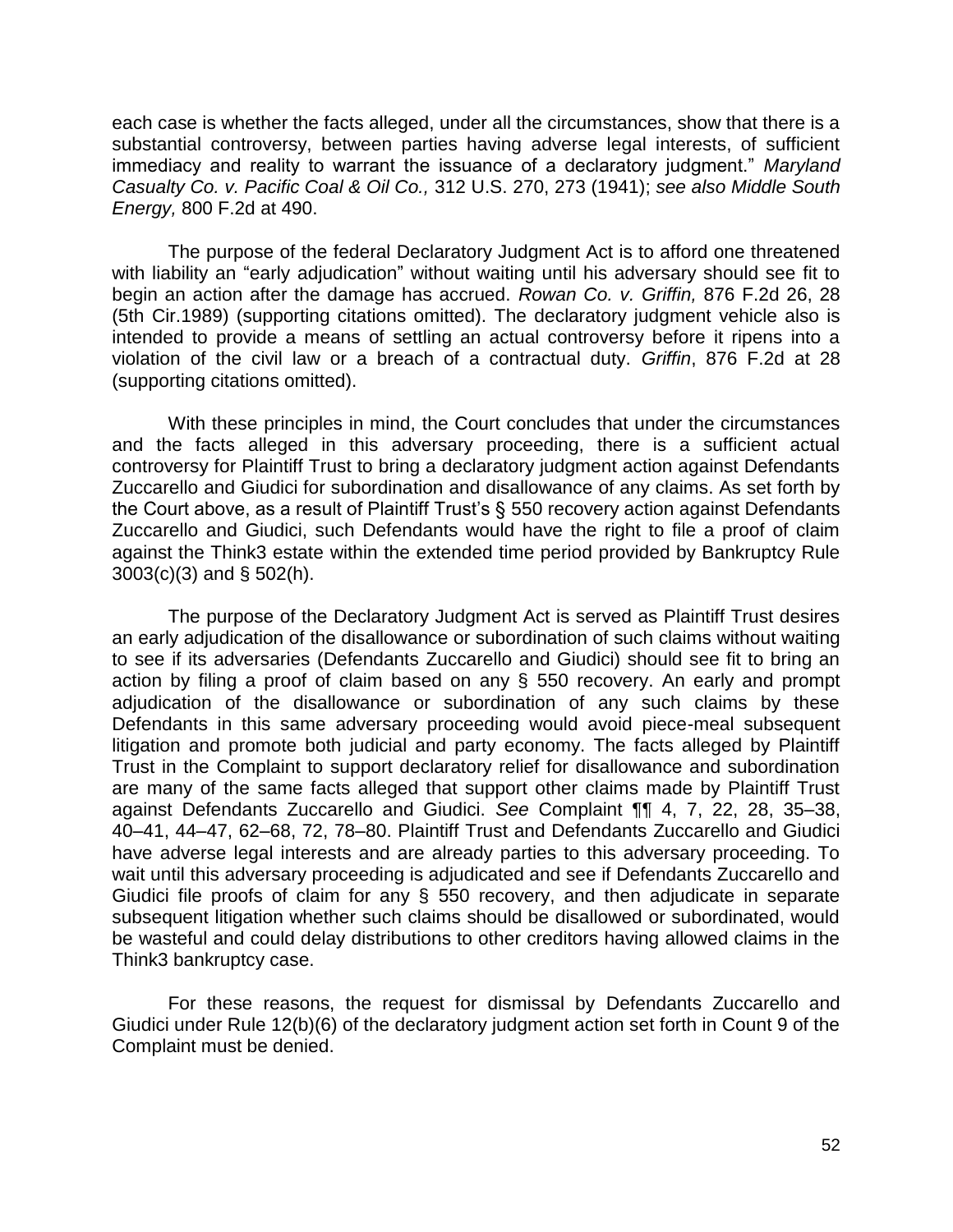In conclusion, Count 9 of the Complaint must be dismissed in its entirety as to Defendants Costello, Kaufmann and Perry under Rule 12(b)(6) for failure to state a claim. Count 9 of the Complaint against Defendants Zuccarello and Giudici for declaratory judgment will not be dismissed.

### **X. REQUEST FOR TRANSFER OF VENUE**

Alternatively, the Director Defendants (Defendants Zuccarello, Costello, Kaufmann and Perry) have requested this Court to transfer venue of this adversary proceeding to the U.S. District Court for the District of Delaware.<sup>11</sup> In support, the Director Defendants primarily rely on Think3's incorporation in Delaware and the resulting application of Delaware corporate law to many disputes in this proceeding. However, without more, the Director Defendants have failed to meet their burden to demonstrate that transfer of venue to Delaware is warranted.

## **A. Legal Standard for Transfer of Venue**

 $\overline{a}$ 

The statutory basis cited for transfer of venue is 28 U.S.C. § 1412, which is incorporated by Bankruptcy Rule 7087.<sup>12</sup> 28 U.S.C. § 1412 provides that "[a] district court may transfer a case or proceeding under Title 11 to a district court for another district, in the interest of justice or for the convenience of the parties."

To begin with, the movant has the burden to establish by a preponderance of the evidence that venue of an adversary proceeding or bankruptcy case should be transferred. *See, e.g., In re Commonwealth Oil Ref. Co., Inc.*, 596 F.2d 1239, 1241 (5th Cir. 1979) *cert. denied,* 444 U.S. 1045 (1980); *Gulf States Exploration Co. v. Manville Forest Prods. Corp. (In re Manville Forest Products Corp.)*, 896 F.2d 1384, 1390 (2d Cir. 1990); *Zazzali v. 1031 Exchange Group (In re DBSI, Inc.)*, 478 B.R. 192, 194 (Bankr. D. Del. 2012).

A presumption exists that the district in which the underlying bankruptcy case is pending is the appropriate district for determination of an adversary proceeding. *See, e.g., Marroquin v. Taylor Bean & Whitaker Mort. Corp.*, 2013 WL 1703867, at \*2 (Bankr. W.D. Tex. April 19, 2013) (transferring venue of adversary proceeding to the district where underlying bankruptcy case is pending); *In re Patriot Coal Corp.*, 482 B.R. 718, 739 (Bankr. S.D.N.Y. 2012). Accordingly, there is a presumption that this Court—the U.S. Bankruptcy Court for the Western District of Texas where Think3's bankruptcy case is pending—is the proper forum, as venue is proper in this district. *See* 28 U.S.C.

 $11$  At the hearing on the Motion, counsel for the Director Defendants advised the Court that their request was to transfer venue to the U.S. Bankruptcy Court (not the U.S. District Court) for the District of Delaware.

 $12$  The Director Defendants also cite to 28 U.S.C. § 1404 as a statutory basis for venue transfer. but correctly acknowledge that the statutory language of § 1404 is similar to § 1412 so the same standards are applied by the courts. *See* Motion, p. 48 n.35 (dkt# 20-1).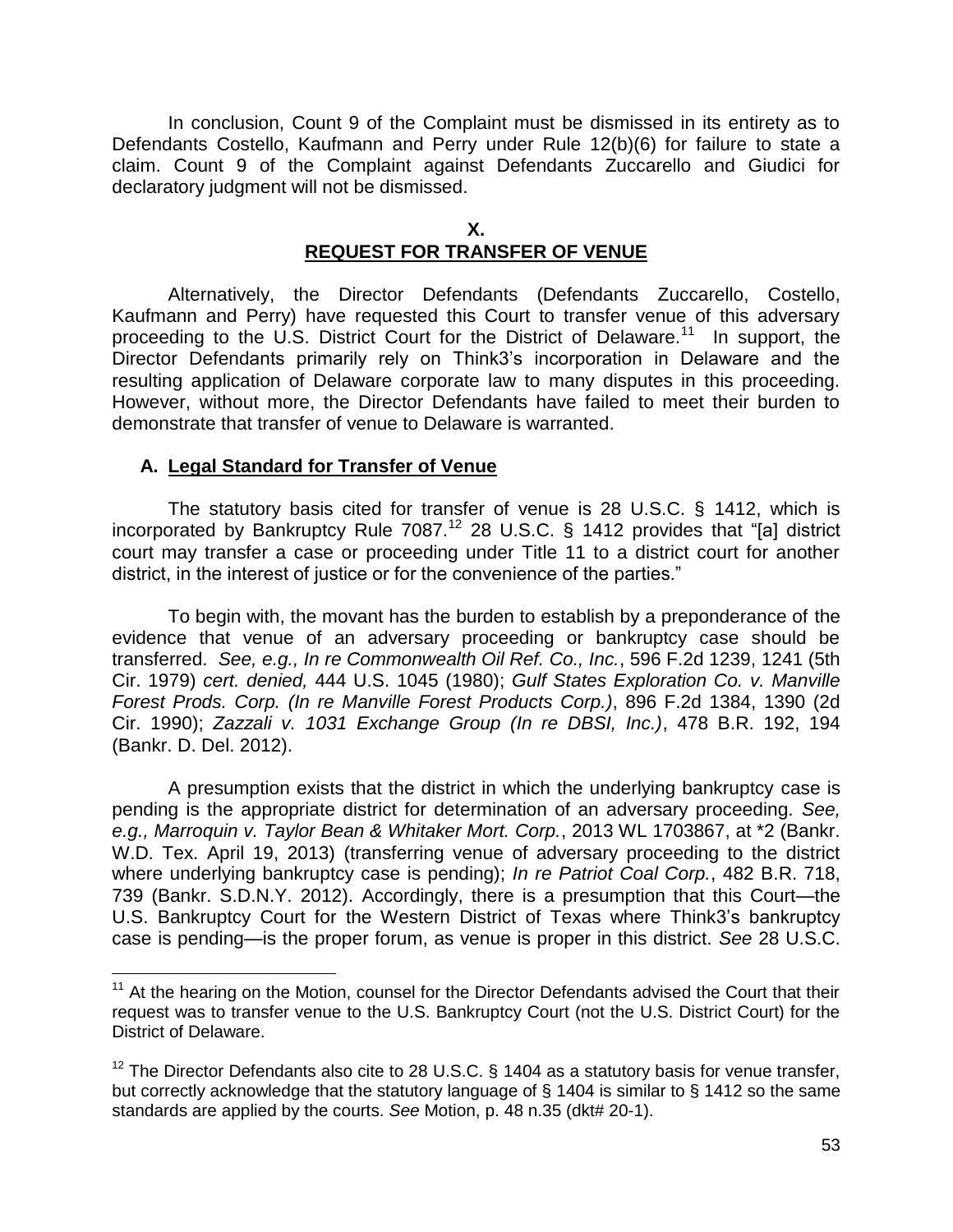§ 1409(a). However, the location of the debtor's bankruptcy case is not the only factor to evaluate to determine whether venue should be transferred. *See Norton v. Encompass Services Corp.*, 301 B.R. 836, 839 (S.D. Tex. 2003).

There are two statutory grounds to transfer venue under 28 U.S.C. § 1412. Since the statute is written in the disjunctive, venue may be transferred upon a showing that either (1) the interest of justice *or* (2) the convenience of the parties, warrants transfer. *See, e.g., Taylor Bean,* 2013 WL 1703867, at \*2 (supporting citations omitted).

Section 1412 grants a court broad discretion to retain or transfer venue to another district, in the interest of justice or convenience of the parties. See *In re BDRC Lofts, Ltd.*, 2013 WL 395129, at \*2 (Bankr. W.D. January 31, Tex. 2013) (supporting citations omitted); *In re Moss*, 249 B.R. 411, 425 (Bankr. N.D. Tex. 2000); *see also Commonwealth Oil,* 596 F.2d at 1247.

# **B. Interest of Justice**

The first path under 28 U.S.C. § 1412 is that transfer of venue is warranted in the "interest of justice." Generally, the "interest of justice" standard is flexible, and the courts consider the efficient administration of the bankruptcy estate, judicial economy, timeliness, and fairness. *See BDRC Lofts,* 2013 WL 395129 at \*2. Factors that the courts consider include the following:

- (a) Efficiency and economics of estate administration;
- (b) Presumption in favor of the "home court";
- (c) Judicial economy and efficiency;
- (d) Fairness and the ability to receive a fair trial;
- (e) The state's interest in having local controversies decided within its borders; and
- (f) Plaintiff's original choice of forum.

*See BDRC Lofts*, 2013 WL 395129 at \*2; *A.B. Real Estate, Inc. v. Bruno's Inc. (In re Bruno's, Inc.)*, 227 B.R. 311, 324–25 (Bankr. N.D. Ala. 1988).

The first factor–the efficiency and economics of estate administration–is referred to by some courts as the most important factor. *See Bruno's,* 227 B.R. at 324; *Sabre Technologies L.P. v. TSM Skyline Exhibits, Inc.*, 2008 WL 4330897, at \*9 (S.D. Tex. September 18, 2008). Here, the cost to Plaintiff Trust, which is the successor to the bankruptcy estate of Think3, would be higher if this adversary proceeding were transferred to Delaware. As a result, the additional cost to Plaintiff Trust of litigating in a different forum (Delaware) will likely reduce the recovery (if any) to creditors of Think3 from this adversary proceeding. *See* Plaintiff's Reply ¶ 93 (dkt# 39). This factor weighs in favor of the Plaintiff Trust and denying the request to transfer venue to Delaware.

 The second factor–a presumption in favor of the home court–is based on the rationale that it is preferable for the court that has jurisdiction over the bankruptcy case to adjudicate adversary proceedings relating to the bankruptcy case. *See Bruno's*, 227 B.R. at 326. This factor weighs in favor of not transferring venue; as the "home court" is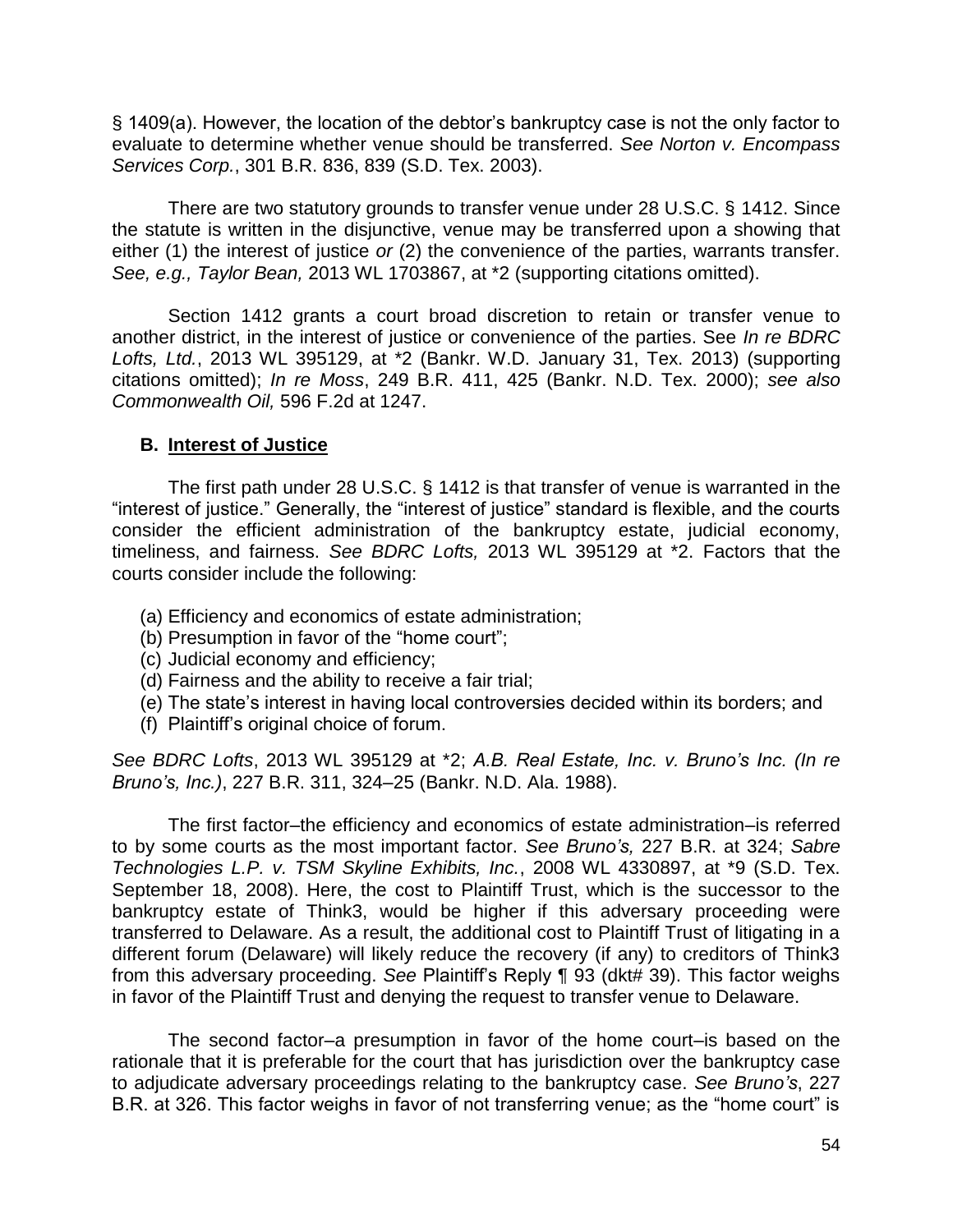here in the Western District of Texas where Think3's bankruptcy case is pending, and this adversary proceeding was filed in the Western District of Texas.

 The third factor–judicial economy and efficiency–include issues that may overlap with other factors, and has been described as follows:

[T]he home court's familiarity with the substantive issues and familiarity with the law to be applied in the proceeding (i.e., "the learning curve"); the caseload of the respective courts and thus whether the time to trial is shorter or substantially longer in one forum as opposed to the other; the respective availability of the courts for resolving discovery disputes and for moving the case toward trial at a reasonable pace given the issues involved. *Bruno's,* 227 B.R. at 327–28.

 The primary thrust advanced by the Director Defendants in support of venue transfer is that substantive issues of Delaware corporate law are involved in this adversary proceeding, which would best be handled by a Delaware court. However, the "learning curve" of Delaware corporate law is not as great as the Director Defendants suggest. Bankruptcy courts are regularly called upon to decide issues of corporate law of another state. Indeed, Texas bankruptcy courts are often required to interpret Delaware corporate law; just as Delaware bankruptcy courts are often required to interpret Texas law. *See, e.g., Reed v. Linehan (In re Soporex, Inc.)*, 463 B.R. 344, 367–403 (Bankr. N.D. Tex. 2011); *Arrow Oil & Gas, Inc. v. SemCrude, L.P. (In re SemCrude, L.P.),* 407 B.R. 112, 125–31 (Bankr. D. Del. 2009). With all due respect to the Delaware courts (which are renowned for their expertise in both corporate and bankruptcy law), courts in other states are constantly interpreting and applying Delaware law given the sheer number of corporations and artificial entities formed under the laws of Delaware. Delaware courts would be swamped if every time a Delaware corporate law issue is raised in a suit pending in another forum, venue of the suit was then transferred to Delaware. And this adversary proceeding involves more than just Delaware corporate law—preferential transfers, fraudulent transfers, and claims disallowance and subordination are alleged which are based on the Bankruptcy Code. Finally, a "learning curve" applies to both the law and facts of a case; and a Delaware court would not be familiar with the facts of the Think3 bankruptcy case. For these reasons, the benefit of a venue transfer to Delaware based on judicial economy and efficiency would be negligible.

The fourth factor–the ability to receive a fair trial–requires evidence that the court had a predisposition to rule in favor of one party or another or if there was concern about getting an impartial jury. *See Bruno's*, 227 B.R. at 328. Here, the Director Defendants have not raised any issue of receiving a fair trial in this Court; and they will certainly receive a fair trial.

The fifth factor–a state's interest in having local controversies decided within its border–provides a preference that local courts preside over disputes that involve their laws or disputes that occurred in their jurisdiction. *See Bruno's*, 227 B.R. at 326. Here,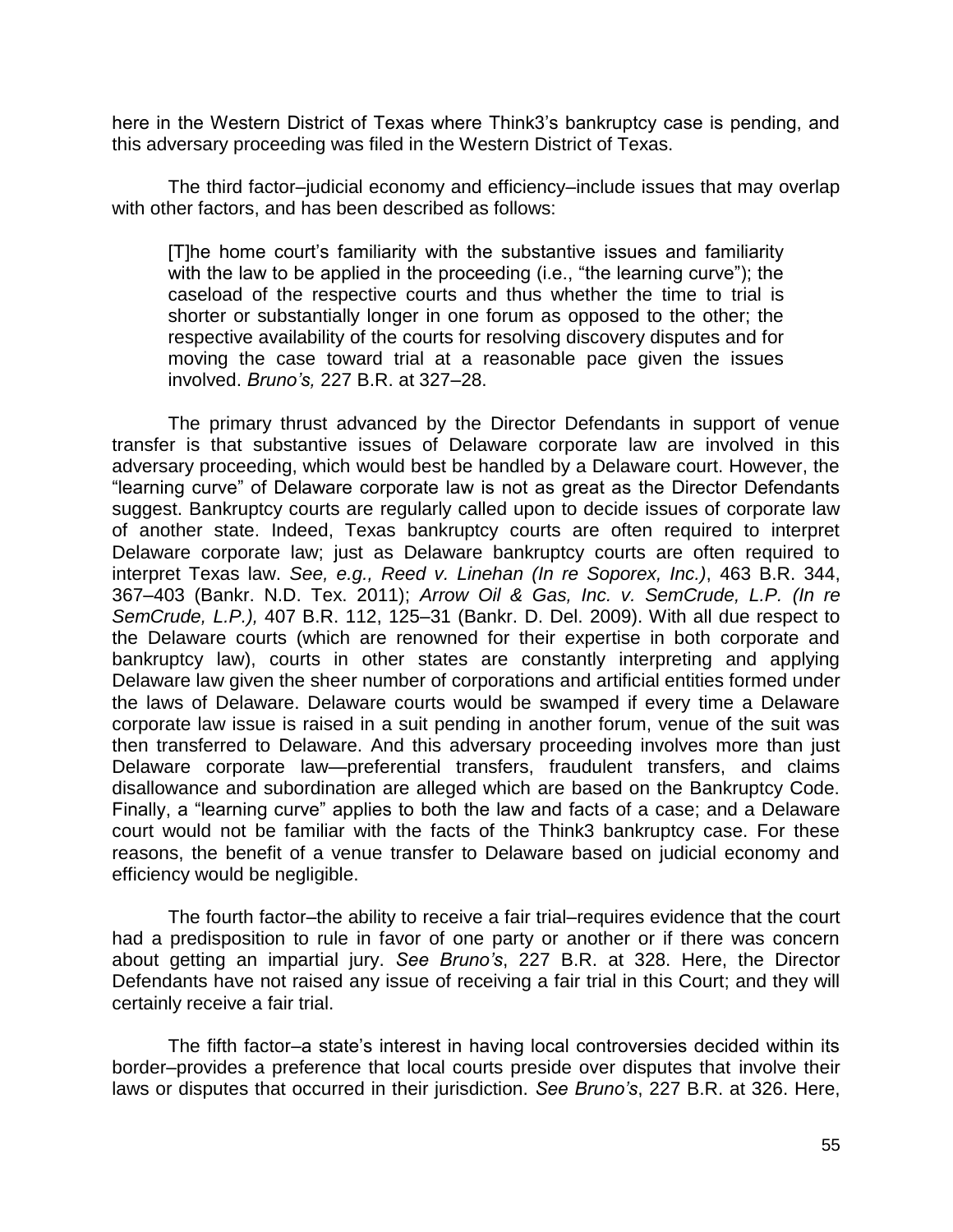this factor weighs in favor of the request of the Director Defendants for a transfer of venue to Delaware, as substantive Delaware corporate law issues are raised in this adversary proceeding. On the other hand this adversary proceeding also involves Bankruptcy Code causes of action, as well as Delaware corporate fiduciary causes of action. And this factor by itself—that laws of another state (Delaware) are implicated, is not enough to warrant transfer of venue to Delaware.

The sixth factor–the plaintiff's original choice of forum–is entitled to some weight and deference. *See Bruno's*, 227 B.R. at 328. In a venue transfer motion, a movant must prove the "necessity of the transfer." *Bruno's*, 227 B.R. at 328. Here, Plaintiff Trust originally filed this adversary proceeding in this Court (where the Think3 bankruptcy case is pending); this proceeding was not initiated in another forum by Plaintiff Trust and then removed to this Court. Accordingly, this factor weighs against transfer of venue to Delaware.

After considering and weighing these factors in this particular adversary proceeding, the Court concludes that the Director Defendants have not shown that justice will be served by transfer of venue to Delaware.

# **C. Convenience of Parties**

The second path under 28 U.S.C. § 1412 is that the venue transfer is necessary for the "convenience of the parties." Under this path, courts have examined the following factors that are relevant to this adversary proceeding:

- (a) Location and proximity of the parties;
- (b) Ease of access to necessary proof;
- (c) Convenience of witnesses, including their location and proximity;
- (d) Location of the assets, including books and records;
- (e) Availability of subpoena power for the unwilling witnesses; and
- (f) Expenses related to obtaining witnesses.

*See BDRC Lofts*, 2013 WL 395129, at \*2; *Moss*, 249 B.R. at 425; *Bruno's*, 227 B.R. at 325.

 The first factor–the location and proximity of the parties–refers to the physical location of the parties, rather than their state of incorporation. *See Bruno's*, 227 B.R. at 330. Here, this factor weighs against transfer of venue to Delaware. Plaintiff Trust is located in the State of Texas, and was created pursuant to a plan of reorganization confirmed by a federal court in the State of Texas (this Court). The Director Defendants are not physically located in Delaware; instead three of them are located in California (Defendants Costello, Kaufmann and Perry) and one is located in Italy (Defendant Zuccarello). The only other party (Defendant Giudici) is located in Italy. None of the parties are physically located in or reside in Delaware. Simply put, it is not more convenient for the Director Defendants to travel to Delaware than it is for them to travel to Texas. Indeed, for the majority of the Director Defendants that reside in California, a journey to Texas would be shorter than to Delaware. Accordingly, this factor does not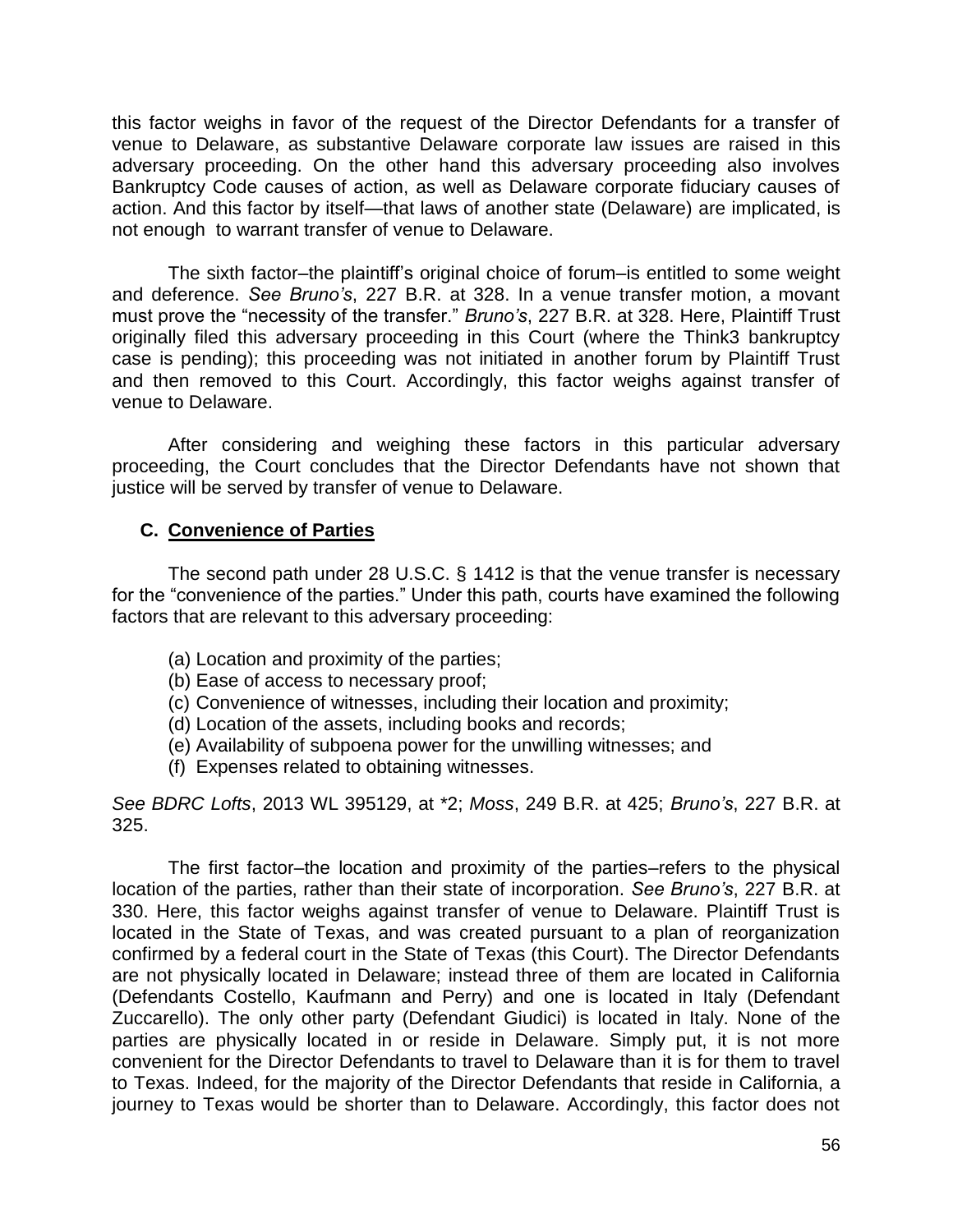warrant the transfer of this adversary proceeding from Texas to Delaware.

 The second factor–the ease of access to necessary proof–requires evidence from the moving party that the "material or necessary proof" will be in the sought-after venue. *See Bruno's,* 227 B.R. at 330. Here, the Director Defendants made no showing that the material or necessary proof is easier to access if this adversary proceeding was transferred to Delaware.

 The third factor–the convenience of the witnesses–allows the court to take into consideration the travel requirements and burden imposed on witnesses that would have to travel to a further location. *See Bruno's*, 227 B.R. at 330. At this stage of this adversary proceeding, no witnesses have been identified other than the parties themselves. And it is not more convenient for the parties (which are located in the States of California and Texas and the country of Italy) to sojourn to Delaware rather than Texas. No showing was made that any witness was located in Delaware. Accordingly, this factor does not support a transfer of venue to Delaware.

The fourth factor–location of the assets–also considers the location of books and records. *See BDRC Lofts,* 2013 WL 395129, at \*4 (citing *In re Commonwealth Oil Refining Co., Inc.,* 596 F.2d 1239, 1247 (5th Cir.1979), *cert. denied,* 444 U.S. 1045 (1980)). In the context of this particular adversary proceeding, this factor is similar to the access to proof factor addressed by the Court above. Here, no probative evidence was provided to the Court regarding the location of books and records necessary to this adversary proceeding. One could surmise that some of the books and records will be in the possession of the parties, and none of the parties are located in Delaware. But surmise is not sufficient proof that would warrant transfer of venue based on this factor.

 The fifth factor–the availability of subpoena power for unwilling witnesses–allows a court to consider its power to compel certain witnesses to testify. *See Bruno's*, 227 B.R. at 330. Here, the Director Defendants did not allege or prove that a Delaware venue provides any benefit over the existing Texas venue in compelling witness testimony—and thus this factor does not support a transfer of this proceeding.

 The sixth factor–the expenses related to obtaining witnesses–allows a court to consider the cost of having witnesses travel to testify for trial. *See Bruno's*, 227 B.R. at 331. Again, no evidence was provided as to potential witnesses other than the parties themselves. And for the reasons already stated by the Court regarding the scattered physical location of the party witnesses, this factor does not weigh in favor of transfer of venue to Delaware.

After considering and weighing these factors in this particular adversary proceeding, the Court concludes that the Director Defendants have not shown that the convenience of the parties would warrant transfer of venue to Delaware.